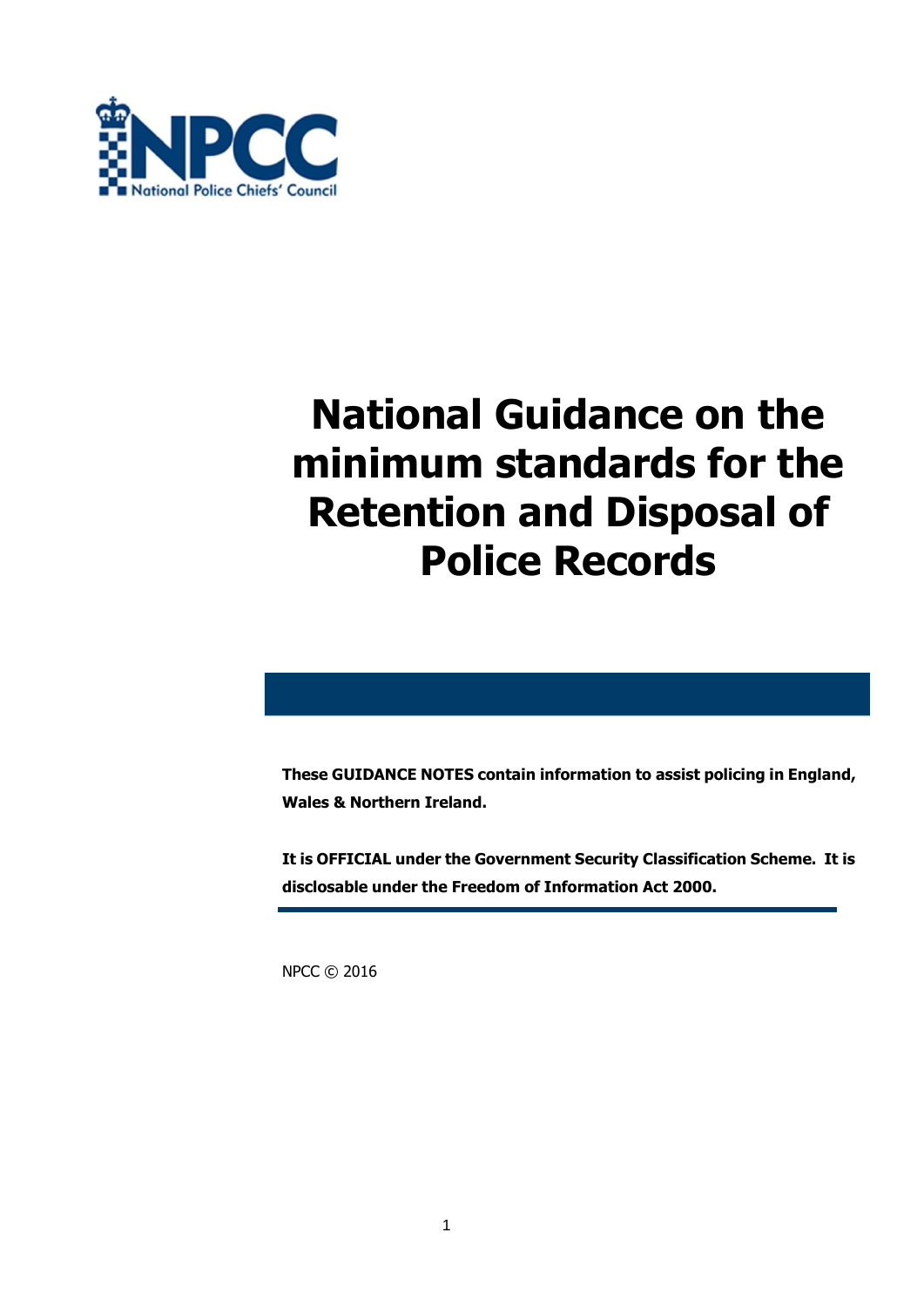| <b>Security Classification</b> | <b>OFFICIAL</b>                             |
|--------------------------------|---------------------------------------------|
| Author                         | Rebekah Farrell- MoPI Supervisor            |
| Force/Organisation             | <b>Norfolk &amp; Suffolk Constabularies</b> |
| <b>ACPO Business Area</b>      | DP, FOI and RM Portfolio Group              |
| Contact details                | RMPGR&D@suffolk.pnn.police.uk               |
| Next Review date               | 01/03/2022                                  |
| Version                        | 4                                           |
| Date Created                   | 13/11/2020                                  |

**These Guidance Notes have been produced by the Records Management Working Group on behalf of the NPCC DP, FOI and RM Portfolio Group and were endorsed by the Information Management Operational Requirements Co-ordinating Committee (IMORCC) on behalf of NPCC Cabinet/Chief Constables' Council. It will be updated according to legislative and policy changes and republished as required.**

**Any queries relating to this document should be directed to either the author detailed above or the NPCC Programme Support Office on 020 7084 8958/8959.**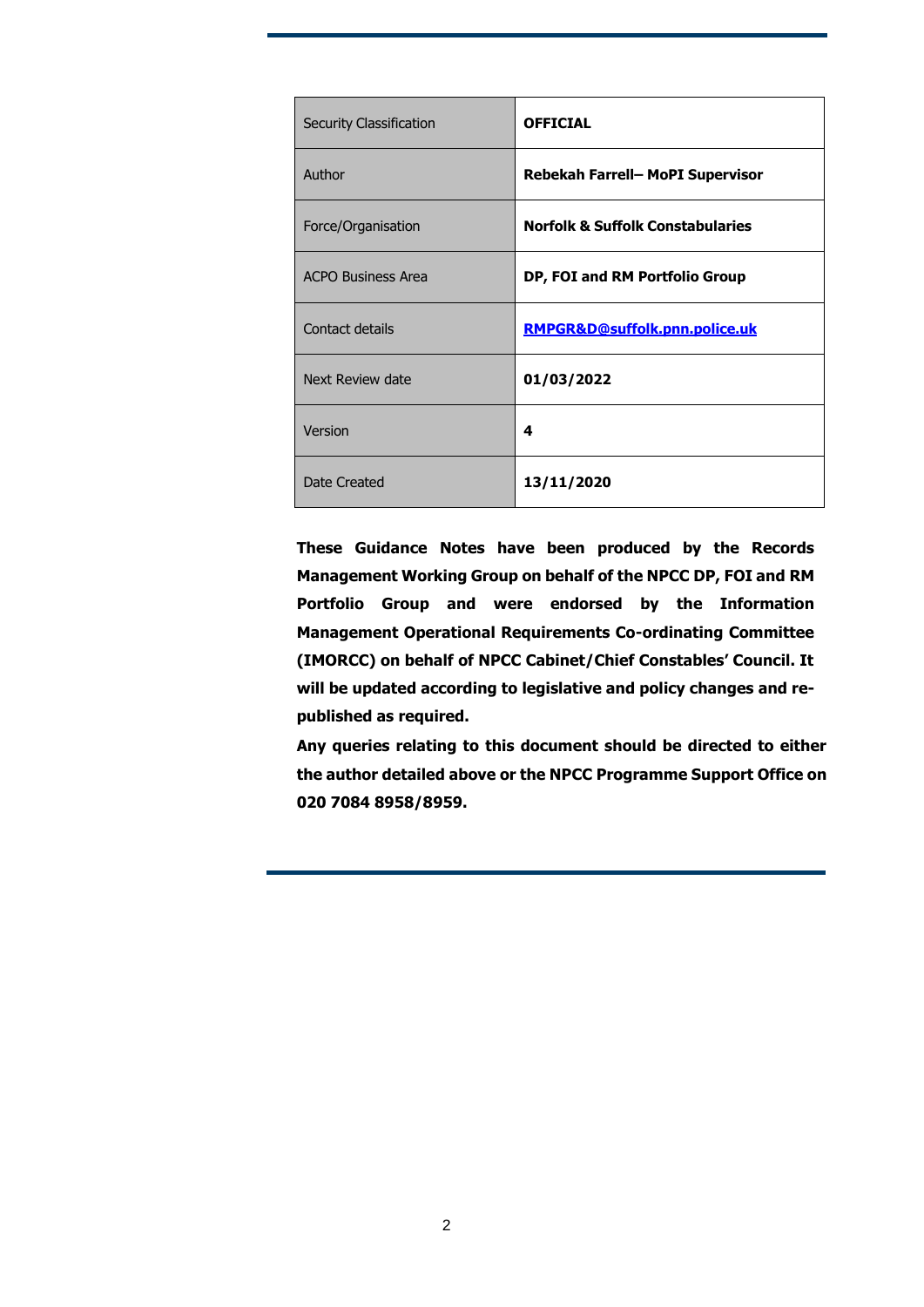### **Content**

### **Section Page**

| 1            | <b>Preface</b>                                                                                                                                                                                                                                                                                                                       | 7                                                        |
|--------------|--------------------------------------------------------------------------------------------------------------------------------------------------------------------------------------------------------------------------------------------------------------------------------------------------------------------------------------|----------------------------------------------------------|
| $\mathbf{2}$ | 1.1 Background<br>1.2 Evidential material<br><b>Responsibilities for Records Retention &amp; Disposal</b>                                                                                                                                                                                                                            | 7<br>8<br>8                                              |
| 3            | <b>Risk</b>                                                                                                                                                                                                                                                                                                                          | 8                                                        |
| 4            | <b>Benefits of a Retention Schedule</b>                                                                                                                                                                                                                                                                                              | 8                                                        |
| 5            | <b>Disposal</b>                                                                                                                                                                                                                                                                                                                      | 9                                                        |
| 6            | <b>Management of Police Information (MoPI)</b>                                                                                                                                                                                                                                                                                       | 9                                                        |
| 7            | <b>Maintenance</b>                                                                                                                                                                                                                                                                                                                   | 9                                                        |
| 8            | Glossary                                                                                                                                                                                                                                                                                                                             | 9                                                        |
| 9            | <b>Records Retention Tables</b>                                                                                                                                                                                                                                                                                                      | 9                                                        |
|              | <b>Assets and Products</b><br>$\bullet$<br><b>Crime and Case Files</b><br>$\bullet$<br><b>Detecting</b><br>$\bullet$<br><b>Finance</b><br>$\bullet$<br><b>Information</b><br>$\bullet$<br><b>Organisation, Programmes &amp; Projects</b><br>$\bullet$<br><b>People</b><br><b>Preventing</b><br><b>Property</b><br><b>Prosecution</b> | 11<br>16<br>26<br>32<br>36<br>36<br>42<br>48<br>53<br>55 |

|                   | <b>Appendix A</b>   Table of Retention Periods                                            |
|-------------------|-------------------------------------------------------------------------------------------|
| <b>Appendix B</b> | National Retention Assessment Criteria from the APP<br><b>Information Management MoPI</b> |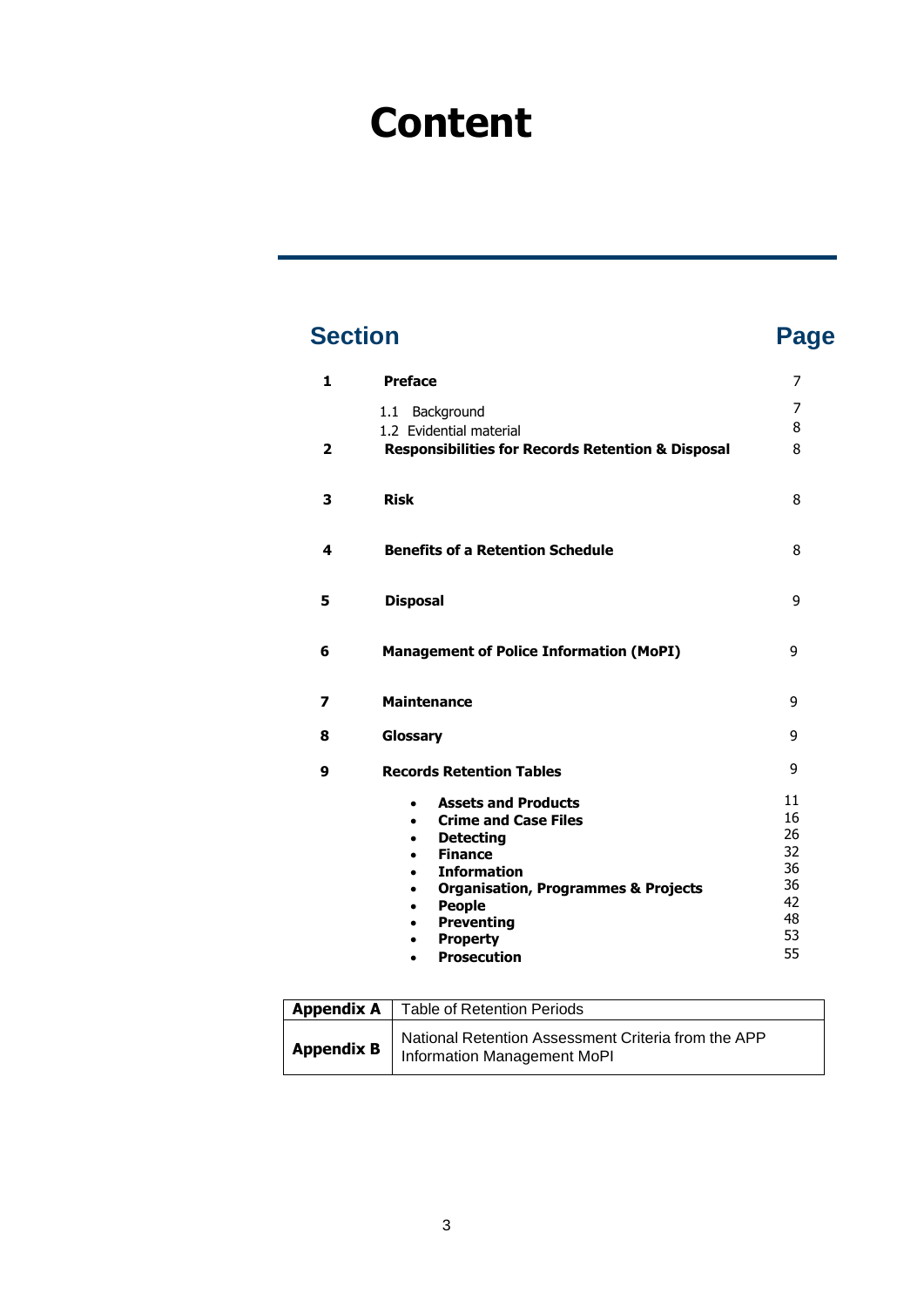| <b>Version</b> | <b>Date</b> | <b>Author</b>      | <b>Changes</b>                                                                                                                                                                                                                                                                                                                                                                                                                                                                                                                                                                                                                                                                                                                                                                                                                                                                                                                                                                                                                                                                                                                                                                                                                                                                                                                                                                                                                                                                                                                                                                                                                                                                                                                                                                                                          |  |  |
|----------------|-------------|--------------------|-------------------------------------------------------------------------------------------------------------------------------------------------------------------------------------------------------------------------------------------------------------------------------------------------------------------------------------------------------------------------------------------------------------------------------------------------------------------------------------------------------------------------------------------------------------------------------------------------------------------------------------------------------------------------------------------------------------------------------------------------------------------------------------------------------------------------------------------------------------------------------------------------------------------------------------------------------------------------------------------------------------------------------------------------------------------------------------------------------------------------------------------------------------------------------------------------------------------------------------------------------------------------------------------------------------------------------------------------------------------------------------------------------------------------------------------------------------------------------------------------------------------------------------------------------------------------------------------------------------------------------------------------------------------------------------------------------------------------------------------------------------------------------------------------------------------------|--|--|
| 1.0            |             | <b>M. Williams</b> |                                                                                                                                                                                                                                                                                                                                                                                                                                                                                                                                                                                                                                                                                                                                                                                                                                                                                                                                                                                                                                                                                                                                                                                                                                                                                                                                                                                                                                                                                                                                                                                                                                                                                                                                                                                                                         |  |  |
| 2.0            |             | <b>N. Aspinall</b> | Page 8,<br>Asset Register & Equipment and Supplies - Wording added<br><b>Retention amended.</b><br>Page 10,<br>Fire Tests, Police Authority Building and Lands (deeds),<br>Property-Buildings not owned by Police Authority & Property<br>(Sub-letting of police authority buildings) - Wording added<br>and Retention Amended<br>Page 11,<br>Vehicle (police) log book & Vehicle (Police) maintenance<br>records - Wording added and retention amended.<br>Page 16,<br>DNA, Fingerprints and Palm prints arrested/attendees -<br>Wording added and retention amended<br>Page 17,<br>Road Search & Telecommunication/surveillance (RIPA) -<br><b>Wording and Retention amended</b><br>Page 20,<br>Accounts (Final Accounts and Tabulations) – Wording and<br>retention amended<br>Page 22,<br>Banking Records (Electronic record and Audit trails), Cash<br>Books/Sheets, Central stores requisitions, Debtor & Duty<br>Records - Wording and retention amended<br>Page 23,<br><b>Overtime forms - Retention amended</b><br>Page 24,<br>Payroll (Records/personal record cards), Payroll (Pay ledger) -<br>Wording and retention amended<br>Page 27,<br>Disclosures (Cafcass) - Retention amended<br>Page 30,<br>Audit, Ceremonial (official openings, dedications), Committee<br>(SMT&SPM) & Committees (Police authority, police and crime<br>commissioner) - Wording added and retention amended<br>Page 31,<br>Contracts (contract Documents) & Correspondence (general)-<br><b>Retention Amended</b><br><b>Page 32,</b><br>Correspondence (internal) - Retention amended<br>Page 33,<br>Press Releases - Retention amended<br>Page 37,<br>Health and safety (Awareness Records) & Health and safety<br>(Biological agents) - Retention amended<br>Page 38,<br>Injury on duty forms - Retention amended<br>Page 39, |  |  |
|                |             |                    | <b>Vetting - Retention Amended</b><br>Page 41,                                                                                                                                                                                                                                                                                                                                                                                                                                                                                                                                                                                                                                                                                                                                                                                                                                                                                                                                                                                                                                                                                                                                                                                                                                                                                                                                                                                                                                                                                                                                                                                                                                                                                                                                                                          |  |  |
|                |             |                    | <b>Firearms licencing (Application Forms) - Retention amended</b><br>Page 42,                                                                                                                                                                                                                                                                                                                                                                                                                                                                                                                                                                                                                                                                                                                                                                                                                                                                                                                                                                                                                                                                                                                                                                                                                                                                                                                                                                                                                                                                                                                                                                                                                                                                                                                                           |  |  |
|                |             |                    | Foreign nationals, Licensed and supervised trades, Liquor<br>Licensing & Warning Notices (Harassment) - Wording Added<br>and Retention amended<br>Page 44,                                                                                                                                                                                                                                                                                                                                                                                                                                                                                                                                                                                                                                                                                                                                                                                                                                                                                                                                                                                                                                                                                                                                                                                                                                                                                                                                                                                                                                                                                                                                                                                                                                                              |  |  |
|                |             |                    | Lost and Found Property (Non Prohibited items)& Lost and<br><b>Found Property (Prohibited Items) - Retention Amended</b>                                                                                                                                                                                                                                                                                                                                                                                                                                                                                                                                                                                                                                                                                                                                                                                                                                                                                                                                                                                                                                                                                                                                                                                                                                                                                                                                                                                                                                                                                                                                                                                                                                                                                                |  |  |
| 3.0            |             | <b>Rebekah</b>     | Page 6                                                                                                                                                                                                                                                                                                                                                                                                                                                                                                                                                                                                                                                                                                                                                                                                                                                                                                                                                                                                                                                                                                                                                                                                                                                                                                                                                                                                                                                                                                                                                                                                                                                                                                                                                                                                                  |  |  |
|                |             | <b>Farrell</b>     | <b>Replacement of ACPO with NPCC</b>                                                                                                                                                                                                                                                                                                                                                                                                                                                                                                                                                                                                                                                                                                                                                                                                                                                                                                                                                                                                                                                                                                                                                                                                                                                                                                                                                                                                                                                                                                                                                                                                                                                                                                                                                                                    |  |  |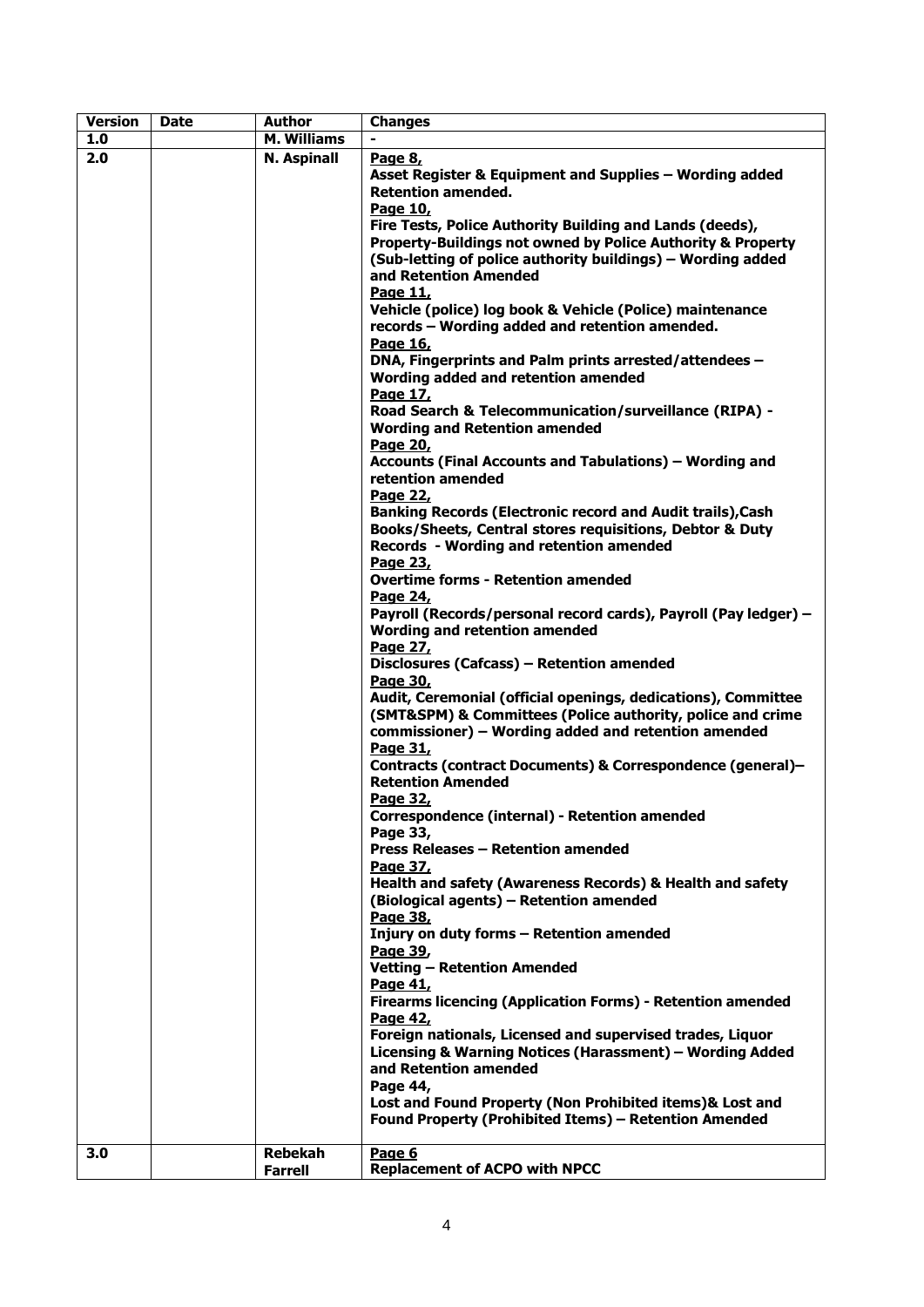|     |                                  | Page 10<br>Records of Firearms issued and returned - Additional Rationale<br>added<br>Page 11<br>Stock taking - Rationale added<br>Page 28-30<br>Rationale changed from ACPO DP manual of guidance to APP<br>guidance.<br>Page 29<br>Data breach records/investigations added<br>Page 30<br>Notifiable Occupations Scheme removed as NOS has been<br>withdrawn by Home Secretary<br>Page 33<br>Pre-Tender Documentation - Retention amended, Legislation<br>in rationale updated<br>Page 36<br>Policy documents relating to the introduction of new<br>legislation - Retention amended<br><b>Appendix C</b><br><b>Changed from RMPG to IMPS members</b>                                                                                                                                                                                                                                                                                                                                                                                                                                                                                                                                                                                                                                                                                                                                                                                                                                                                                                                                               |
|-----|----------------------------------|-------------------------------------------------------------------------------------------------------------------------------------------------------------------------------------------------------------------------------------------------------------------------------------------------------------------------------------------------------------------------------------------------------------------------------------------------------------------------------------------------------------------------------------------------------------------------------------------------------------------------------------------------------------------------------------------------------------------------------------------------------------------------------------------------------------------------------------------------------------------------------------------------------------------------------------------------------------------------------------------------------------------------------------------------------------------------------------------------------------------------------------------------------------------------------------------------------------------------------------------------------------------------------------------------------------------------------------------------------------------------------------------------------------------------------------------------------------------------------------------------------------------------------------------------------------------------------------------------------|
| 3.1 | <b>Rebekah</b><br><b>Farrell</b> | All references to MoPI Guidance 2010 has been updated to<br>refer to Authorised Professional Practice (APP) Management of<br><b>Police Information (MoPI)</b><br>Page 2<br><b>Wording changed from RMPG to IMPS</b><br>Page 5<br>Reference to APP added to para 1.1.1<br>Page 6<br>Para 4.1(c) and (e) removed<br>Page 7<br>Para 7.1 Wording changed from RMPG to IMPS<br>Page 10<br>Records of Firearms issued and returns – Retention amended<br>Police Authority Buildings and Land - Deeds - information<br>activity/task updated<br>Police Authority Buildings and Land - Police Houses / Stations -<br>information activity/task updated<br>Property - Buildings not owned by Police Authority -<br>information activity/task updated<br>Page 12<br>Vehicles (Police) Maintenance Records - Retention amended<br><b>Page 13</b><br><b>Collisions RTC - Retention amended</b><br>Page 14<br>Crime File - MoPI Group 1, 2 & 3 - Comments updated<br>Traffic - Minor Traffic Offences - Rationale updated<br>Page 18<br>Custody Records - Scope notes added<br>Custody Images - new section added<br><b>DNA - Retention amended</b><br>Fingerprint and Palm Prints Arrested / Attendees - Retention<br>amended<br>Page 19<br>Missing Persons - Found - Retention amended<br>Page 22<br>Assets entry removed as this is duplicated on page 9 under<br><b>Asset Register</b><br>Page 31<br>Data Breach Records/Investigations - Comments added<br>Page 32<br>Complaints from the public - new section added<br>Page 33<br><b>Contracts – Contract Documents – Retention and Rationale</b><br>amended |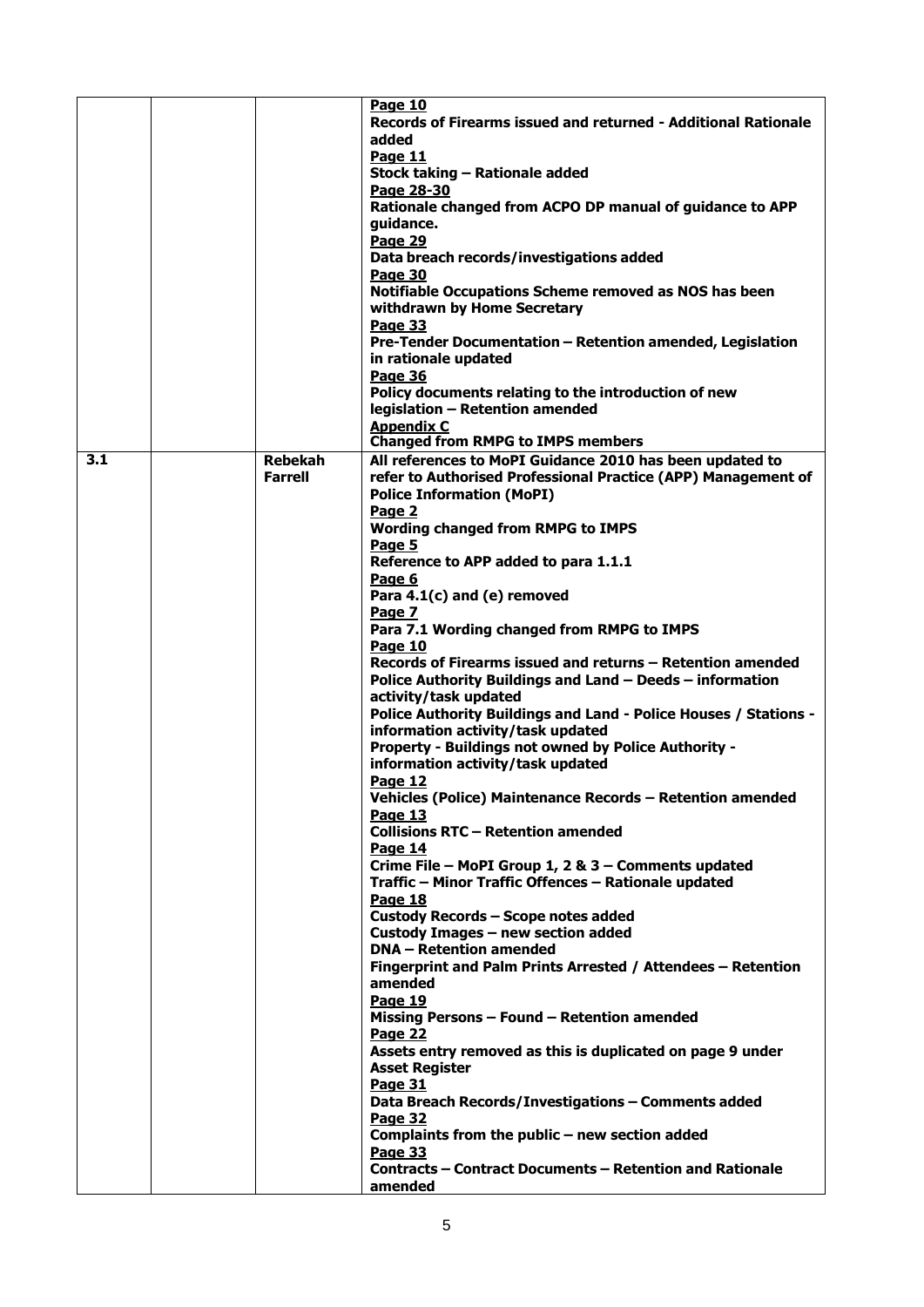|     |            |                | Page 37                                                           |  |
|-----|------------|----------------|-------------------------------------------------------------------|--|
|     |            |                | Discipline Records - Information title changed to Conduct         |  |
|     |            |                | Records, Retention and rationale amended                          |  |
|     |            |                | <b>Complaints Records - new addition</b>                          |  |
|     |            |                |                                                                   |  |
|     |            |                | Page 43                                                           |  |
|     |            |                | <b>Personnel Records - Retention updated</b>                      |  |
|     |            |                | Page 45                                                           |  |
|     |            |                | Firearms Operational - Issues & Returns - Legislation in          |  |
|     |            |                | Rationale amended.                                                |  |
|     |            |                | Page 46                                                           |  |
|     |            |                | Warning Notices Harassment - Harassment Forms - Retention         |  |
|     |            |                | amended                                                           |  |
|     |            |                | Page 55                                                           |  |
|     |            |                | Pocket note books/CID diaries - Comments added                    |  |
|     |            |                | Page 57                                                           |  |
|     |            |                | Appendix C - Contact information added and full members list      |  |
|     |            |                | removed                                                           |  |
| 3.2 |            | Mark           | <b>Document published</b>                                         |  |
|     |            | Williams       |                                                                   |  |
|     |            |                |                                                                   |  |
| 3.3 |            | <b>Rebekah</b> | Page 30                                                           |  |
|     |            | <b>Farrell</b> | ACRO - Police Certificates - new addition                         |  |
|     |            |                | ACRO - International Child Protection Certificates - new          |  |
|     |            |                | addition                                                          |  |
|     |            |                | <b>Page 50</b>                                                    |  |
|     |            |                | <b>ANPR - Retention updated</b>                                   |  |
| 4   | 19/06/2020 | <b>Rebekah</b> | All reference to the National Archives as rationale for retention |  |
|     |            | <b>Farrell</b> | has been removed                                                  |  |
|     |            |                |                                                                   |  |
|     |            |                | All reference to MoPI Group 4 has been removed pending            |  |
|     |            |                | agreement of the updated APP MoPI Guidance                        |  |
|     |            |                |                                                                   |  |
|     |            |                | Page 8                                                            |  |
|     |            |                |                                                                   |  |
|     |            |                | Additional guidance from APP regarding evidential material        |  |
|     |            |                | added                                                             |  |
|     |            |                | Page 13                                                           |  |
|     |            |                | Fire Tests - Description and rationale updated to reflect new     |  |
|     |            |                | legislation                                                       |  |
|     |            |                | Page 17                                                           |  |
|     |            |                | Crime File MoPI Group 1, 2 & 3 Offences – removal of              |  |
|     |            |                | recommendation to retain where Nominal holds a current            |  |
|     |            |                | firearm/shotgun licence.                                          |  |
|     |            |                | Page 24                                                           |  |
|     |            |                | Mobile phone & Other Digital Device Data Extraction - new         |  |
|     |            |                | addition                                                          |  |
|     |            |                | Note on charging for services, including disclosures - removed    |  |
|     |            |                | as this is deemed not to relate to retention                      |  |
|     |            |                | Page 33                                                           |  |
|     |            |                | Data Processing Agreements/Contracts - retention period           |  |
|     |            |                | amended                                                           |  |
|     |            |                | Criminal Injuries Compensation Authority Claims - retention       |  |
|     |            |                | period updated                                                    |  |
|     |            |                |                                                                   |  |
|     |            |                | Data Breach Records/Investigations - retention period             |  |
|     |            |                | amended                                                           |  |
|     |            |                | Data Protection Impact Assessments - new addition                 |  |
|     |            |                | Disclosures - SAR - retention period increased                    |  |
|     |            |                | <b>Page 34</b>                                                    |  |
|     |            |                | Discosures $-$ s29(3) requests $-$ retention period increased     |  |
|     |            |                | Disclosures - s3 Mental Health Act Requests - retention period    |  |
|     |            |                | increased                                                         |  |
|     |            |                | Disclosures - Social Services, local authority, DP registers and  |  |
|     |            |                | ad hoc - retention period increased                               |  |
|     |            |                | Disclosures - Cafcass checks - retention period increased         |  |
|     |            |                | Disclosures - Court Orders - retention period increased           |  |
|     |            |                |                                                                   |  |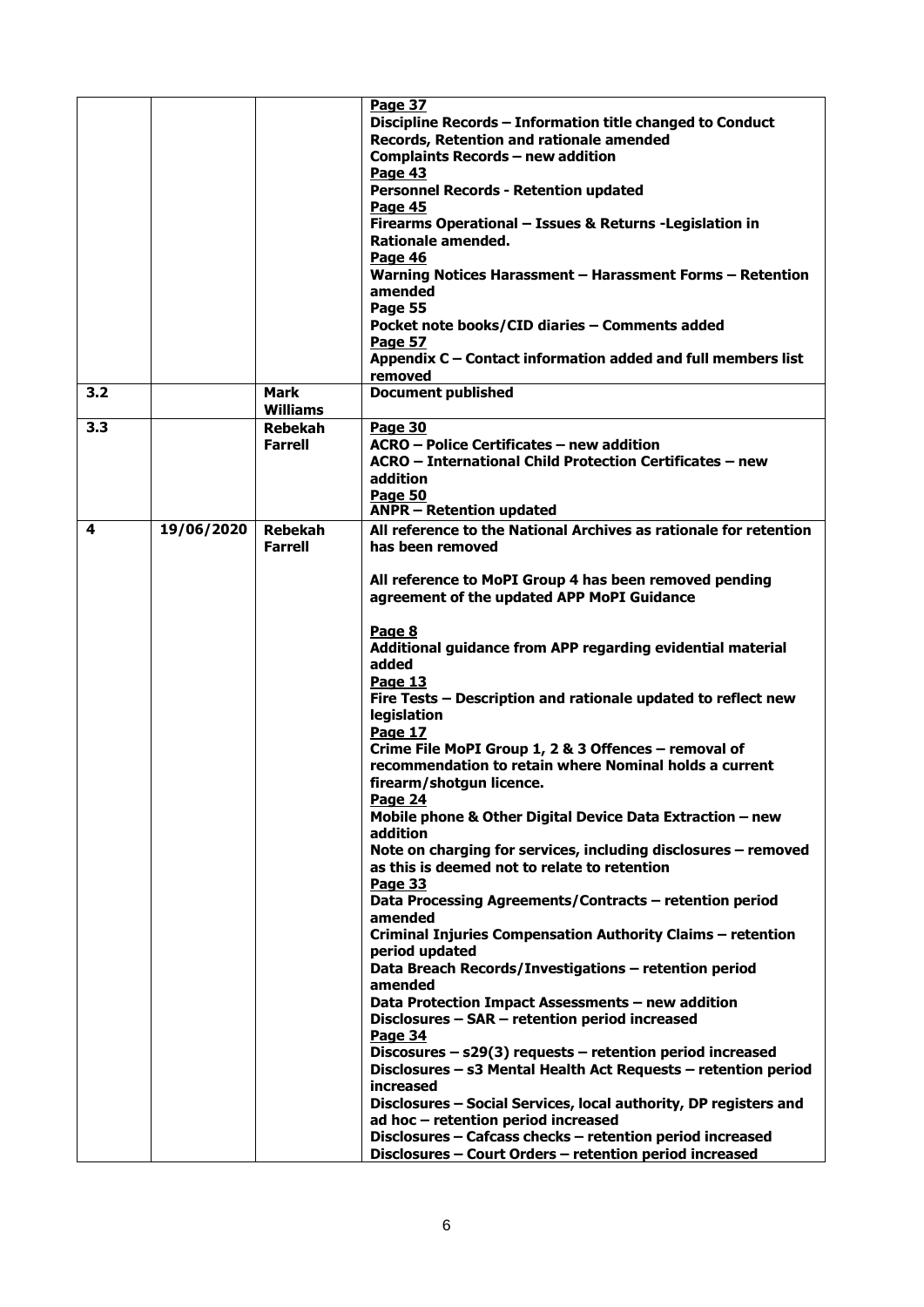|  | Information Sharing Agreements, Protocols, MoA - retention<br>period increased |
|--|--------------------------------------------------------------------------------|
|  | Page 39                                                                        |
|  | Insurance Policy Documents - Fidelity Guarantee etc -                          |
|  | comment added to inform review of retention                                    |
|  | Policy - Force - retention period increased                                    |
|  | Page 40                                                                        |
|  | Policy & Procedure-retention period increased                                  |
|  | <b>Page 43</b>                                                                 |
|  | Complaint Records - retention period updated to reflect                        |
|  | inclusion of rationale                                                         |
|  | Page 45                                                                        |
|  | Health & Safety Fire - Fire Certificates (now risk assessments)                |
|  | - Description and Rationale updated to reflect new legislation                 |
|  | Page 49                                                                        |
|  | Child Abuse Warning Notice - new addition                                      |
|  | <b>Explosive Certificate - retention period amended</b>                        |
|  | Firearm Licensing Local Records - Licence Application Form,                    |
|  | Dealers Licences, Certificates, Licences inc Temp & Visitors,                  |
|  | Cancelled certificate rifle club - collated for ease of reference              |
|  | and retention amended                                                          |
|  | Page 50                                                                        |
|  | Firearm Licensing - Licence Refused & Revoked - retention                      |
|  | period amended and comments added                                              |
|  | Firearm Licensing NFLMS Records - new addition                                 |
|  | Page 51                                                                        |
|  | Foreign Nationals - Police Registration scheme - retention,                    |
|  | description and comments updated.                                              |
|  | s136 Mental Health Act Detention Forms - new addition                          |
|  | <b>Page 52</b>                                                                 |
|  | <b>Police Information Notice (formerly Warning Notices)</b>                    |
|  | Harassment - information title changed to reflect operational                  |
|  | change, retention period amended                                               |
|  | Page 56                                                                        |
|  | ASBOs are now known as Civil Injunctions and Criminal                          |
|  | <b>Behaviour Orders.</b>                                                       |
|  | Cannabis Warnings - retention period aligned with Pentip                       |
|  | retention period                                                               |
|  | Page 57                                                                        |
|  | Endorsable FPN - Offender details - retention period aligned                   |
|  | with Pentip retention period                                                   |
|  | Endorsable FPN - Payment details - all - retention period                      |
|  | aligned with Pentip retention period                                           |
|  | Page 58                                                                        |
|  | Non-Endorsable FPN - Payment details - all - retention period                  |
|  | aligned with Pentip retention period                                           |
|  | Penalty Notice Disorder - Payment details - all - retention                    |
|  | period aligned with Pentip retention period                                    |
|  |                                                                                |

#### <span id="page-6-0"></span>**1. Preface**

#### <span id="page-6-1"></span>**1.1 Background**

1.1.1 The NPCC Guidance on The Minimum Standards for the Retention and Disposal of Police records has been produced by the Records Management Working Group on behalf of the National Police Chiefs' Council (NPCC) to assist police forces in their statutory responsibility to comply with the Data Protection legislation (GDPR EU 2016/679 and Data Protection Act 2018), The Code of Practice on the Management of Police Information (2005) and other legislative requirements. The Information Management – Management of Police Information section of the Authorised Professional Practice (APP) is the detailed guidance referred to in the Code of Practice and supersedes ACPO (2010) Guidance on Management of Police Information.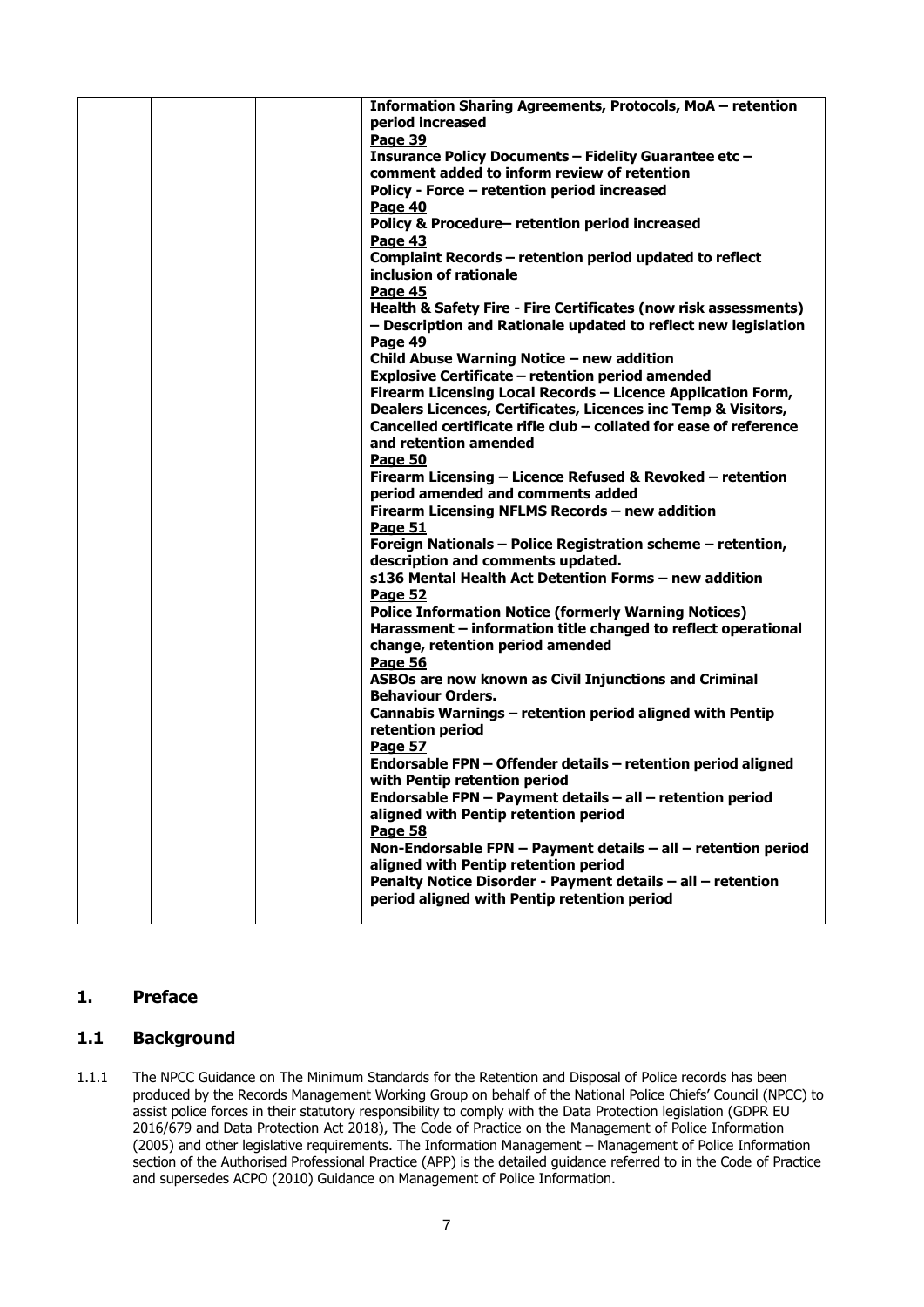- 1.1.2 The Guidance recognises the need for a common approach across the police service to the retention and disposal of police records following the Soham Murders, the subsequent Bichard Enquiry and recent developments in relation to the Police National Database (PND) which allows police forces to share information in a way that was not previously possible.
- 1.1.3 The Guidance also recognises that the police service creates a plethora of records in the course of the delivery of policing which falls outside the CPIA and other guidance. It is these records that the Guidance is primarily trying to address.
- 1.1.4 The Guidance sets the minimum standards for the police service which all police forces are encouraged to adopt. They are not mandatory and there will be occasions when individual police forces will deviate from them for a variety of technical, operational and organisational reasons. The ultimate responsibility for the retention and disposal of police information rests with the chief constables who are the data controllers under the Data Protection Act 2018.
- 1.1.5 A particular record may exist in several formats such as both paper and electronic. At the point of retention / storage consideration should be given to storing a record in a single form at such as electronic and deleting the duplicated information. When records are stored for long periods due consideration needs to be given to protect and preserve the record against accidental loss, deterioration and obsolescence.
- 1.1.6 The primary target audience for the guidance is chief constables (in their capacity as data controllers), records managers and others directly involved in the management of police information. However it has been designed to be accessible to all police officers and police staff.
- 1.1.7 The guidance refers to all information, regardless of the medium in which it is stored.

### <span id="page-7-0"></span>**1.2 Evidential Material**

The APP on MoPI provides the following specific guidance in relation to the retention of evidential material, "There is a subset of policing information and records that relates to evidential material. This refers to any physical property, digital data or media that is downloaded or recovered, could form part of the evidence of a criminal offence and may become a court exhibit in any judicial proceedings. This could include downloads from mobile phones, bodyworn video footage and CCTV. This definition applies to both digital and physical evidence. Any unused evidential material should be examined as part of a robust post-case review and consideration should be given to the need for retention or disposal under the Criminal Procedure and Investigations Act (CPIA) 1996. Other evidential material should be retained in line with this APP. However, forces should work towards systems and processes that will allow the efficient deletion of evidential material within the CPIA 1996 timescales, in line with the National Police Chiefs' Council (NPCC) advice (currently under development). Metadata relating to digital material should be retained under MoPI as part of the record."

### **2. Responsibilities for Records Retention and Disposal**

2.1 Assigning responsibility for the retention and disposal of information is down to each individual Police Force.

#### <span id="page-7-1"></span>**3. Risk**

- 3.1 Responsibility for the managing and use of information within the police service rests with the chief officer of the police force that owns the information.
- 3.2 There are inherent risks attached to the retention and disposal of police records which directly affect operational policing, public protection and public confidence.
- 3.3 This guidance provides chief police officers with a common and consistent approach to the retention and disposal of police records that seeks to balance proportionality and necessity.

#### **4. Benefits of a Retention and Disposal Schedule**

- 4.1 There are a number of benefits which arise from the use of a retention schedule:
	- (a) Allows the management of information to be consistent and compliant.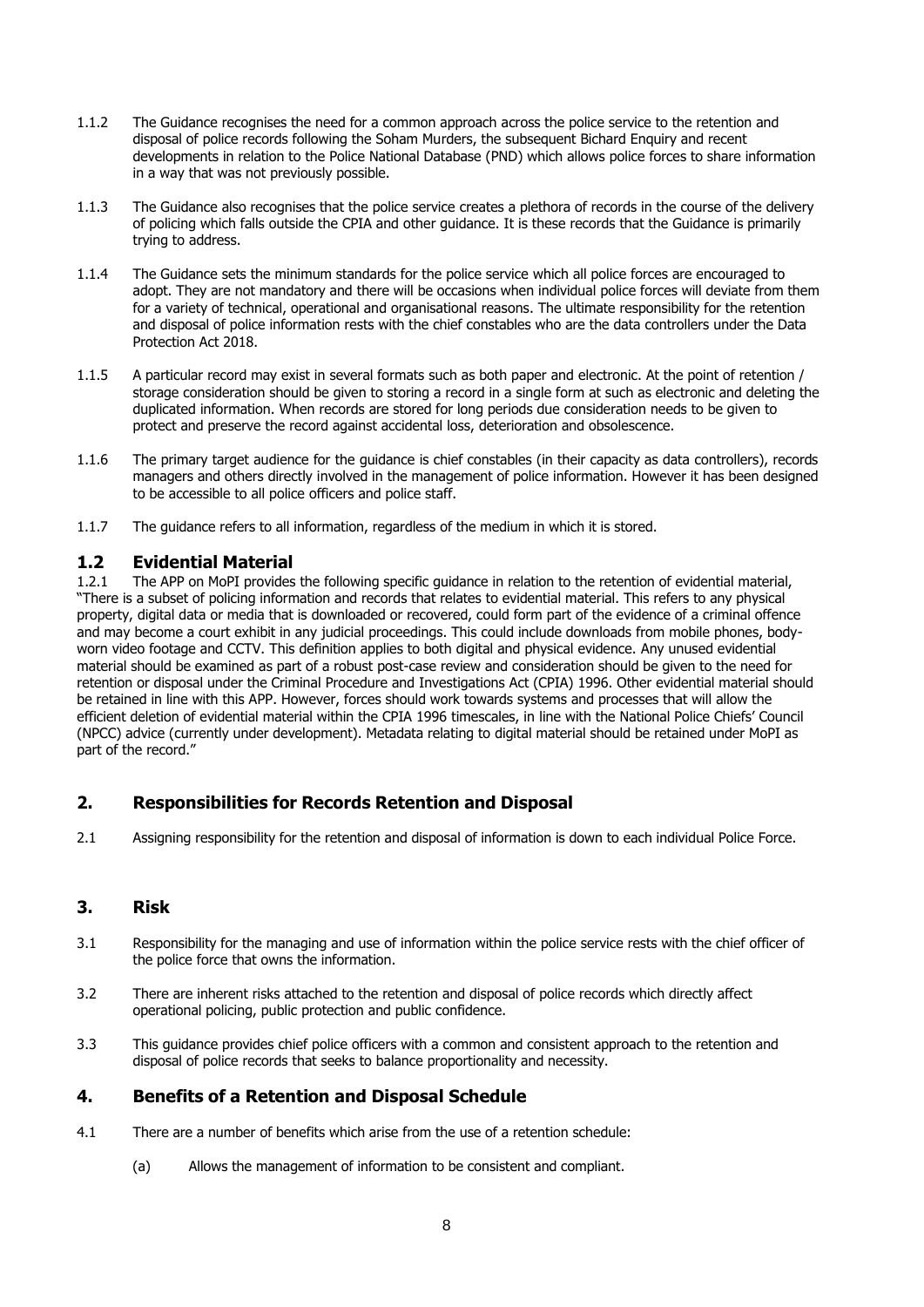- (b) The Police Service can be confident about disposal information at the appropriate time.
- (c) The Police Service is not maintaining and storing information unnecessarily.

#### <span id="page-8-0"></span>5 **Disposal**

5.1 Disposal means deleting or destroying a record to the extent that it cannot be retrieved.

### <span id="page-8-1"></span>**6. Management of Police Information (MoPI)**

- 6.1 In addition to legislative requirements the chief constables have to pay due regard to issued APP Information Management MoPI. This retention and disposal schedule has where necessary made reference to MoPI / Groups 1-3. See Appendix A for a copy of the current Review Schedule from the APP (Authorised Professional Practice) site under Information Management.
- 6.2 Individual forces should follow local policies and procedures in place for the review and assessment of information. See Appendix B for MoPI National Retention Assessment Criteria (NRAC) form.

#### <span id="page-8-2"></span>**7. Maintenance**

7.1 This document will be reviewed and maintained every two years by the NPCC Records Management Working Group. Additions and amendments where required for legislative purposes will be updated as and when required.

#### <span id="page-8-3"></span>**8. Glossary**

- APP Approved Professional Practice
- ARV Armed Response Vehicle
- CAFCASS Children and Family Court Advisory and Support Services
- CLA Civil Litigation Act (official title is Limitation Act 1980)
- CPIA Criminal Procedures and Investigations Act 1996
- CPS Crown Prosecution Service
- DBS Disclosure and Barring Service
- DP / DPA Data Protection Act 2018
- FPN Fixed Penalty Notices
- HMIC Her Majesty's Inspectorate of Constabularies
- HMG Her Majesty' s Government
- HO Home Office
- ICO Information Commissioners Office
- OJEU Official Journal of the European Union
- IPCC Independent Police Complaints Commission
- MAPPA Multi Agency Public Protection Arrangements
- MoPI Management of Police Information
- NFA No Further Action
- NIM National Intelligence Model
- NPCC National Police Chiefs' Council
- PACE Police and Criminal Evidence Act 1984
- PND Police National Database
- POCA Proceeds of Crime Act 2002
- RIPA Regulation of Investigatory Powers Act 2000
- RTA Road Traffic Act 1988
- VDRS Vehicle Defect Rectification Scheme

### <span id="page-8-4"></span>**9. Records Retention Tables**

9.1 Tables below set out the retention and disposal timescales for the following areas:

- Assets and Products
- Crime & Case Files
- **Detecting**
- **Finance**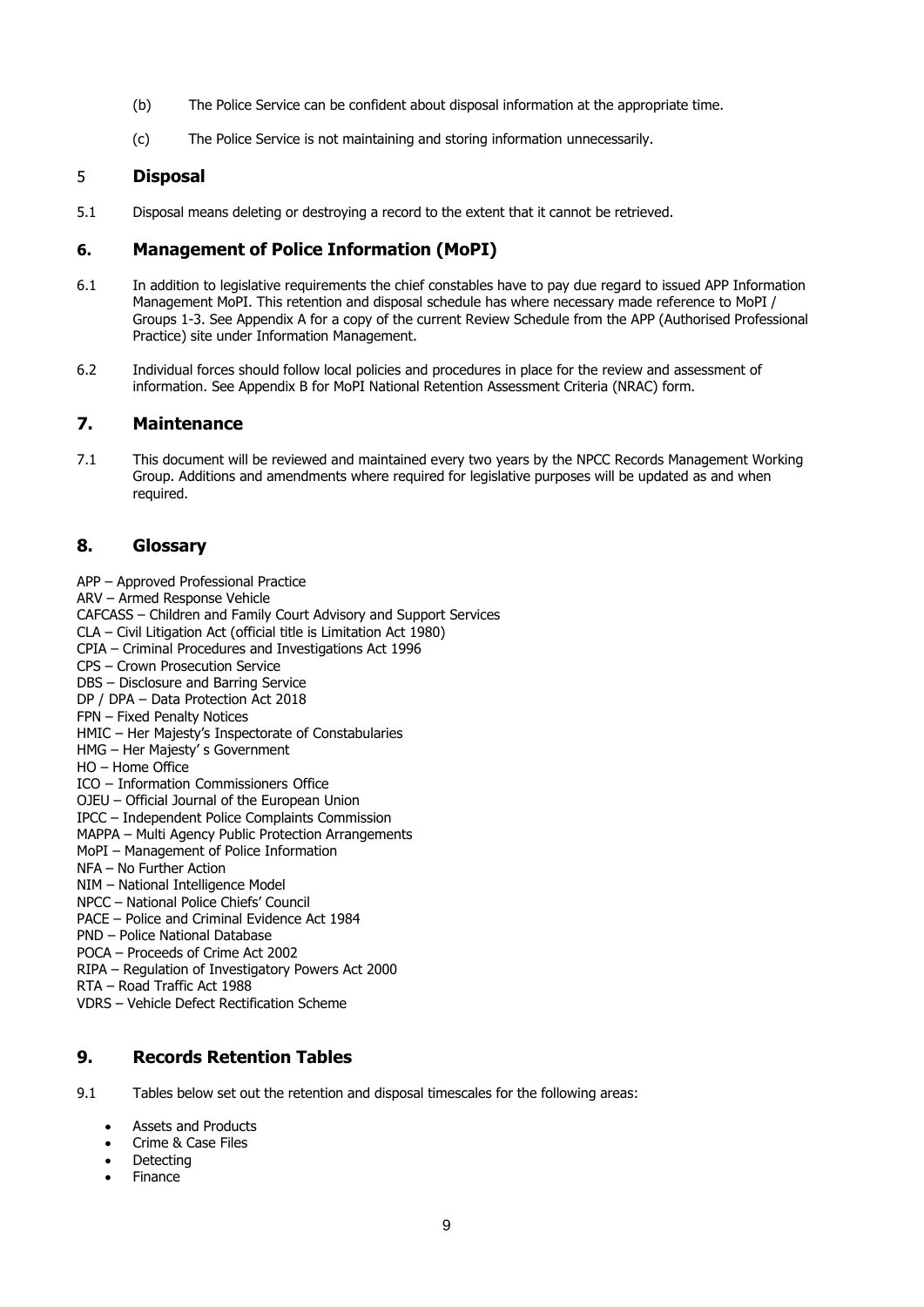- Information
- Organisation, Programmes and Projects
- People
- Preventing
- Property
- Prosecution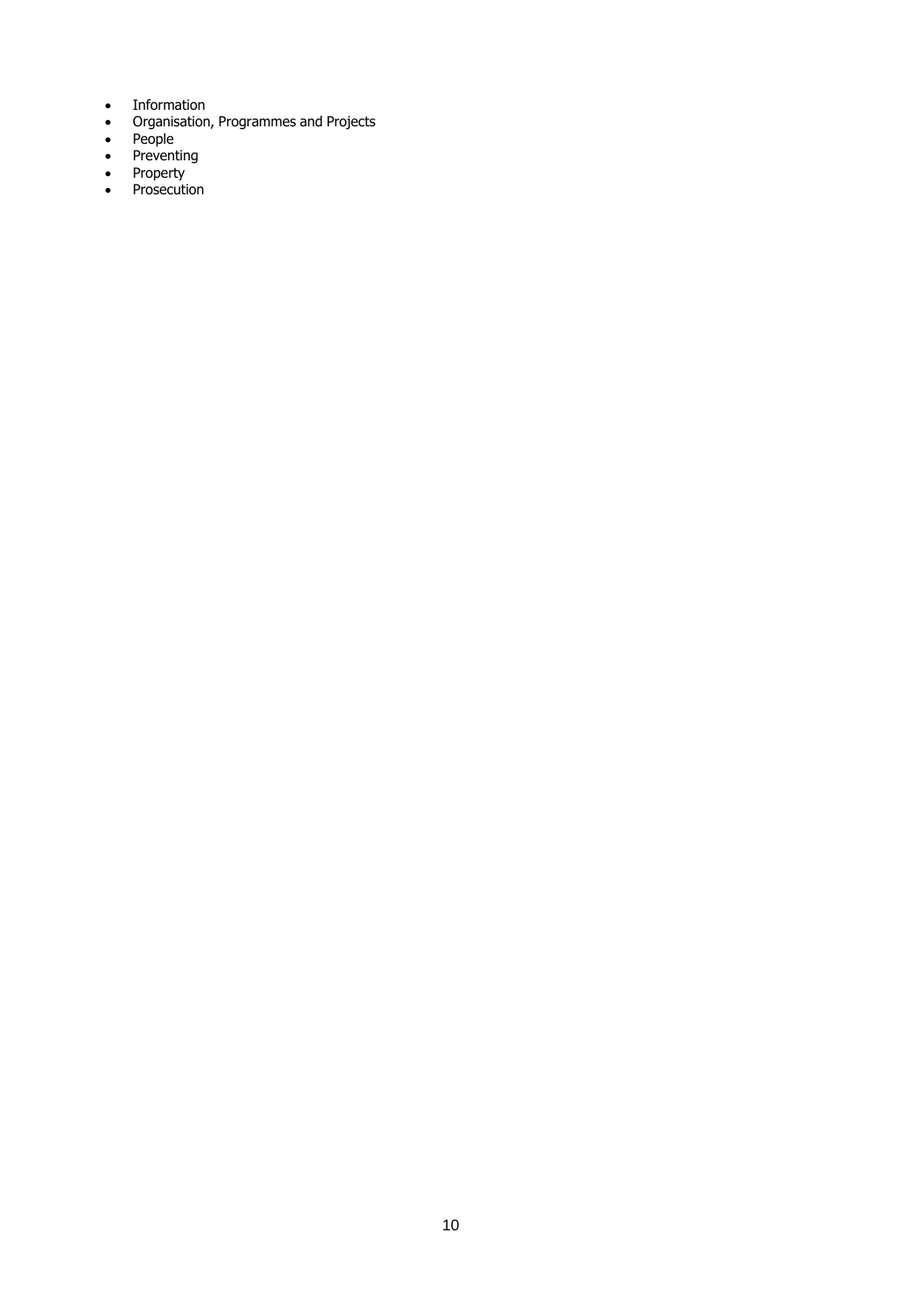### **ASSETS & PRODUCTS**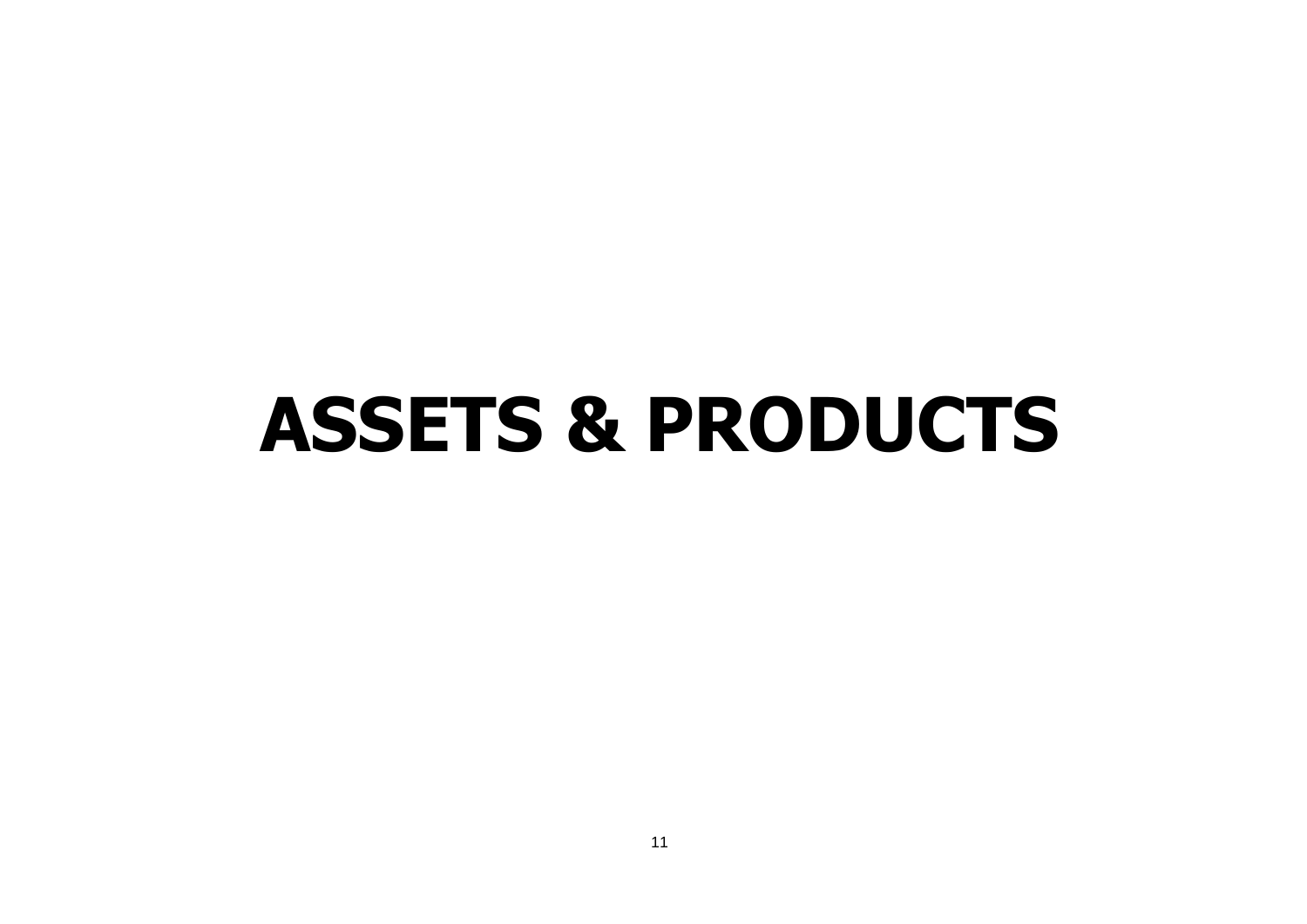| <b>Information</b>              | <b>Description /</b>                                                                                                                                                | <b>Retention</b>                          | <b>Rationale</b>    | <b>Scope Notes</b> | <b>Comments</b> |
|---------------------------------|---------------------------------------------------------------------------------------------------------------------------------------------------------------------|-------------------------------------------|---------------------|--------------------|-----------------|
| <b>Activity / Task</b>          | <b>Example of</b>                                                                                                                                                   | <b>Minimum</b>                            |                     |                    |                 |
| <b>Alarms</b>                   | <b>Record</b><br><b>Burglary Alarm</b><br>installations (non-police                                                                                                 | <b>Period</b> )<br>End of<br>subscription |                     |                    |                 |
|                                 | locations)                                                                                                                                                          |                                           |                     |                    |                 |
| <b>Asset Register</b>           | List of assets e.g.,<br>hardware                                                                                                                                    | when<br>superseded<br>or 6 years          | <b>Force Policy</b> |                    |                 |
| <b>Breath Testing</b>           | Evidential breath<br>procedures; breathalyser<br>machine log etc;<br>calibration /certification<br>of the station Intoximeter<br>machine by a qualified<br>engineer | Life of machine<br>$+1$ Year              |                     |                    |                 |
| <b>Breath Testing</b>           | Local test records for<br>hand held road<br>side breath test<br>machines. Usually done<br>weekly by a clerk.                                                        | 6 Months                                  |                     |                    |                 |
| CS / PAVA Gas<br><b>Records</b> | Issue / disposal                                                                                                                                                    | Life of canister<br>$+ 6$ Months          |                     |                    |                 |
| CS / PAVA Gas<br><b>Records</b> | Discharge                                                                                                                                                           | 6 Years                                   |                     |                    |                 |
| <b>Dogs - Police Dogs</b>       | Individual Police dogs<br>files (includes bites<br>records / register)                                                                                              | Service of the<br>$dog + 6$ Years         |                     |                    |                 |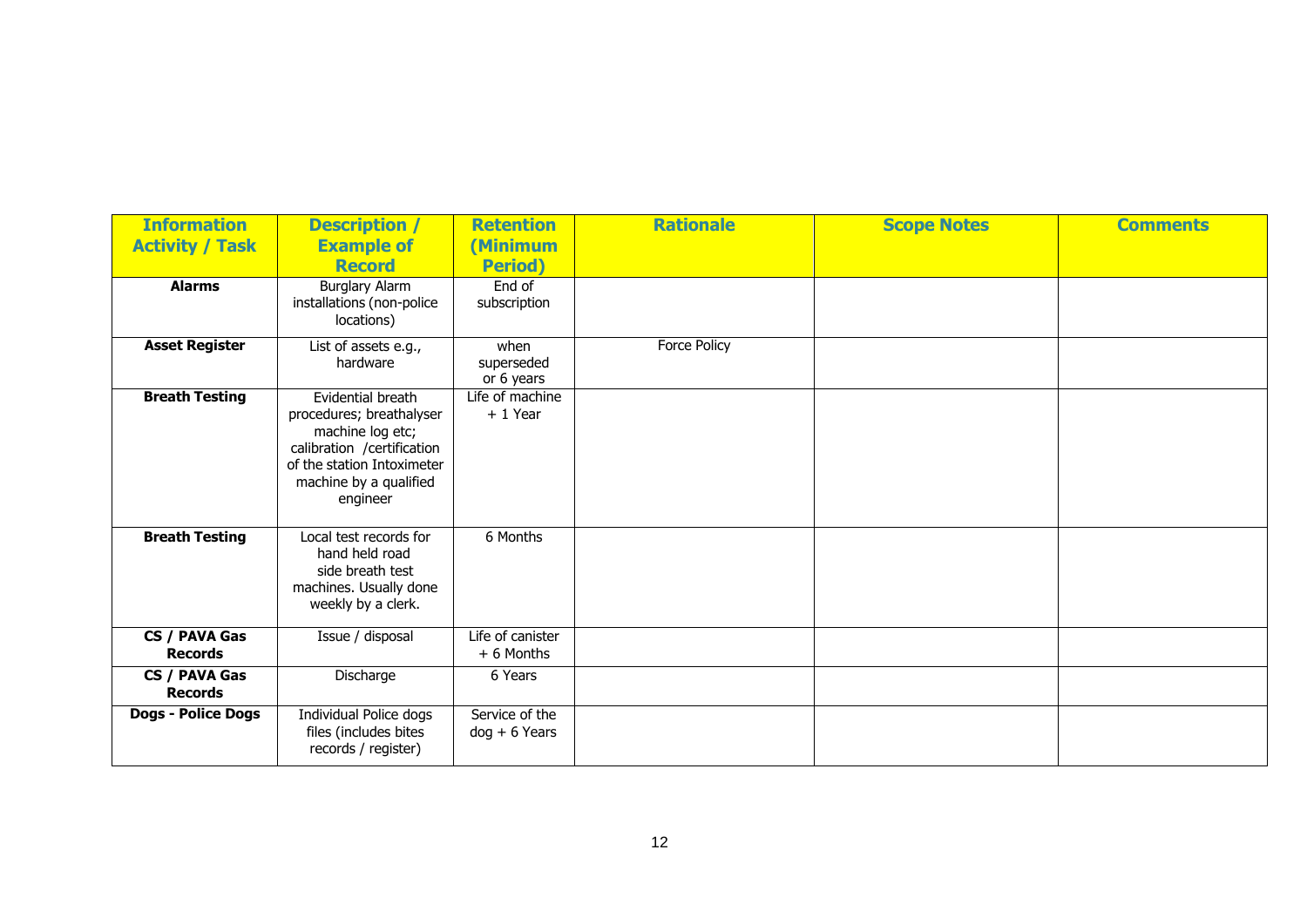| <b>Equipment and</b><br><b>Supplies</b>          | protective<br>Personal<br>equipment supplied,<br>maintenance logs etc. | 6 Years<br>$(inspections -$<br>Until<br>superseded,<br>maintenance log<br>kept up to date) | The Provision and Use of Work<br>Equipment Regulations 1998,<br>Regulation 6 (3)<br>The Provision and Use of Work<br>Equipment Regulations 1992,<br>Schedule 6                                 |                 |  |
|--------------------------------------------------|------------------------------------------------------------------------|--------------------------------------------------------------------------------------------|------------------------------------------------------------------------------------------------------------------------------------------------------------------------------------------------|-----------------|--|
| <b>Fire Tests</b>                                | Fire detection and<br>equipment tests Force<br>buildings               | 7 Years                                                                                    | Regulatory Reform (Fire Safety)<br>Order 2005/Fire Safety Order 2006                                                                                                                           |                 |  |
| <b>Records of Firearms</b><br>issued and returns | Records of firearms<br>issued and returned                             | 6 Years                                                                                    | <b>Force Policy</b><br>Directive 2008/51/EC Control of the<br>Acquisition and Possession of<br>Weapons<br>The Firearms Regulations 2015<br>(amendment to the Firearms<br>(Amendment) Act 1997) | From last entry |  |

| <b>Police Horses</b>          | Individual Police horse<br>files (includes incident<br>records / register) | Service of the<br>Horse $+6$ Years |                                |  |
|-------------------------------|----------------------------------------------------------------------------|------------------------------------|--------------------------------|--|
| <b>Information</b>            | Back-up tapes                                                              | Local Force                        |                                |  |
| Technology - Back             |                                                                            | requirements                       |                                |  |
| <b>Up Tapes</b>               |                                                                            |                                    |                                |  |
| <b>Photographs:</b>           | Photographs: Negatives                                                     | Force Policy                       | Force Policy / Historical      |  |
| <b>Negatives of</b>           | of photographs produced                                                    |                                    |                                |  |
| photographs                   | for the force (not crime                                                   |                                    |                                |  |
| produced for the              | related)                                                                   |                                    |                                |  |
| force                         |                                                                            |                                    |                                |  |
| <b>Police</b>                 | Deeds                                                                      | Until the sale of                  | <b>Force Policy</b>            |  |
| <b>Authority/Police &amp;</b> |                                                                            | the property                       |                                |  |
| <b>Crime Commissioner</b>     |                                                                            | Update land                        | Deeds of Arrangement Act 1914, |  |
| <b>Buildings and Land -</b>   |                                                                            | registry when                      | Section 10                     |  |
| <b>Deeds</b>                  |                                                                            | necessary                          |                                |  |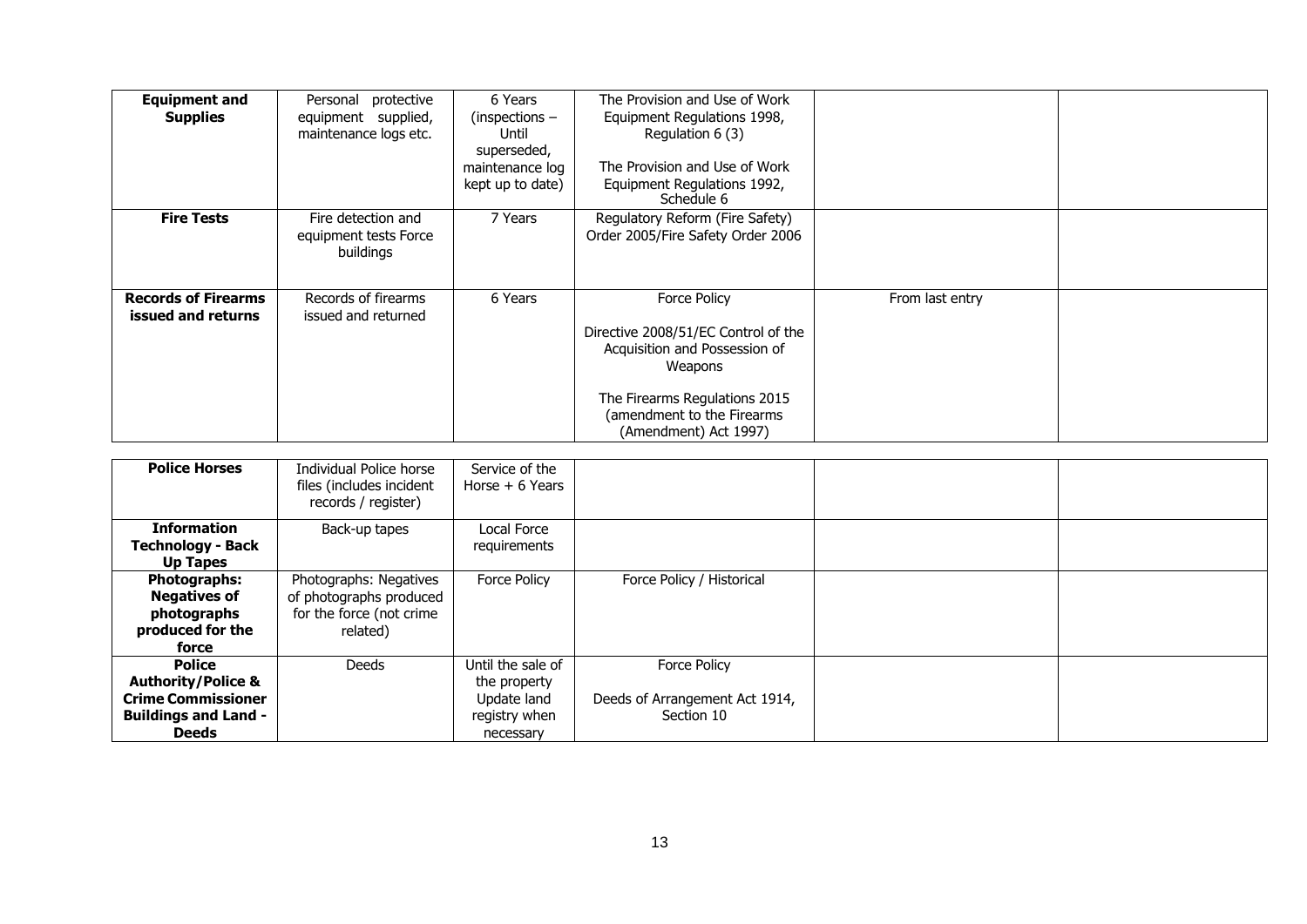| <b>Police</b><br><b>Authority/Police &amp;</b><br><b>Crime Commissioner</b><br><b>Buildings and Land -</b><br><b>Police Houses /</b><br><b>Stations</b> | Documents/information<br>relating to the ownership<br>of buildings and land<br>property plans and<br>records of work etc. | Until the sale of<br>the property                                   | Some police house / station<br>documents are of historic interest<br>and may be kept permanently | Look at further retention for<br>historic purpose/public interest |
|---------------------------------------------------------------------------------------------------------------------------------------------------------|---------------------------------------------------------------------------------------------------------------------------|---------------------------------------------------------------------|--------------------------------------------------------------------------------------------------|-------------------------------------------------------------------|
| <b>Property - Buildings</b><br>not owned by Police<br><b>Authority/Police &amp;</b><br><b>Crime Commissioner</b>                                        | Leases                                                                                                                    | 16 years after<br>expiry                                            | Force Policy                                                                                     |                                                                   |
| Property - sub-<br>letting of police<br>authority/Police &<br><b>Crime Commissioner</b><br>buildings                                                    | Leases                                                                                                                    | 16 years after<br>expiry                                            | <b>Force Policy</b>                                                                              |                                                                   |
| <b>Stock taking</b>                                                                                                                                     | Stores inventory etc.                                                                                                     | 3 Years                                                             | HMRC CH15400                                                                                     |                                                                   |
| <b>Vehicles (Police)</b><br><b>Defects</b>                                                                                                              | Vehicles defect reporting,<br>registers                                                                                   | Disposal of<br>vehicle $+3$<br>Years                                | <b>Force Policy</b>                                                                              |                                                                   |
| <b>Vehicles (Police)</b><br><b>Equipment</b><br><b>Specifications</b>                                                                                   | Vehicle Equipment<br><b>Specification Sheets</b>                                                                          | Disposal date +<br>3 Years                                          | <b>Force Policy</b>                                                                              |                                                                   |
| <b>Vehicles (Police) Log</b><br>Book                                                                                                                    | Log books; mileage<br>records etc                                                                                         | Disposal of<br>vehicle $+3$<br>Years                                | <b>Force Policy</b>                                                                              |                                                                   |
| <b>Vehicles (Police)</b><br><b>Maintenance</b><br><b>Records</b>                                                                                        | Vehicle history;<br>Maintenance records<br>register; Job cards; Parts<br>records                                          | Disposal of<br>vehicle +3 years<br>$+6$ years for<br>accident files | <b>Force Policy</b><br>Limitation Act 1980                                                       |                                                                   |
| <b>Vehicles (Police)</b><br><b>New Vehicle Check</b><br><b>Form</b>                                                                                     | Check list for vehicles<br>prior to being accepted<br>and commissioned into<br>fleet                                      | Disposal date +<br>3 Years                                          | Force Policy, CLA                                                                                |                                                                   |
| <b>Vehicles on</b><br>demonstration                                                                                                                     | Test log for vehicles<br>trialled by the Force;<br>Appraisal forms                                                        | 3 Years                                                             | <b>Force Policy</b>                                                                              |                                                                   |
| <b>Vehicles on Hire</b>                                                                                                                                 | Request to Hire etc.                                                                                                      | End of financial<br>year $+ 6$ Years                                | Force Policy                                                                                     |                                                                   |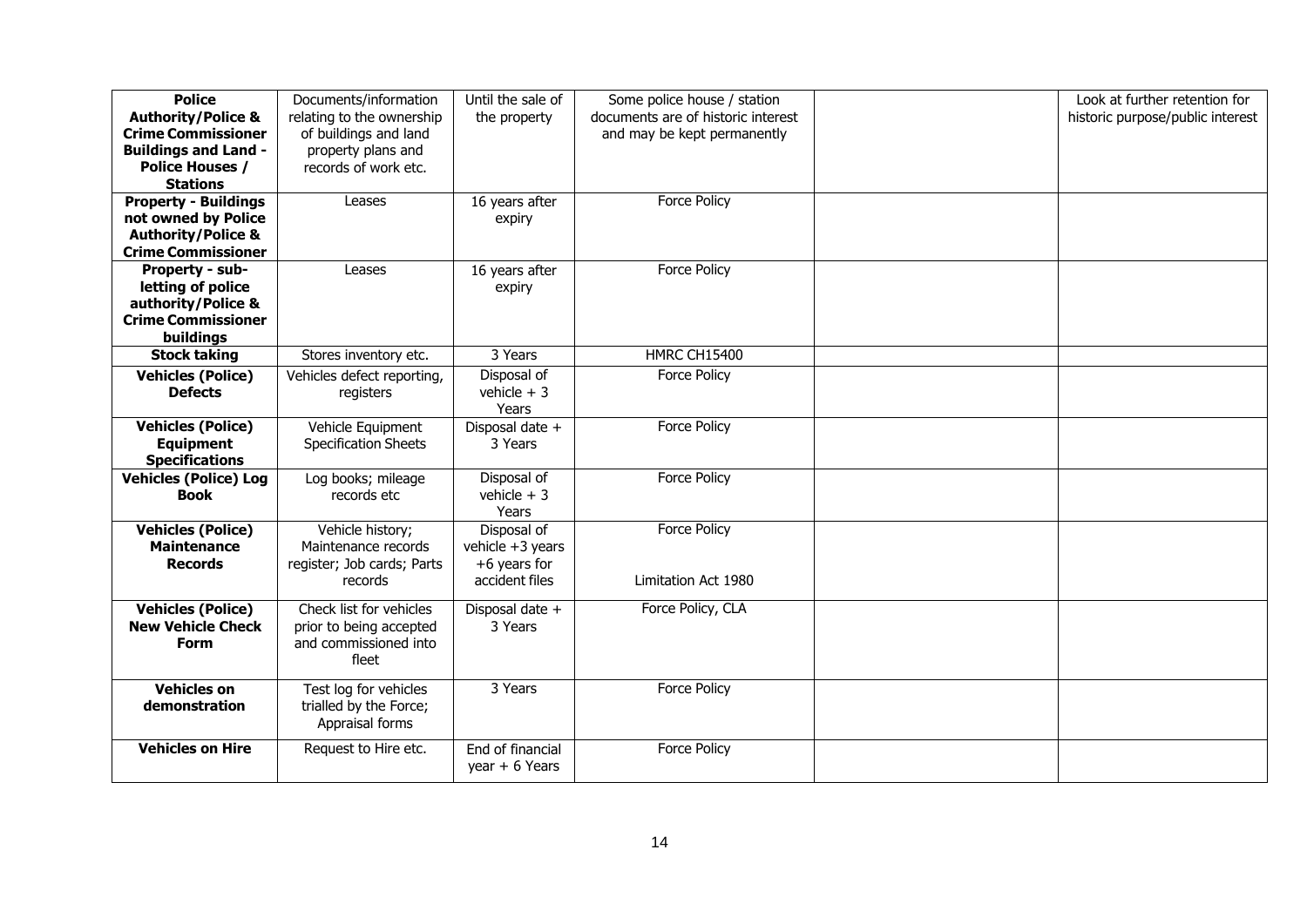| <b>Waste Management</b> | Consignment notes | २ Years | Special Waste Regulations 1996, |  |
|-------------------------|-------------------|---------|---------------------------------|--|
| Special Waste /         |                   |         | Environment Protection (Duty of |  |
| controlled              |                   |         | Care) Regs 1991                 |  |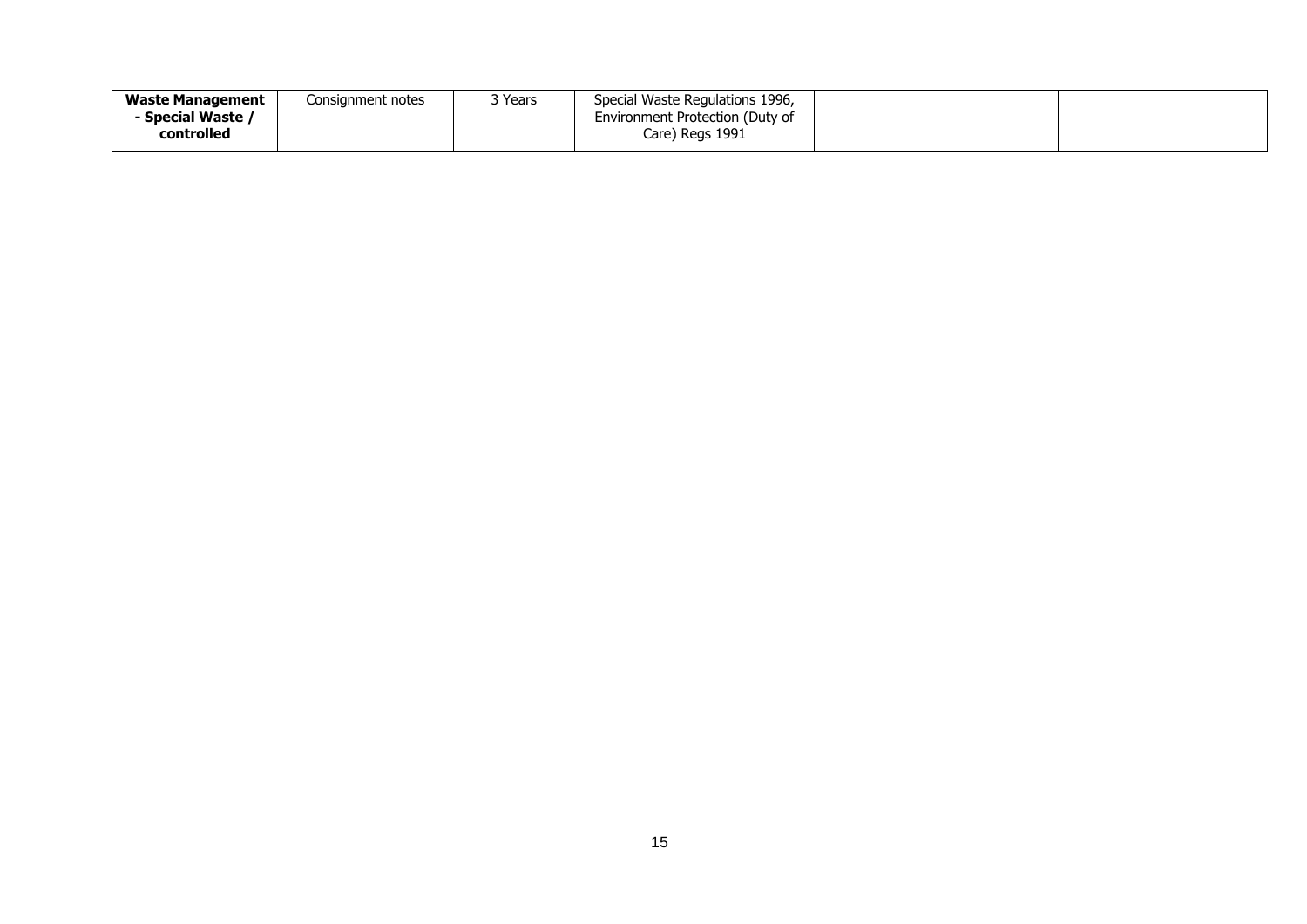## <span id="page-15-0"></span>**CRIME AND CASE FILES**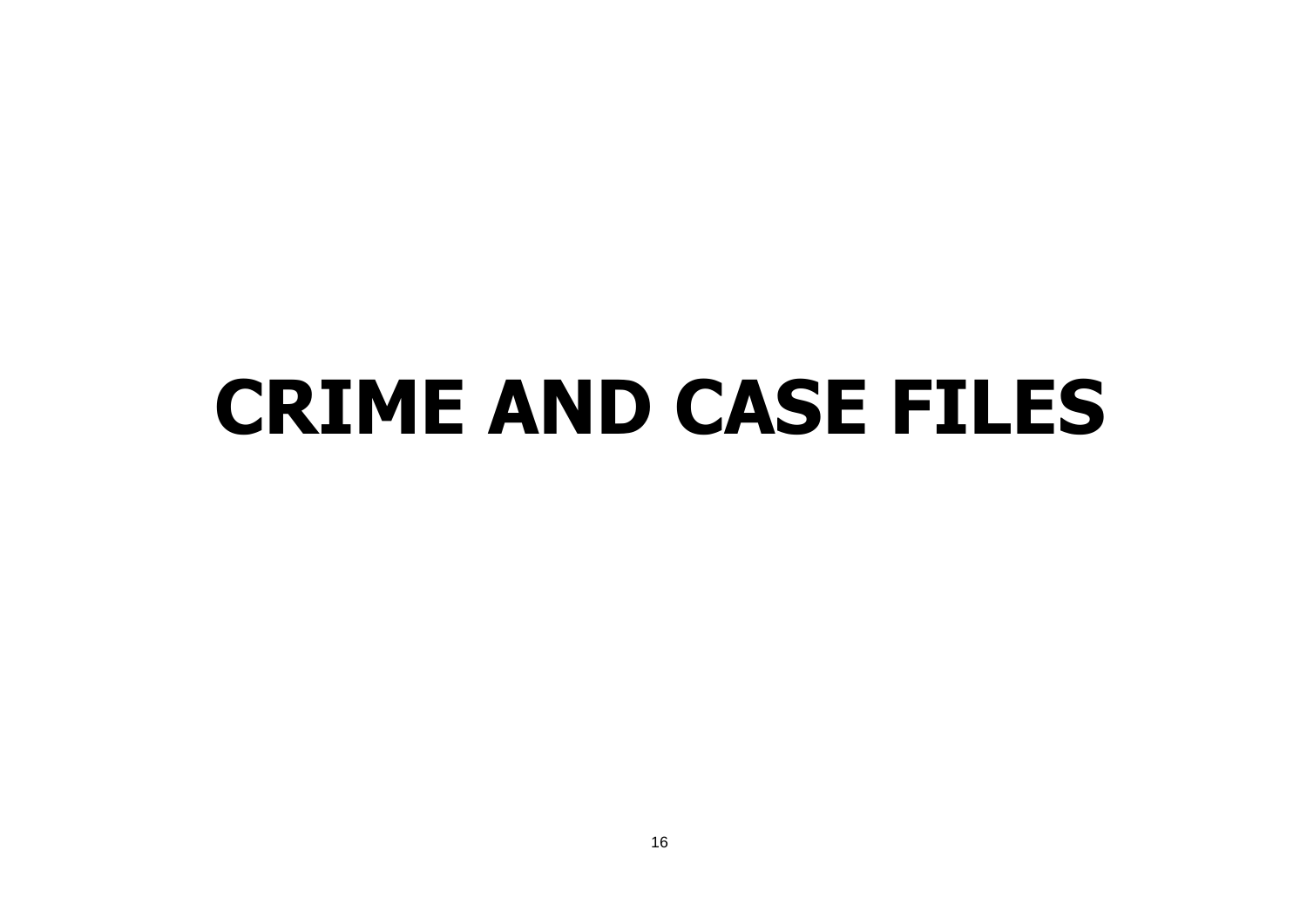| <b>Information</b>                             | <b>Description /</b>                                                   | <b>Retention</b>                                                                                      | <b>Rationale</b>        | <b>Scope Notes</b>                               | <b>Comments</b>                                                                                                                                                                                    |
|------------------------------------------------|------------------------------------------------------------------------|-------------------------------------------------------------------------------------------------------|-------------------------|--------------------------------------------------|----------------------------------------------------------------------------------------------------------------------------------------------------------------------------------------------------|
| <b>Activity / Task</b>                         | <b>Example of</b><br><b>Record</b>                                     | (Minimum<br><b>Period</b> )                                                                           |                         |                                                  |                                                                                                                                                                                                    |
| <b>Crime File</b>                              | MoPI Group 3 Offence                                                   | Minimum of 6<br>Years.                                                                                | APP MoPI                | Incident report, crime report, case<br>file etc. | Clear period to be taken into<br>consideration.<br>Consider public interest before                                                                                                                 |
| <b>Crime File</b>                              | MoPI Group 2 Offence                                                   | 10 Years<br>(Then Review)<br>Retain again if<br>necessary                                             | APP MoPI                | Incident report, crime report, case<br>file etc. | disposal.<br>Clear period to be taken into<br>consideration.<br>If undetected follow MoPI<br>guidance / Force Policy<br>Consider public interest before<br>disposal.                               |
| <b>Crime File</b>                              | MoPI Group 1 Offence                                                   | 100 Years (age)<br>(Review every<br>10 years)                                                         | <b>APP MoPI</b>         | Incident report, crime report, case<br>file etc. | Review every 10 years to<br>ensure adequacy and<br>necessity.<br>Consider public interest before<br>disposal.                                                                                      |
| <b>Collisions</b>                              | Road Traffic Collisions -<br>Non Fatal, Non-Serious<br>and Damage only | Minimum of 6<br>Years or until<br>the injured party<br>is 21 years old<br>whichever is the<br>longest | <b>CLA /RTA 1988</b>    |                                                  | Includes minor injury and<br>damage only                                                                                                                                                           |
| <b>Collisions</b>                              | <b>Fatal and Serious</b>                                               | Minimum of 6<br>Years.                                                                                | RTA / CLA / CPIA / MoPI | Review as per Nominal / injured<br>party         | MoPI $Gp1 - e.g.$ Causing<br>death by dangerous driving.<br>MoPI Gp2 - e.g. Causing<br>danger to road users, MoPI<br>Gp3 - fatalities or accidents<br>where non-violent crimes<br>involved, Others |
| <b>Collisions - Police</b><br><b>Accidents</b> | Road Traffic Collisions -<br>3rd Party/injury to officer               | 6 Years unless<br>injury to child<br>then age $18 + 3$<br>years                                       |                         |                                                  |                                                                                                                                                                                                    |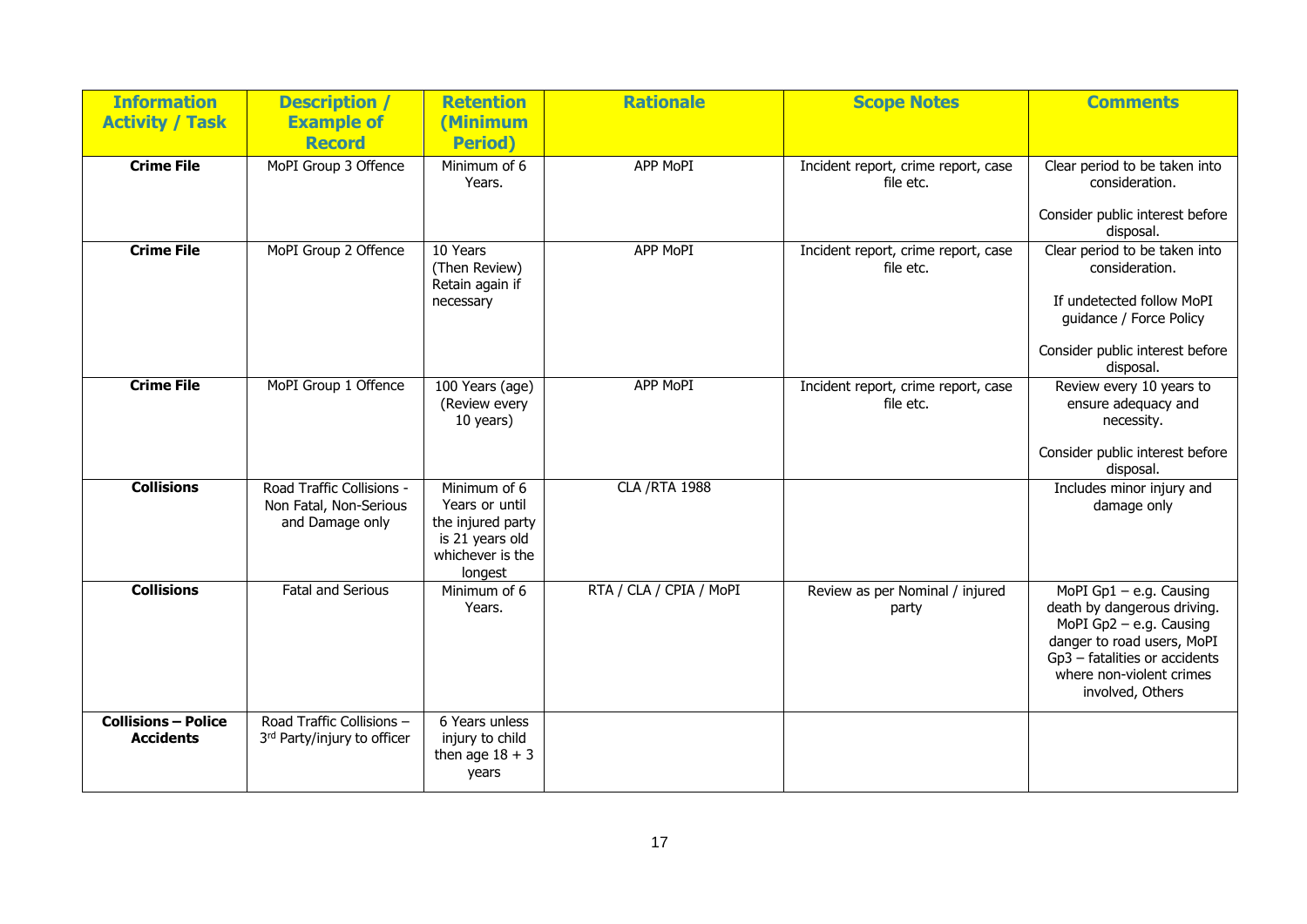| Traffic | Minor Traffic offences $-$<br>No injuries, collision<br>books  | 3 Years from<br>Dealt with date                                 | CLA      |  |
|---------|----------------------------------------------------------------|-----------------------------------------------------------------|----------|--|
| Traffic | Minor motoring offences<br>e.g. Defective tyre, lights<br>etc. | l Year NFA, 3<br>Years from dealt<br>with date. (if<br>charged) | RTA 1988 |  |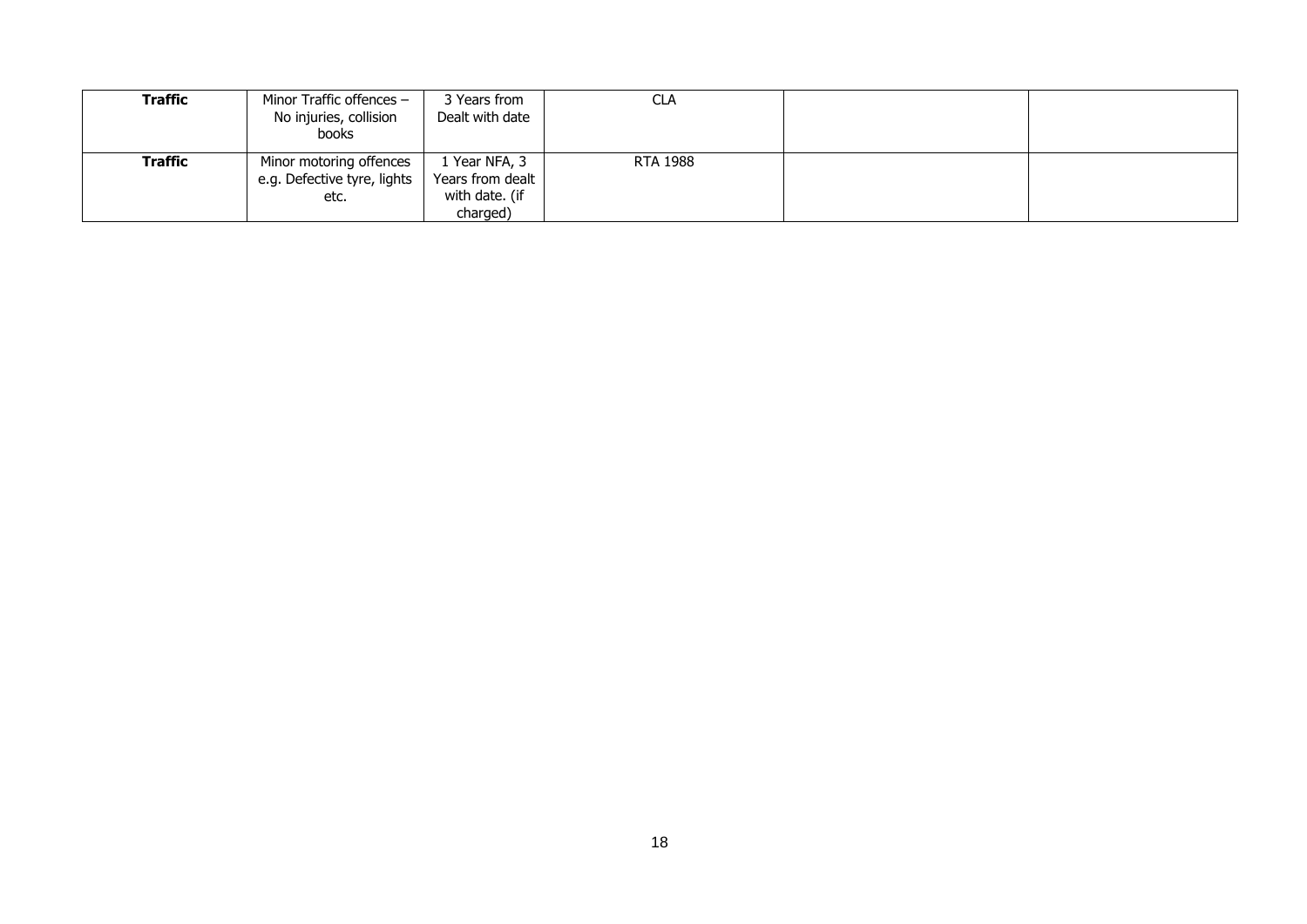### <span id="page-18-0"></span>**DETECTING**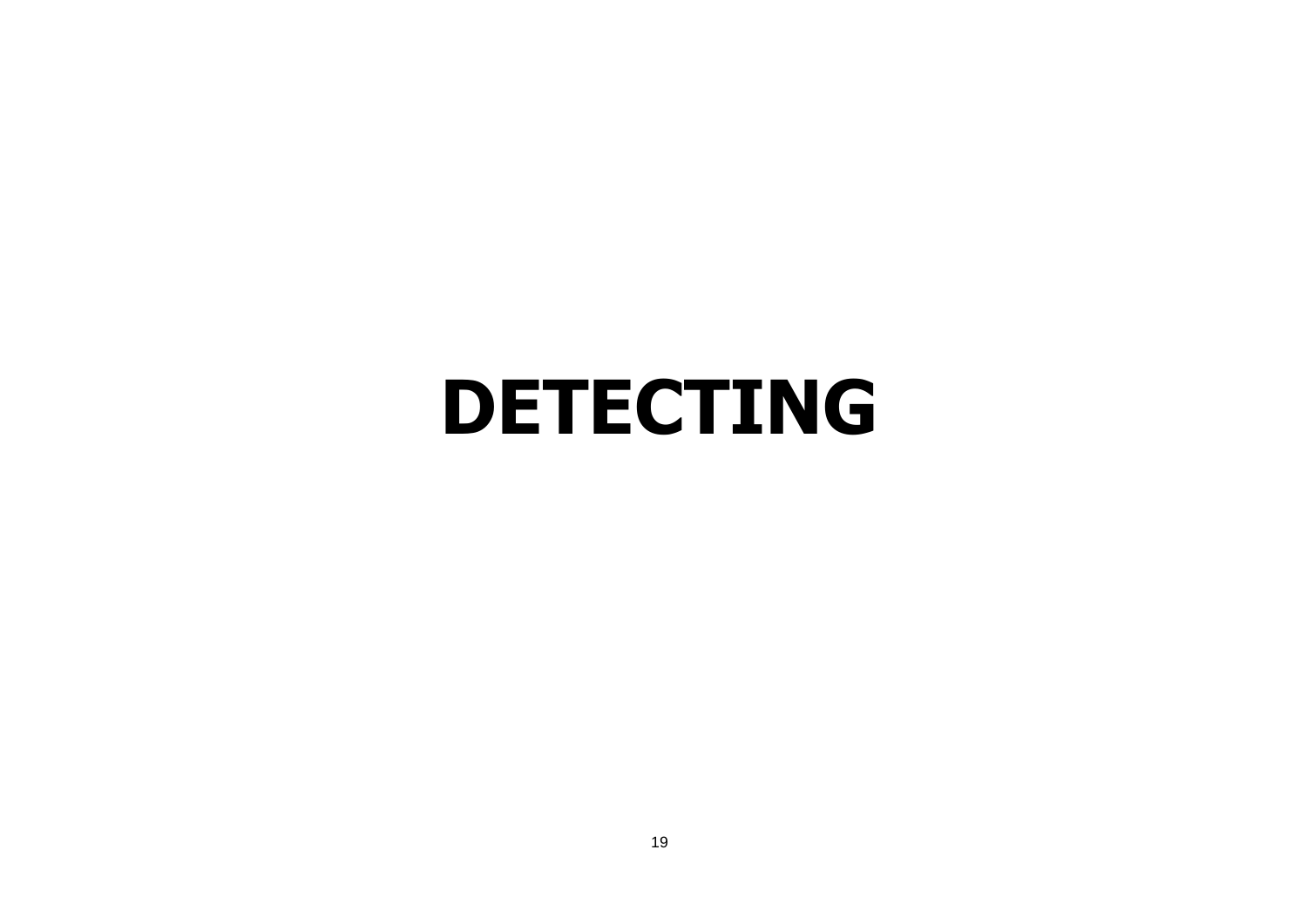| <b>Information</b>                     | <b>Description</b> /                                   | <b>Retention</b>                 | <b>Rationale</b>       | <b>Scope Notes</b>                                       | <b>Comments</b> |
|----------------------------------------|--------------------------------------------------------|----------------------------------|------------------------|----------------------------------------------------------|-----------------|
| <b>Activity / Task</b>                 | <b>Example of</b>                                      | (Minimum                         |                        |                                                          |                 |
|                                        | <b>Record</b>                                          | <b>Period</b> )                  |                        |                                                          |                 |
| <b>Abnormal loads</b>                  |                                                        | 6 Months after                   | <b>Force Policy</b>    |                                                          |                 |
|                                        |                                                        | transport.                       |                        |                                                          |                 |
| Air Operations /                       | Surveillance, Operations                               | 31 days or                       |                        |                                                          |                 |
| <b>Support Unit -</b><br><b>Videos</b> | etc.                                                   | review as per<br>nominal file if |                        |                                                          |                 |
|                                        |                                                        | evidential                       |                        |                                                          |                 |
| <b>ARV Mobilisation</b>                |                                                        | 25 Years                         | <b>Force Policy</b>    |                                                          |                 |
| <b>Calls for Police</b>                |                                                        | 6 Years                          | <b>CLA</b>             |                                                          |                 |
| <b>Assistance / Call</b>               |                                                        |                                  |                        |                                                          |                 |
| <b>Management</b>                      |                                                        |                                  |                        |                                                          |                 |
| <b>Records</b><br><b>CCTV</b>          |                                                        |                                  |                        |                                                          |                 |
|                                        | <b>Closed Circuit Television</b><br>Tapes. Video tapes | 31 days or<br>relevant parts     | N/A or MoPI Groups 1-3 | Force Policy / Civil Litigation / MoPI<br>if appropriate |                 |
|                                        | produced by any CCTV                                   | copied and                       | <b>CPIA</b>            |                                                          |                 |
|                                        | system used by a force                                 | retained as per                  |                        |                                                          |                 |
|                                        | e.g. custody                                           | MoPI rules or if                 |                        |                                                          |                 |
|                                        |                                                        | the whole tape                   |                        |                                                          |                 |
|                                        |                                                        | is evidential                    |                        |                                                          |                 |
|                                        |                                                        | retain as per<br>MoPI.           |                        |                                                          |                 |
| <b>CCTV</b>                            | <b>Closed Circuit Television</b>                       | Minimum of 6                     | MoPI Groups 1-3        |                                                          |                 |
|                                        | Tapes. Video tapes not                                 | years / review                   | <b>CPIA</b>            |                                                          |                 |
|                                        | owned by a force but                                   | as per nominal                   |                        |                                                          |                 |
|                                        | needed for evidential                                  | file                             |                        |                                                          |                 |
|                                        | purposes                                               |                                  |                        |                                                          |                 |
| <b>Command &amp; Control</b>           | Command & Control Logs                                 | 6 Years or<br>relevant parts     | CLA, MoPI Groups 1-3   |                                                          |                 |
| Logs                                   |                                                        | copied and                       |                        |                                                          |                 |
|                                        |                                                        | retained as per                  |                        |                                                          |                 |
|                                        |                                                        | MoPI rules or if                 |                        |                                                          |                 |
|                                        |                                                        | the whole tape                   |                        |                                                          |                 |
|                                        |                                                        | is evidential                    |                        |                                                          |                 |
|                                        |                                                        | retain as per<br>MoPI.           |                        |                                                          |                 |
| <b>Custody Records</b>                 |                                                        | Minimum of 6                     | MoPI Groups 1-3        | It is recommended that any crime,                        |                 |
|                                        |                                                        | Years / review                   |                        | process or custody records held                          |                 |
|                                        |                                                        |                                  |                        | locally relating to a Nominal holding                    |                 |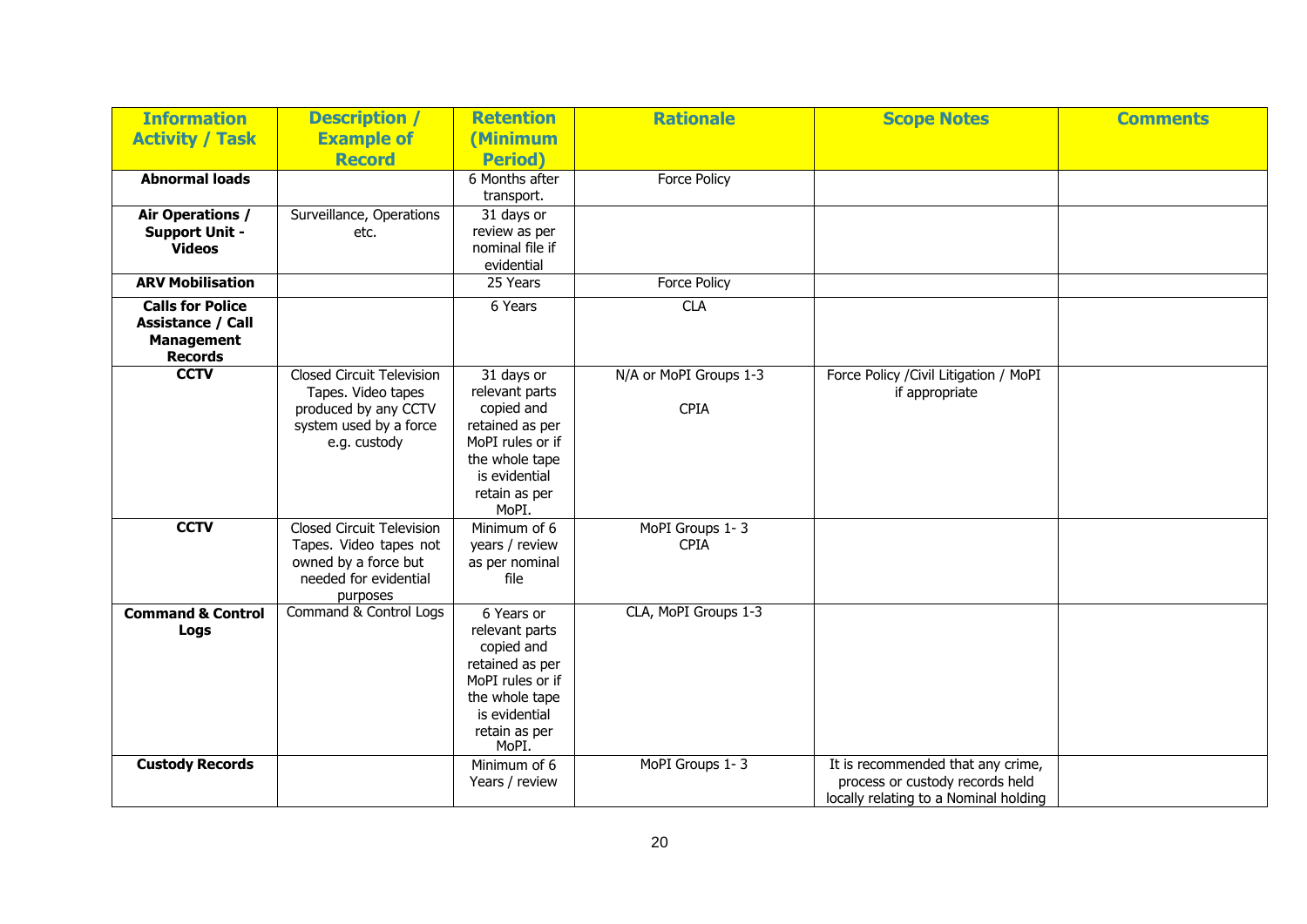| <b>Custody Images</b>                    |                                         | as per nominal<br>file<br>Please see<br>Custody Images<br>guidance within<br>APP MoPI                                                                                                                                                                                                                                                                                                                                                                                                 | <b>APP MoPI</b>                 | a current firearm/shotgun licence<br>must be retained. This means that<br>the firearm/shotgun licence re-sets<br>the clear period and the nominal<br>record must be retained for the<br>length of the certification period. |  |
|------------------------------------------|-----------------------------------------|---------------------------------------------------------------------------------------------------------------------------------------------------------------------------------------------------------------------------------------------------------------------------------------------------------------------------------------------------------------------------------------------------------------------------------------------------------------------------------------|---------------------------------|-----------------------------------------------------------------------------------------------------------------------------------------------------------------------------------------------------------------------------|--|
| <b>Custody Medical</b><br><b>Records</b> | Medical Records of<br>custody detainees | 6 Years                                                                                                                                                                                                                                                                                                                                                                                                                                                                               | <b>CLA</b>                      |                                                                                                                                                                                                                             |  |
| <b>DNA</b>                               |                                         | Profile - for<br>adults is<br>retained<br>indefinitely<br>where there is a<br>conviction,<br>retained for 3<br>years where<br>there was a<br>charge but no<br>conviction (and<br>no previous<br>convictions<br>recorded) and<br>deleted<br>immediately if<br>not charged (a<br>single search is<br>permitted before<br>destruction).<br>Profile $-$ for<br>under 18s is<br>retained<br>indefinitely<br>where there is a<br>conviction for<br>qualifying<br>offence, 1st<br>recordable | Protection of Freedoms Act 2012 |                                                                                                                                                                                                                             |  |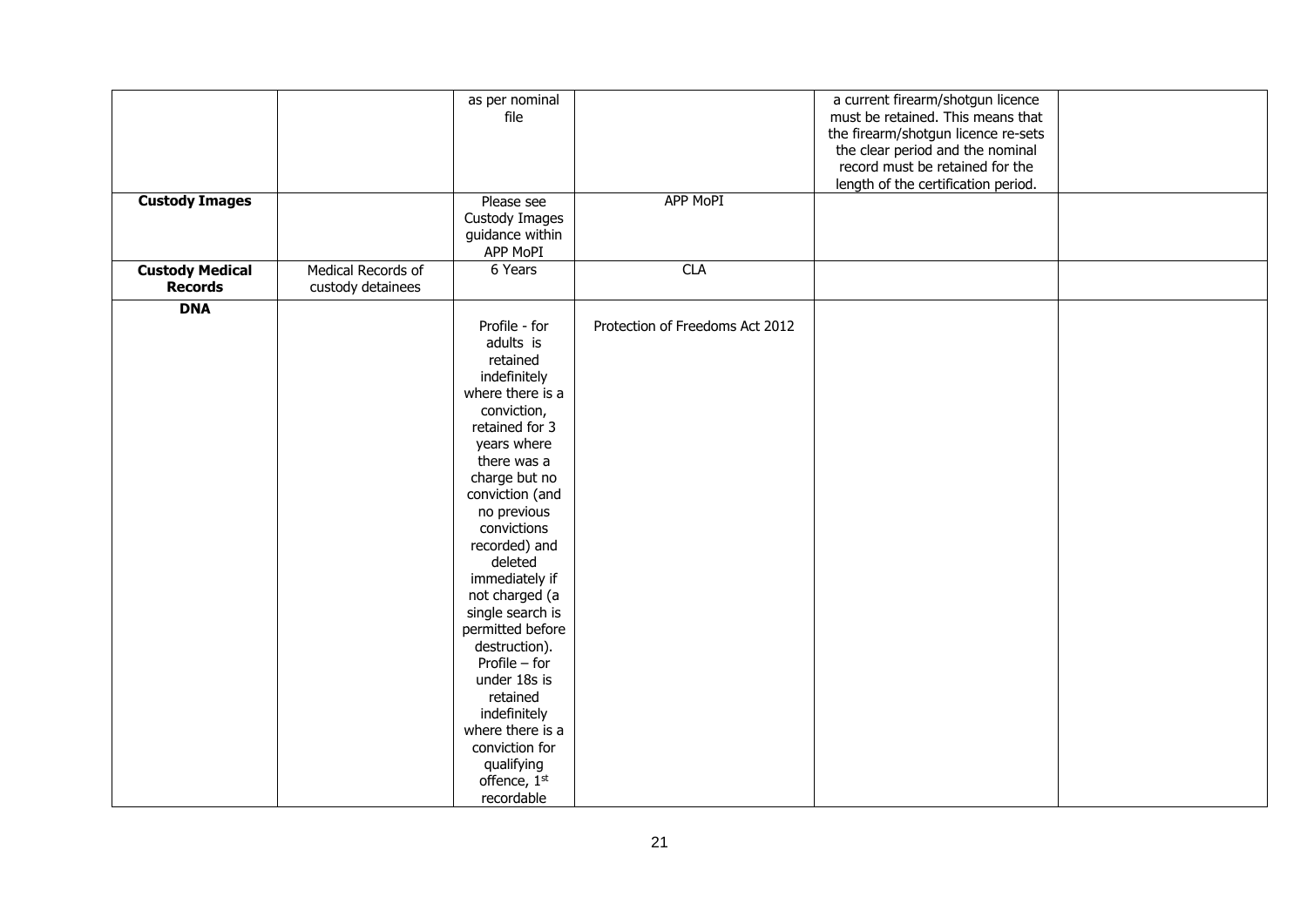|                             |                         | minor offence<br>conviction 5 |                                 |                     |  |
|-----------------------------|-------------------------|-------------------------------|---------------------------------|---------------------|--|
|                             |                         | years (plus                   |                                 |                     |  |
|                             |                         | length of prison              |                                 |                     |  |
|                             |                         |                               |                                 |                     |  |
|                             |                         | sentence) or                  |                                 |                     |  |
|                             |                         | indefinite if                 |                                 |                     |  |
|                             |                         | prison sentence               |                                 |                     |  |
|                             |                         | is 5 years or                 |                                 |                     |  |
|                             |                         | more, 2 <sup>nd</sup>         |                                 |                     |  |
|                             |                         | recordable                    |                                 |                     |  |
|                             |                         | minor offence                 |                                 |                     |  |
|                             |                         | conviction                    |                                 |                     |  |
|                             |                         | indefinite                    |                                 |                     |  |
|                             |                         | DNA in relation               |                                 |                     |  |
|                             |                         | to fixed                      |                                 |                     |  |
|                             |                         | penalties are                 |                                 |                     |  |
|                             |                         | retained for 2                |                                 |                     |  |
|                             |                         | years.                        |                                 |                     |  |
| <b>Dog Bites</b>            |                         | 6 Years unless                | <b>CLA</b>                      |                     |  |
|                             |                         | injury to child               |                                 |                     |  |
|                             |                         | (age 17 or                    | MoPI Group 3 - Other Offences   |                     |  |
|                             |                         | under) then age               |                                 |                     |  |
|                             |                         | $18 + 3$ years                |                                 |                     |  |
| <b>Dogs - Dangerous</b>     | Dangerous               | 6 Years                       | MoPI Group 1-3                  | <b>Force Policy</b> |  |
|                             | Dogs/Worrying livestock |                               |                                 |                     |  |
|                             | investigation           |                               |                                 |                     |  |
|                             | records/complaints      |                               |                                 |                     |  |
| <b>Fingerprint and Palm</b> |                         | For adults is                 |                                 |                     |  |
| <b>Prints Arrested /</b>    |                         | retained                      | Protection of Freedoms Act 2012 |                     |  |
| <b>Attendees</b>            |                         | indefinitely                  |                                 |                     |  |
|                             |                         | where there is a              |                                 |                     |  |
|                             |                         | conviction,                   |                                 |                     |  |
|                             |                         | retained for 3                |                                 |                     |  |
|                             |                         | years where                   |                                 |                     |  |
|                             |                         | there was a                   |                                 |                     |  |
|                             |                         | charge but no                 |                                 |                     |  |
|                             |                         |                               |                                 |                     |  |
|                             |                         | conviction (and               |                                 |                     |  |
|                             |                         | no previous                   |                                 |                     |  |
|                             |                         | convictions                   |                                 |                     |  |
|                             |                         | recorded) and                 |                                 |                     |  |
|                             |                         | deleted                       |                                 |                     |  |
|                             |                         | immediately if                |                                 |                     |  |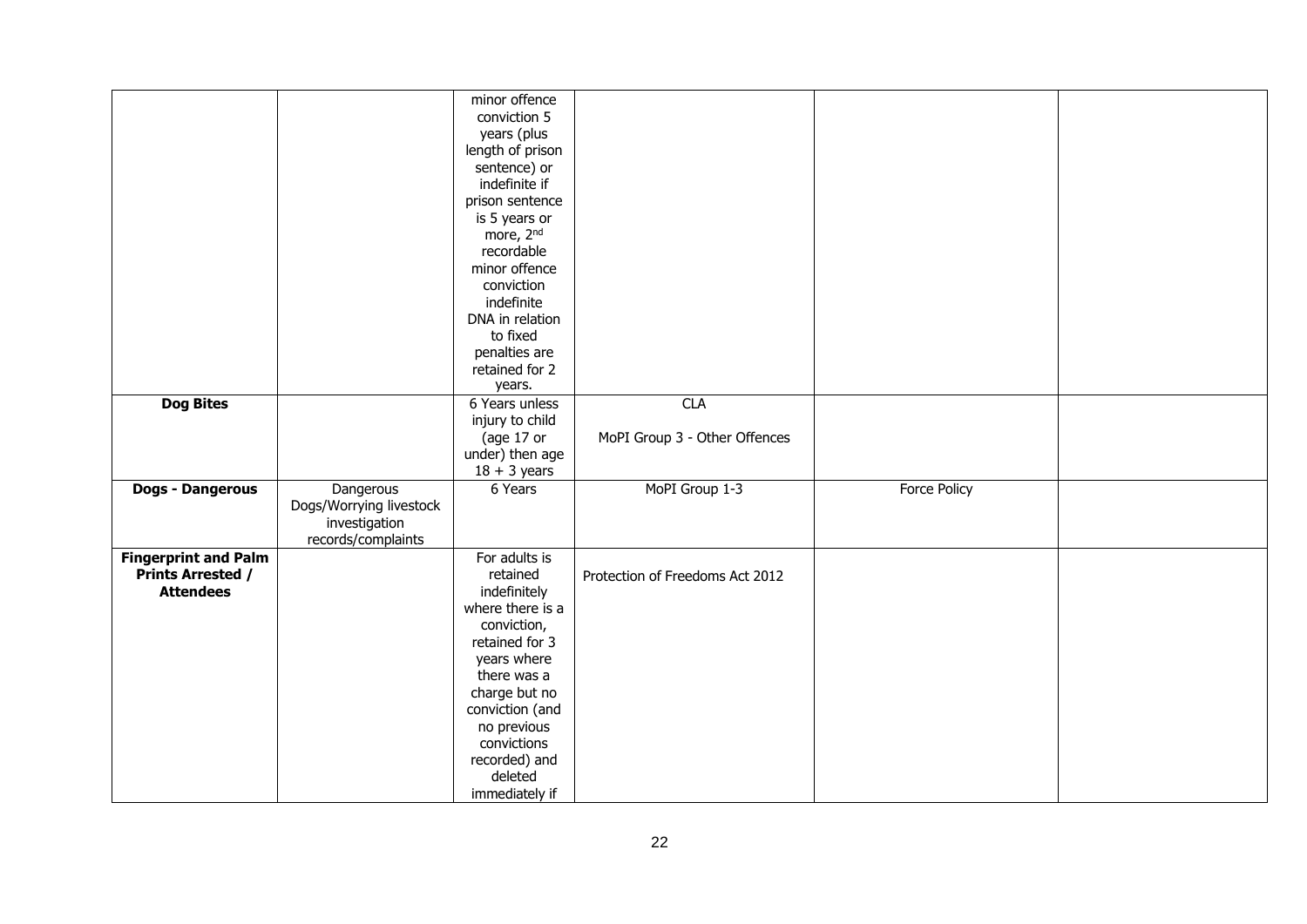|                             |                           | not charged (a         |                                  |                               |                              |
|-----------------------------|---------------------------|------------------------|----------------------------------|-------------------------------|------------------------------|
|                             |                           | single search is       |                                  |                               |                              |
|                             |                           | permitted before       |                                  |                               |                              |
|                             |                           | destruction).          |                                  |                               |                              |
|                             |                           | For under 18s is       |                                  |                               |                              |
|                             |                           | retained               |                                  |                               |                              |
|                             |                           | indefinitely           |                                  |                               |                              |
|                             |                           | where there is a       |                                  |                               |                              |
|                             |                           | conviction for         |                                  |                               |                              |
|                             |                           | qualifying             |                                  |                               |                              |
|                             |                           | offence, 1st           |                                  |                               |                              |
|                             |                           | recordable             |                                  |                               |                              |
|                             |                           | minor offence          |                                  |                               |                              |
|                             |                           | conviction 5           |                                  |                               |                              |
|                             |                           | years (plus            |                                  |                               |                              |
|                             |                           | length of prison       |                                  |                               |                              |
|                             |                           | sentence) or           |                                  |                               |                              |
|                             |                           | indefinite if          |                                  |                               |                              |
|                             |                           | prison sentence        |                                  |                               |                              |
|                             |                           | is 5 years or          |                                  |                               |                              |
|                             |                           | more, 2 <sup>nd</sup>  |                                  |                               |                              |
|                             |                           | recordable             |                                  |                               |                              |
|                             |                           | minor offence          |                                  |                               |                              |
|                             |                           | conviction             |                                  |                               |                              |
|                             |                           | indefinite             |                                  |                               |                              |
|                             |                           | Prints in relation     |                                  |                               |                              |
|                             |                           | to fixed               |                                  |                               |                              |
|                             |                           | penalties are          |                                  |                               |                              |
|                             |                           | retained for 2         |                                  |                               |                              |
|                             |                           |                        |                                  |                               |                              |
| <b>Fingerprint Evidence</b> |                           | years.<br>Minimum of 6 | CPIA / CLA / MoPI / RIPA         |                               |                              |
| <b>Files</b>                |                           | Years (Review)         |                                  | Review as per Nominal / Crime |                              |
| <b>Fingerprint Files -</b>  |                           | Duration of            | Force Policy / HO Regulations    |                               | If used for elimination      |
| <b>Serving Officers and</b> |                           | service $+6$           |                                  |                               | purposes in court additional |
| staff                       |                           | Months                 | The Police Regulations 2003,     |                               | retention may need to be     |
|                             |                           |                        | Regulation 18                    |                               | evaluated.                   |
|                             |                           |                        |                                  |                               |                              |
| <b>Fingerprints -</b>       | <b>Elimination prints</b> | Until no longer        | <b>PACE</b>                      |                               |                              |
| <b>Elimination Prints</b>   | (victims, witnesses)      | needed                 | Police and Criminal Evidence Act |                               |                              |
|                             |                           |                        | 1984, Regulation 64              |                               |                              |
|                             |                           |                        |                                  |                               |                              |
|                             |                           |                        | Protection of Freedoms Act 2012  |                               |                              |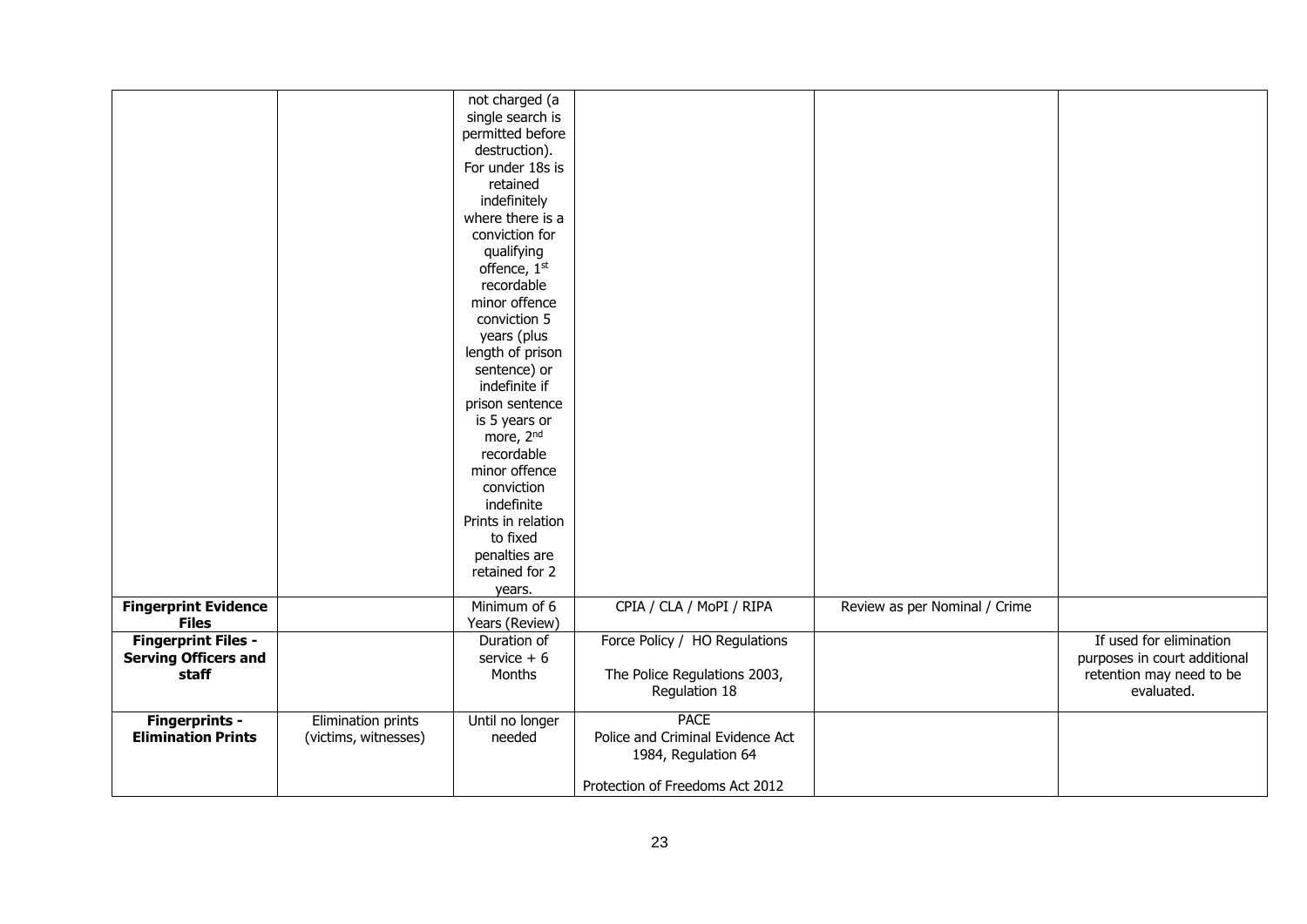| <b>ID Parades</b>                                                                  | Video, Pictures, records<br>audit trails                            | Retain Case /<br>Crime                                                                          |                                                        |                                                                      |                                                                        |
|------------------------------------------------------------------------------------|---------------------------------------------------------------------|-------------------------------------------------------------------------------------------------|--------------------------------------------------------|----------------------------------------------------------------------|------------------------------------------------------------------------|
| <b>Intelligence</b>                                                                |                                                                     | Case by Case<br>at least 6 years                                                                | MoPI / RIPA / NIM                                      |                                                                      |                                                                        |
| <b>Major Incidents</b>                                                             | Multi agency<br>investigation e.g. Rail<br>crash, public enquiry    | Review when<br>finalised / Case<br>by Case                                                      | APP MoPI Group 1                                       | Consider public / historical interest<br>test, refer to lead agency. |                                                                        |
| <b>Missing Persons</b>                                                             | Found                                                               | 6 clear years<br>minimum<br>dispose if no<br>further<br>indicators of risk                      | <b>APP MoPI</b>                                        |                                                                      |                                                                        |
| <b>Missing Persons</b>                                                             | Outstanding                                                         | Until found or<br>100 Years from<br>report                                                      | <b>APP MoPI</b>                                        |                                                                      |                                                                        |
| <b>Mobile Phone &amp;</b><br><b>Other Digital Device</b><br><b>Data Extraction</b> | Requests                                                            | Minimum of 6<br>years then<br>review                                                            | APP MoPI / CPIA                                        |                                                                      |                                                                        |
|                                                                                    | <b>Extraction data</b>                                              | Case dependent                                                                                  | Police Property Act / CPIA                             |                                                                      |                                                                        |
| <b>Photographs: Scenes</b><br>of crimes                                            | Photographs taken at<br>scenes of crimes; DVDs,<br>Videos, CDs etc. | Minimum of 6<br>Years / review<br>as per nominal<br>file or associated<br>risk if no<br>nominal | APP MoPI Groups 1-3                                    |                                                                      | Consider further retention for<br>historic purpose/public<br>interest. |
| <b>Premises Searched</b><br>Logs                                                   |                                                                     | Minimum of 6<br>Years, retain<br>case/ crime                                                    |                                                        |                                                                      |                                                                        |
| <b>Road Search</b>                                                                 | Vehicles stopped at road<br>checks authorisation                    | 12 months                                                                                       | Police and Criminal Evidence Act<br>1984, Regulation 3 |                                                                      |                                                                        |
| <b>SOCO/CSI Files</b>                                                              | Details of examinations                                             | Minimum of 6<br>Years, retain<br>Case / Crime                                                   | APP MoPI Groups 1-3                                    |                                                                      |                                                                        |
| <b>Telecommunication</b><br>/ Surveillance<br>(RIPA)                               | Requests                                                            | Minimum of 6<br>Years, (Review)                                                                 | <b>RIPA</b>                                            |                                                                      |                                                                        |
| <b>Telecommunication</b><br>/ Surveillance<br>(RIPA)                               | Results                                                             | Retain Case /<br>Crime / Intel                                                                  | APP MoPI / RIPA                                        |                                                                      |                                                                        |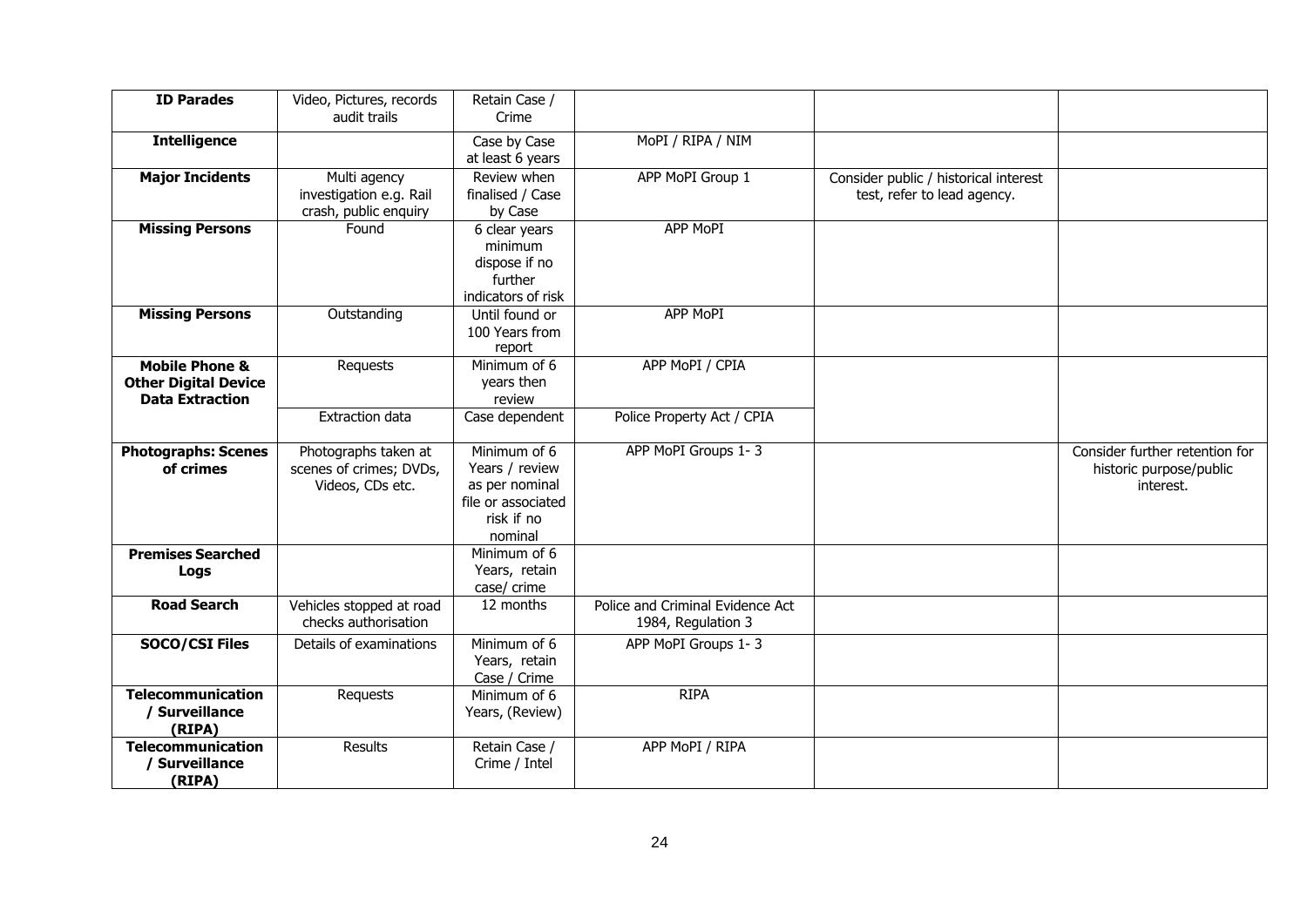|                                                          |                                                 | At least 6 years                              |                                            |  |
|----------------------------------------------------------|-------------------------------------------------|-----------------------------------------------|--------------------------------------------|--|
| <b>Technical Support</b><br>Units<br>(TSU Files)         | Requests for Technical<br>Support               | 6 Years                                       | RIPA, APP MoPI                             |  |
| <b>Unused material</b>                                   | Material not provided to<br>CPS for prosecution | Minimum of 6<br>Years, retain<br>Case / Crime | APP MoPI Groups 1-3                        |  |
| <b>Video Interviews</b><br>(Child / vulnerable<br>adult) |                                                 | Minimum of 6<br>Years, retain<br>Case / Crime | APP MoPI Groups 1-3                        |  |
| <b>Wildlife files</b>                                    |                                                 | 6 Years                                       | APP MoPI Groups 1-3<br><b>Force Policy</b> |  |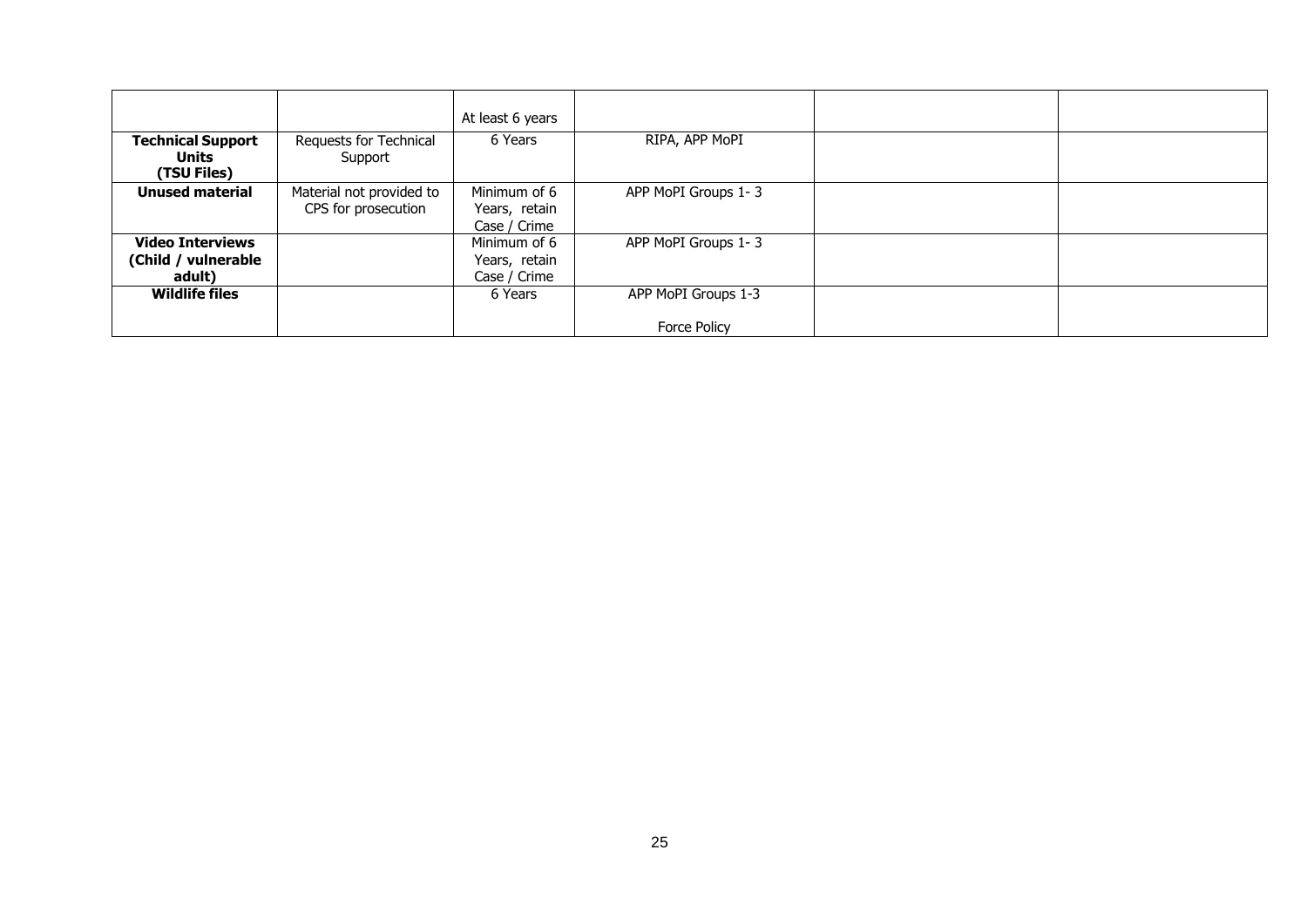### <span id="page-25-0"></span>**FINANCE**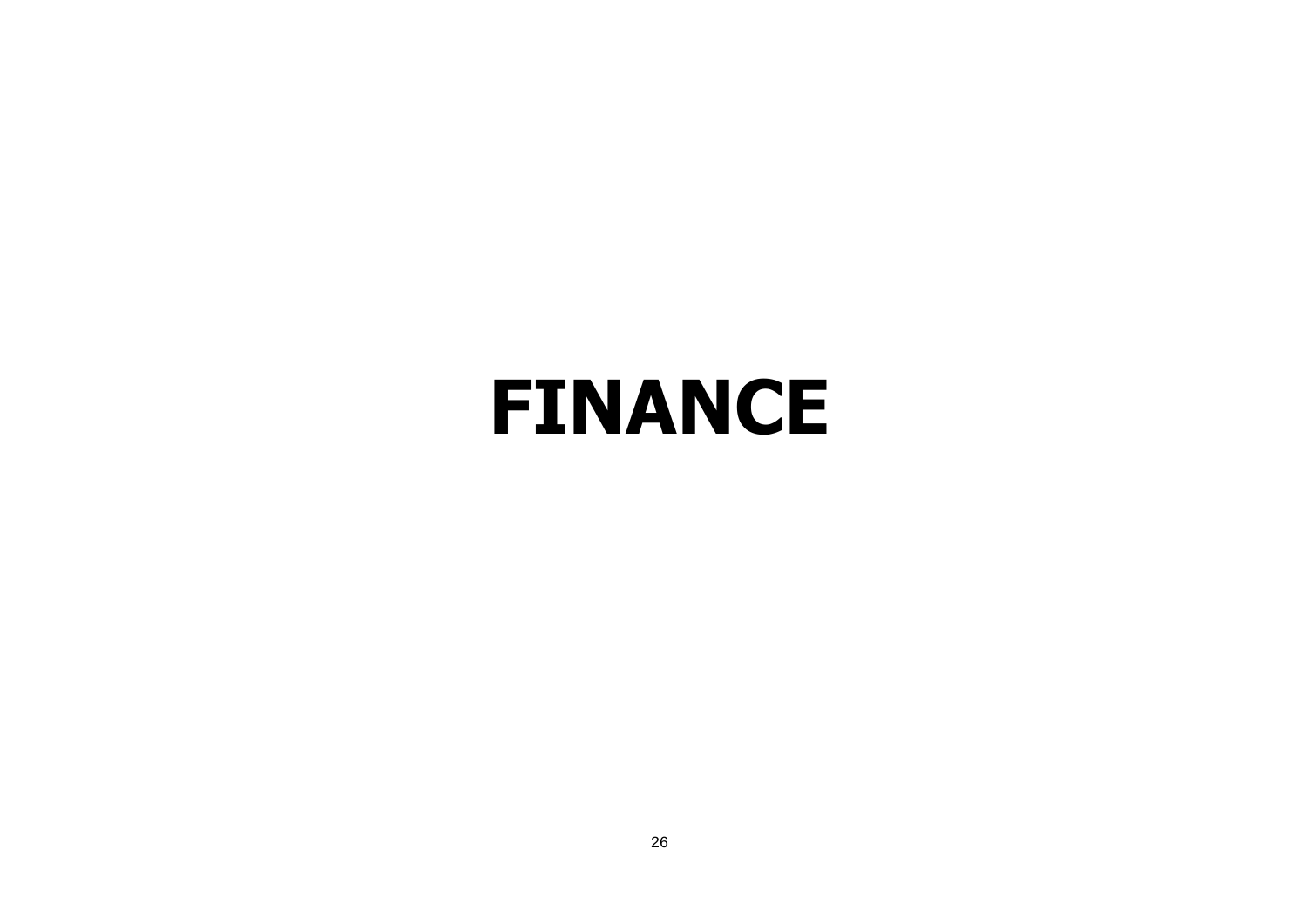| <b>Information</b><br><b>Activity / Task</b> | <b>Description /</b><br><b>Example of</b><br><b>Record</b>                                                                                                      | <b>Retention</b><br>(Minimum<br><b>Period</b> ) | <b>Rationale</b>                                                                        | <b>Scope Notes</b> | <b>Comments</b> |
|----------------------------------------------|-----------------------------------------------------------------------------------------------------------------------------------------------------------------|-------------------------------------------------|-----------------------------------------------------------------------------------------|--------------------|-----------------|
| <b>Accounts</b>                              | Receivable accounts                                                                                                                                             | 6 Years                                         | Auditors                                                                                |                    |                 |
|                                              |                                                                                                                                                                 |                                                 | <b>HMRC</b>                                                                             |                    |                 |
| <b>Accounts</b>                              | Final accounts<br>tabulations                                                                                                                                   | 6 years                                         | Auditors                                                                                |                    |                 |
|                                              |                                                                                                                                                                 |                                                 | <b>HMRC</b>                                                                             |                    |                 |
| <b>Accounts</b>                              | Statements of accounts<br>rendered and payable;<br>accounts outstanding and<br>outstanding orders                                                               | 6 Years                                         | <b>HMRC</b>                                                                             |                    |                 |
| <b>Audits</b>                                | Finance $-$ internal and<br>external                                                                                                                            | 6 Years                                         | Force Policy, Auditors<br><b>HMRC</b>                                                   |                    |                 |
| <b>Banking Records</b>                       | Cheque book/stubs for all<br>accounts; Dishonoured<br>cheques; Stoppage of<br>cheque payment notices;<br>Record of cheques<br>opened books; Cheque<br>registers | 6 Years                                         | Force Policy, Auditors, Disputes,<br>Claims, Financial Services Act 1986<br><b>HMRC</b> |                    |                 |
| <b>Banking Records</b>                       | Fresh cheques; record of<br>cheques paid/presented                                                                                                              | 6 Years                                         | Force Policy, Auditors, Disputes,<br>Claims, Financial Services Act 1986                |                    |                 |
|                                              |                                                                                                                                                                 |                                                 | <b>HMRC</b>                                                                             |                    |                 |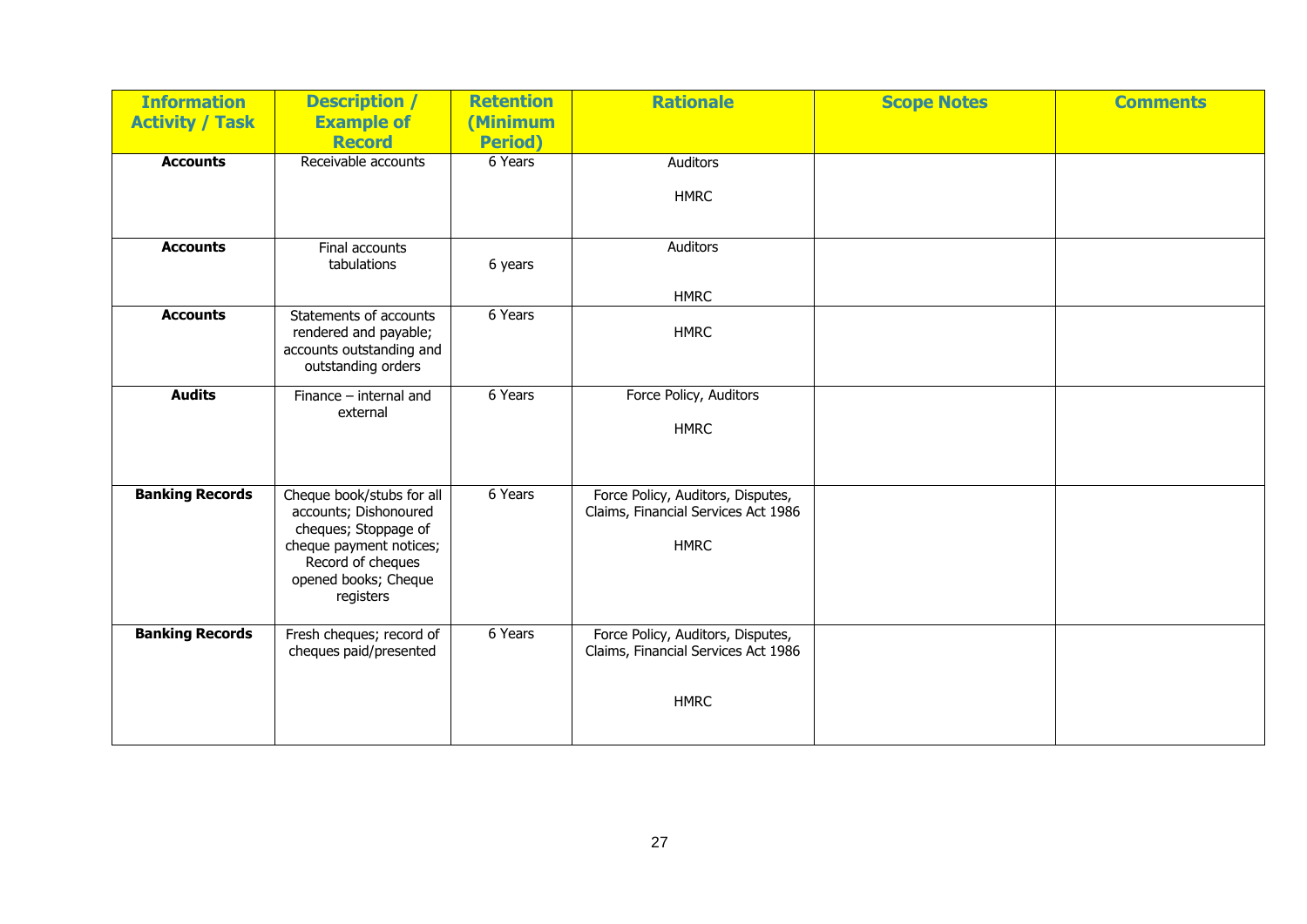| <b>Banking Records</b>   | Bank deposit<br>books/slips/stubs; Bank<br>deposit summary sheets;<br>Summaries of daily<br>banking; Cheque<br>schedules; Register of<br>cheques lodged for<br>collection | 6 Years     | Force Policy, Auditors, Disputes,<br>Claims, Financial Services Act 1986<br><b>HMRC</b> |  |
|--------------------------|---------------------------------------------------------------------------------------------------------------------------------------------------------------------------|-------------|-----------------------------------------------------------------------------------------|--|
| <b>Banking Records</b>   | Reconciliation<br>files/sheets; Daily list of<br>paid cheques; Unpaid<br>cheque records                                                                                   | 6 Years     | Force Policy, Auditors, Disputes,<br>Claims, Financial Services Act 1986<br><b>HMRC</b> |  |
| <b>Banking Records</b>   | Bank statements,<br>periodic reconciliation's<br>Bank certificates of<br>balance                                                                                          | 6 Years     | Force Policy, Auditors, Disputes,<br>Claims, Financial Services Act 1986<br><b>HMRC</b> |  |
| <b>Banking Records</b>   | Electronic records, audit<br>trails                                                                                                                                       | 4 years     | Force Policy, Auditors, Disputes,<br>Claims, Financial Services Act 1986<br><b>HMRC</b> |  |
| <b>Budgets</b>           | Control year-end<br>tabulations; End of year<br>summaries; quarterly<br>summaries.                                                                                        | 6 Years     | <b>HMRC</b>                                                                             |  |
| <b>Budgets</b>           | Chartered Institute of<br>Public Accountancy,<br>estimates and actuals                                                                                                    | Permanently | Auditors<br><b>HMRC</b>                                                                 |  |
| <b>Cash Books/Sheets</b> | Expenditure sheets; Cash<br>books/sheets; Monies<br>book                                                                                                                  | 3 Years     | Force Policy, Auditors, Disputes,<br>Claims                                             |  |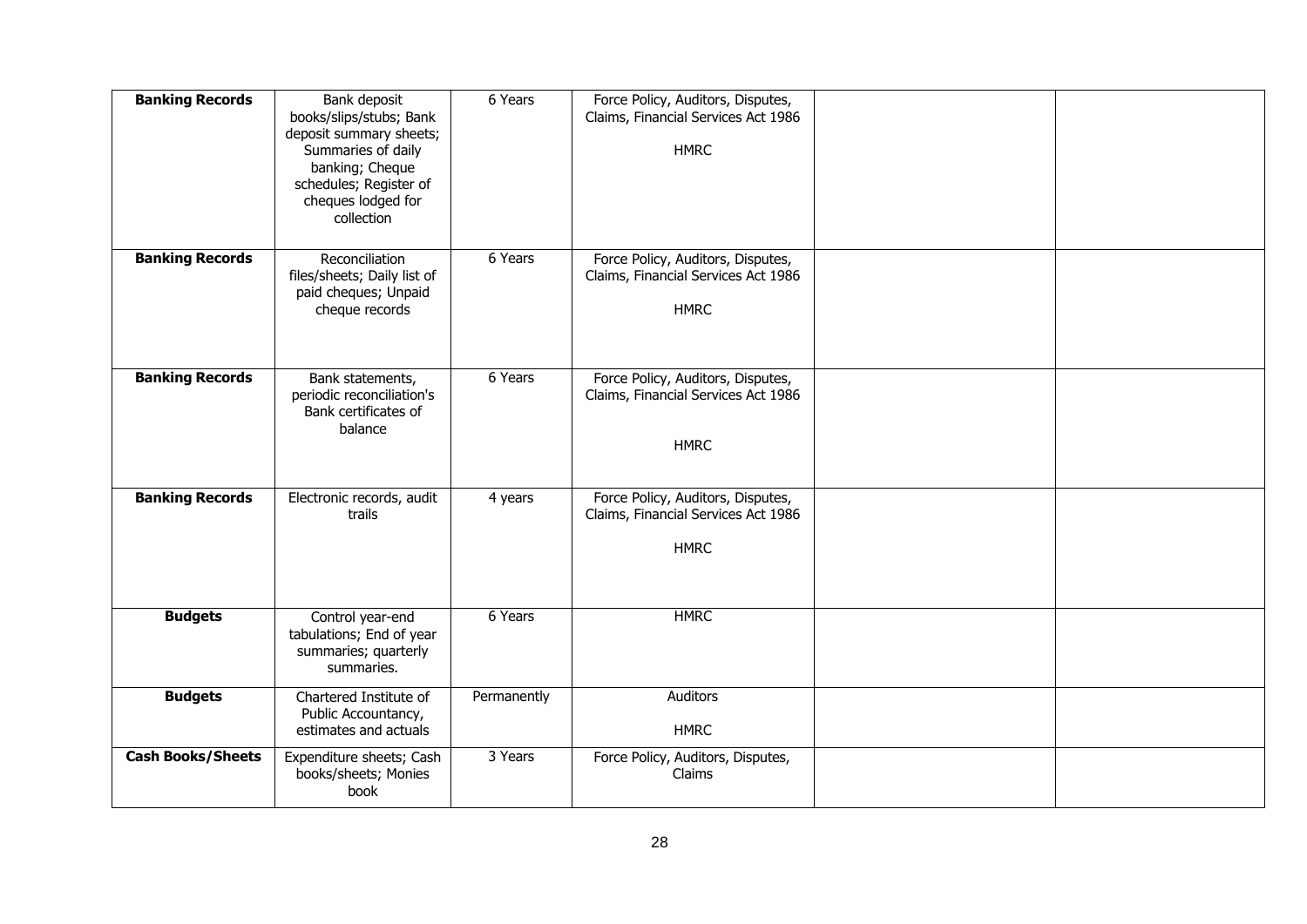|                          |                                                  |         | <b>HMRC</b>                       |  |
|--------------------------|--------------------------------------------------|---------|-----------------------------------|--|
|                          |                                                  |         |                                   |  |
|                          |                                                  |         |                                   |  |
|                          |                                                  |         |                                   |  |
| <b>Central Stores</b>    | Purchase orders                                  | 6 Years | Force Policy, Auditors, Disputes, |  |
| <b>Requisitions</b>      |                                                  |         | Claims                            |  |
|                          |                                                  |         | <b>HMRC</b>                       |  |
| <b>Creditors</b>         | Creditors history records,                       | 6 Years | <b>HMRC</b>                       |  |
|                          | lists and reports                                |         |                                   |  |
| <b>Debtors</b>           | Debtors records and                              | 4 years | <b>HMRC</b>                       |  |
|                          | invoices, debit notes,                           |         |                                   |  |
|                          | invoices paid or unpaid                          |         |                                   |  |
|                          | etc.                                             |         |                                   |  |
|                          | Record of hours worked                           | 2 Years | Working Time Regulations 1998,    |  |
| <b>Duty Records</b>      |                                                  |         | Regulation 9                      |  |
| <b>Employment Cost</b>   | Cost of employment                               | 6 Years | Force Policy                      |  |
|                          |                                                  |         |                                   |  |
|                          |                                                  |         | <b>HMRC</b>                       |  |
| <b>Expenditure</b>       | Creditors' history records;                      | 6 Years | VAT implications                  |  |
| <b>Records</b>           | lists/reports                                    |         |                                   |  |
|                          |                                                  |         | <b>HMRC</b>                       |  |
| <b>Expenditure</b>       | Statements of accounts                           | 6 Years | Force Policy                      |  |
| <b>Records</b>           | outstanding; outstanding                         |         |                                   |  |
|                          | orders; statements of                            |         | <b>HMRC</b>                       |  |
|                          | accounts - rendered                              |         |                                   |  |
|                          | payable                                          |         |                                   |  |
| <b>Expenses</b>          | Mileage/travel and                               | 6 Years | Taxes Management Act 1970,        |  |
|                          | subsistence - claims and                         |         | Regulation 34                     |  |
|                          | authorisation; Credit Card                       |         |                                   |  |
|                          | statements and receipts                          |         | <b>HMRC</b>                       |  |
|                          |                                                  |         |                                   |  |
| <b>Financial Working</b> | Closing Papers; estimates                        | 6 Years | Force Policy, Auditors            |  |
| <b>Papers</b>            | working papers (including                        |         |                                   |  |
|                          | spreadsheets); grants                            |         | <b>HMRC</b>                       |  |
|                          | working papers (or until<br>completion of audit) |         |                                   |  |
|                          |                                                  |         |                                   |  |
| <b>Income Generation</b> | Income generation,                               | 6 Years | <b>HMRC</b>                       |  |
|                          | sponsorship                                      |         |                                   |  |
|                          |                                                  |         |                                   |  |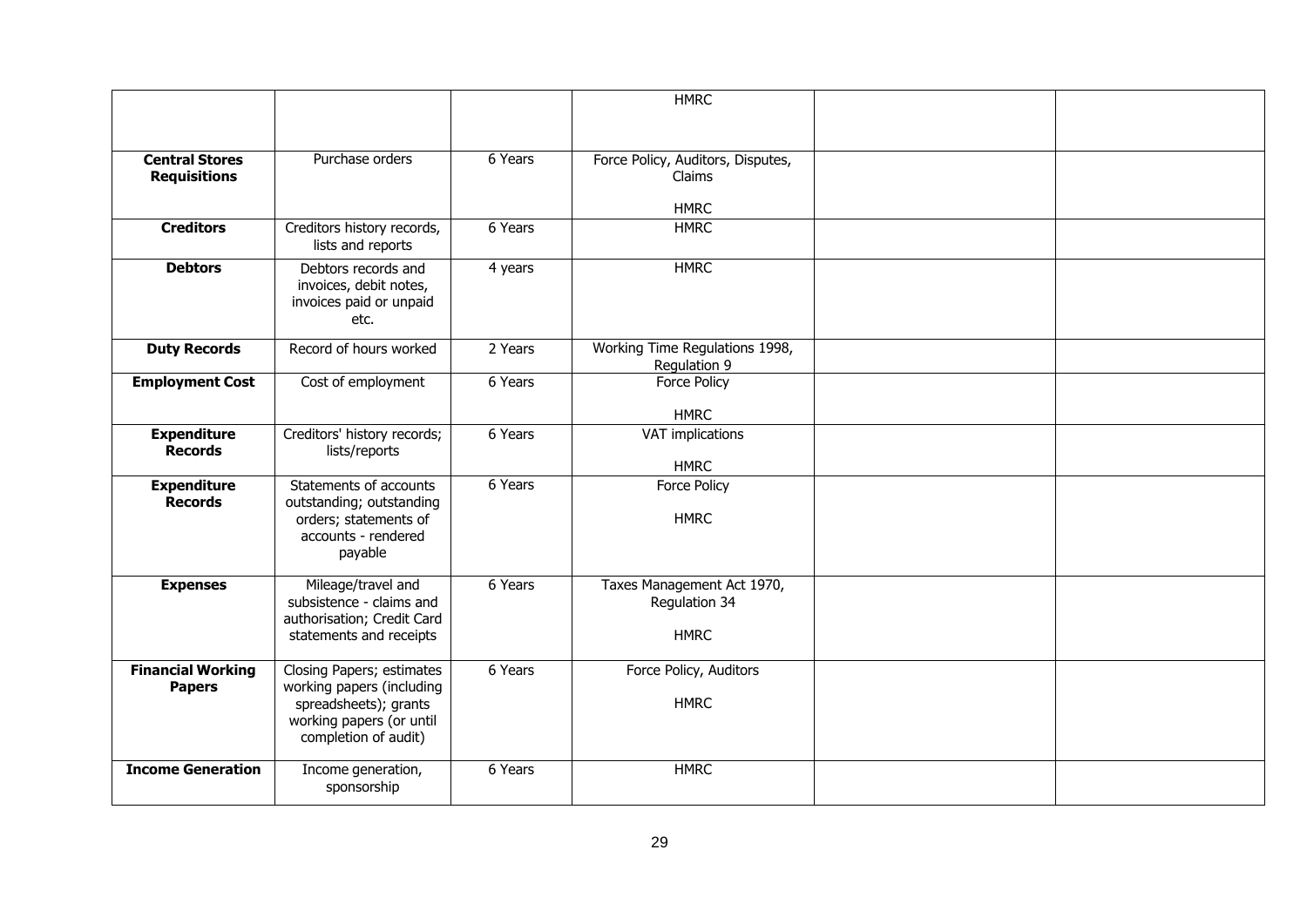| <b>Invoices</b>             | Paid invoices (except                                  | 6 Years       | VAT implications                |  |
|-----------------------------|--------------------------------------------------------|---------------|---------------------------------|--|
|                             | utility invoices)                                      |               | <b>HMRC</b>                     |  |
| <b>Invoices</b>             | Utility invoices                                       | 6 Years       | Force Policy                    |  |
|                             |                                                        |               |                                 |  |
| <b>Ledger Records</b>       | General and subsidiary                                 | 6 Years       | <b>HMRC</b><br>Force Policy     |  |
|                             | ledgers produced for the                               |               |                                 |  |
|                             | purposes of preparing                                  |               | <b>HMRC</b>                     |  |
|                             | certified financial                                    |               |                                 |  |
|                             | statements or published<br>information; Creditors'     |               |                                 |  |
|                             | legers                                                 |               |                                 |  |
|                             |                                                        |               |                                 |  |
| <b>Ledger Records</b>       | Audit sheets - ledger                                  | 6 Years       | Force Policy                    |  |
|                             | postings                                               |               | <b>HMRC</b>                     |  |
| <b>Ledger Records</b>       | Journals - prime records<br>for the raising of charges | 6 Years       | Force Policy<br><b>HMRC</b>     |  |
|                             |                                                        |               |                                 |  |
| <b>Overtime Forms</b>       | Overtime forms                                         | 6 Years       | Force Policy                    |  |
| <b>Payroll</b>              | Payroll records/personal<br>record cards               | 6 Years       | Force Policy                    |  |
| <b>Payroll</b>              | <b>External Payroll</b><br>records/personal record     | 6 Years       | <b>Force Policy</b>             |  |
|                             | cards                                                  |               |                                 |  |
| <b>Payroll</b>              | Pay ledger                                             | 6 Years       | <b>Force Policy</b>             |  |
| Payroll - external          | Government forms etc.                                  | 6 Years       | Force Policy                    |  |
|                             | Required for tax.                                      |               |                                 |  |
| Payroll - internal          | Not required for tax                                   | 6 Years       | <b>Force Policy</b>             |  |
| <b>Pension files</b>        | Police pension files                                   | Until age 100 | Force Policy                    |  |
|                             | (including Widows)                                     | then review   |                                 |  |
| <b>Petty Cash</b>           | Petty cash<br>records/books/sheets;                    | 6 Years       | VAT implications<br><b>HMRC</b> |  |
|                             | Petty cash receipts                                    |               |                                 |  |
| <b>Postage</b>              | Postage expenditure                                    | 6 Years       | Force Policy                    |  |
|                             | records / franking                                     |               | <b>HMRC</b>                     |  |
|                             | machine records                                        |               |                                 |  |
| <b>Precept Notification</b> | Precept charges                                        | 6 Years       |                                 |  |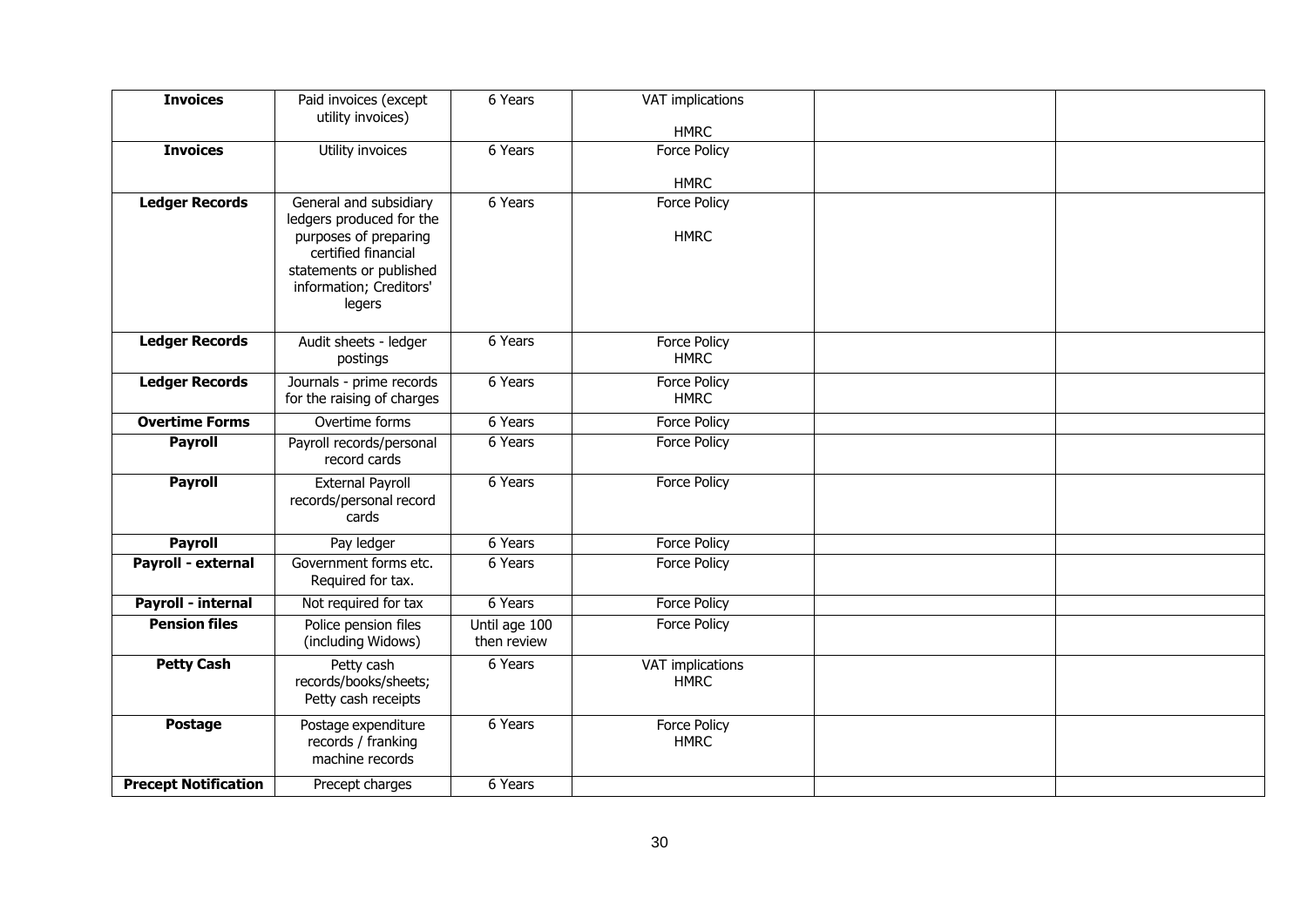| <b>Purchase Orders -</b><br><b>Official</b> | Certified copies of official<br>orders | 6 Years | <b>Force Policy</b><br><b>HMRC</b>                                 |  |
|---------------------------------------------|----------------------------------------|---------|--------------------------------------------------------------------|--|
| <b>Revenue</b>                              | Revenue Estimates,<br>summaries        | 6 Years | Force Policy<br><b>HMRC</b>                                        |  |
| <b>Revenue Outturn</b>                      | Revenue outturn                        | 6 Years | <b>Force Policy</b><br><b>HMRC</b>                                 |  |
| <b>Time sheets</b>                          | Time sheet registers                   | 2 Years | Force Policy<br>The Working Time Regulations<br>1998, Regulation 9 |  |
| <b>Travel and</b><br><b>Subsistence</b>     | Claims                                 | 6 Years | Force Policy<br><b>HMRC</b>                                        |  |
| <b>Value Added Tax</b><br>(VAT)             | Quarterly VAT tabulations              | 6 Years | VAT implications<br><b>HMRC</b>                                    |  |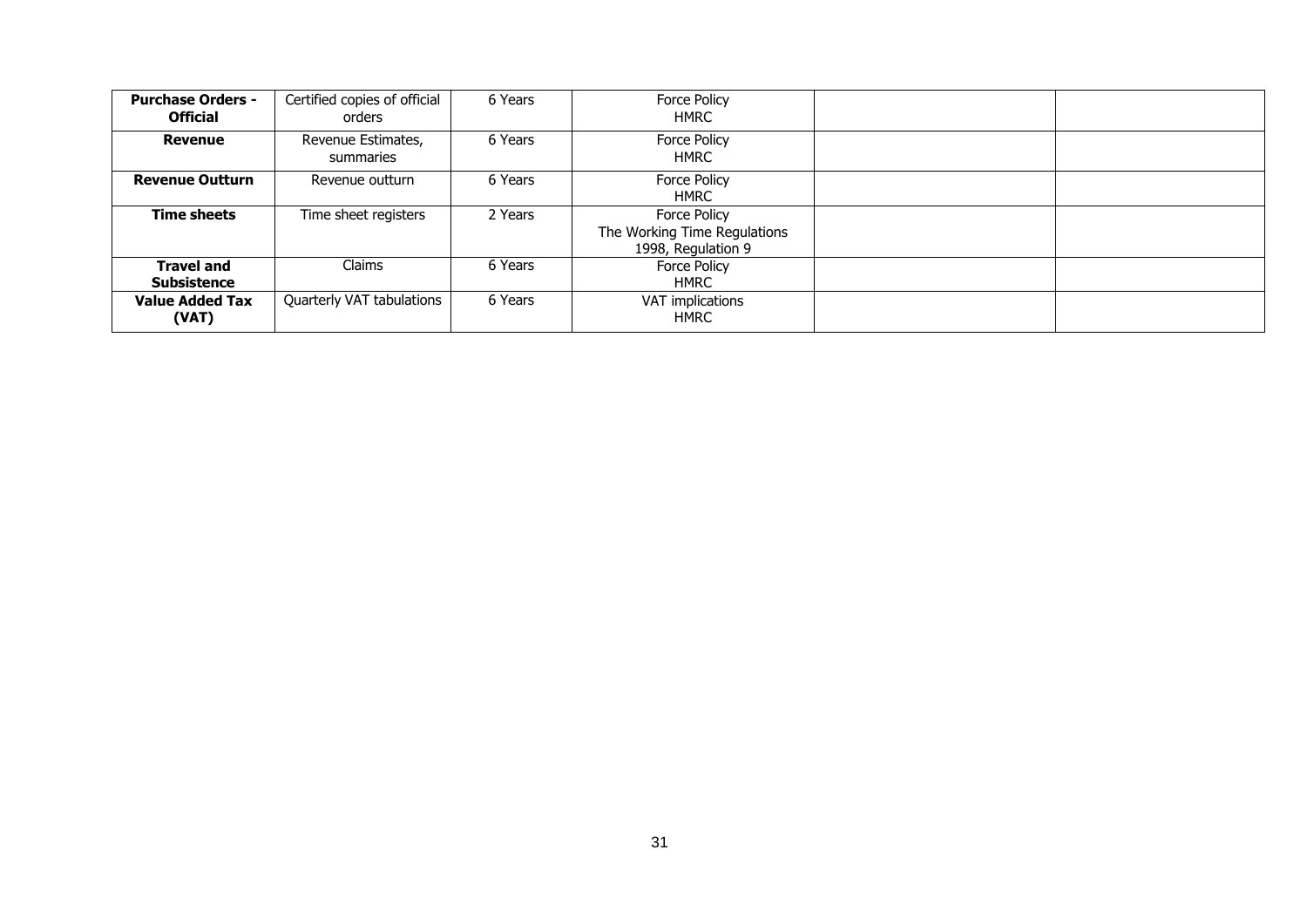### <span id="page-31-0"></span>**INFORMATION**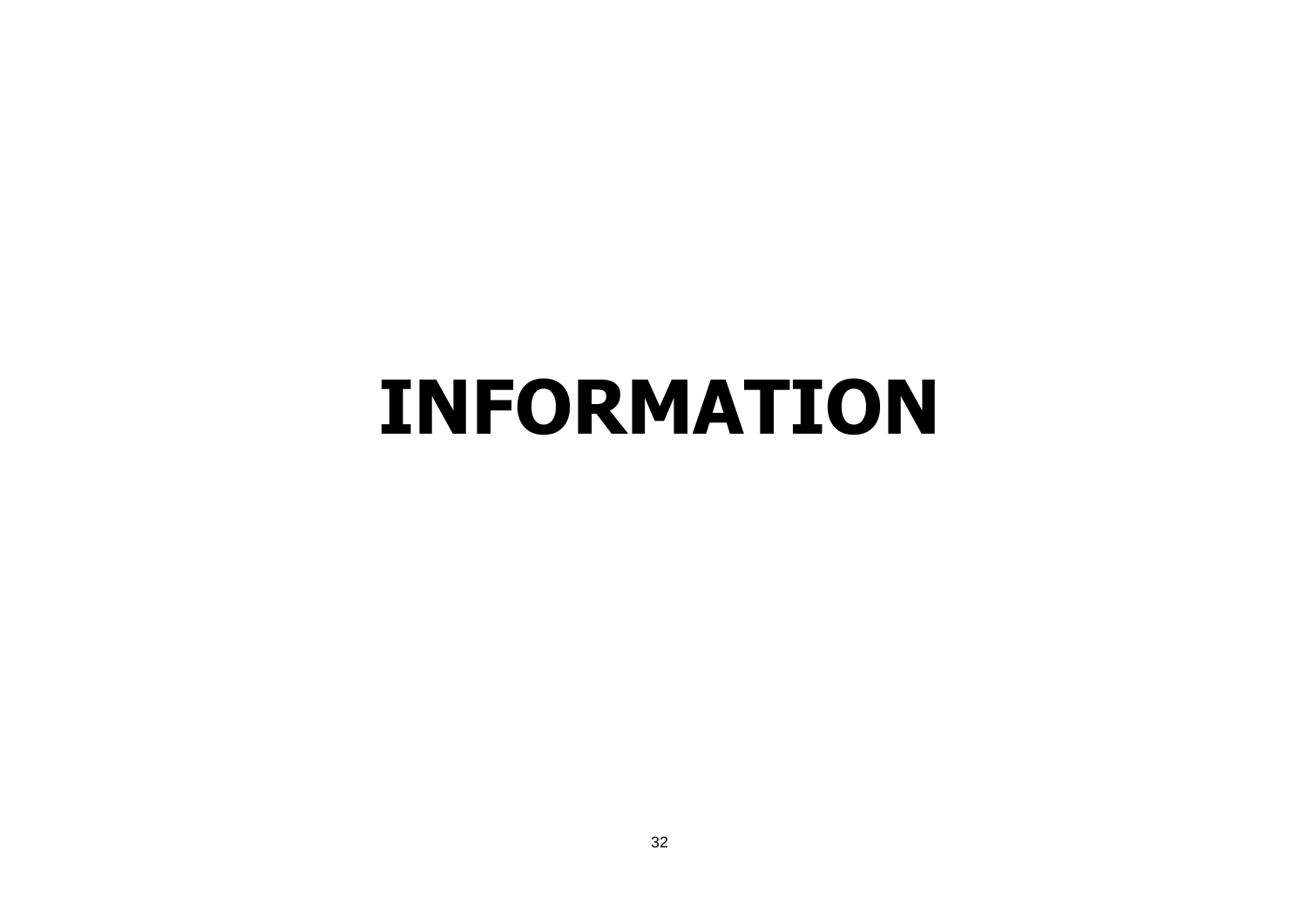| <b>Information</b><br><b>Activity / Task</b>                                                                             | <b>Description /</b><br><b>Example of</b><br><b>Record</b>      | <b>Retention</b><br>(Minimum<br><b>Period</b> )                                             | <b>Rationale</b>                                         | <b>Scope Notes</b>                     | <b>Comments</b>                                           |
|--------------------------------------------------------------------------------------------------------------------------|-----------------------------------------------------------------|---------------------------------------------------------------------------------------------|----------------------------------------------------------|----------------------------------------|-----------------------------------------------------------|
| <b>ACRO</b>                                                                                                              | <b>Police Certificates</b>                                      | 2 Years                                                                                     |                                                          |                                        | Retention applies from the date<br>of closure of the case |
| <b>ACRO</b>                                                                                                              | <b>International Child</b><br>Protection<br>Certificate (ICPC)  | 10 Years                                                                                    |                                                          |                                        | Retention applies from the date<br>of closure of the case |
| <b>Criminal Injuries</b><br><b>Compensation</b><br><b>Authority Claims (see</b><br>also Litigation against<br>the force) | Claims by persons<br>injured                                    | 6 Years from time<br>dealt with.<br>Involving a child<br>retain until age 18<br>$+ 6$ years | <b>CLA</b><br>Criminal Injuries Compensation Act<br>1995 |                                        | Retention applies from the date<br>of closure of the case |
| <b>Data Breach</b><br><b>Records/Investigations</b>                                                                      | Non-crime                                                       | 6 years from<br>completion                                                                  |                                                          | Consider risk of litigation and fines. | Consider further retention if<br>Civil claim may exist.   |
| <b>Data Processing</b><br><b>Agreements/Contracts</b>                                                                    | Data processing<br>agreements with<br>external<br>organisations | Life of contract or<br>end of agreement<br>$+ 6$ Years                                      | APP Information Management -<br>Data Protection          |                                        |                                                           |
| <b>Data Protection Impact</b><br><b>Assessments</b>                                                                      | Data Protection<br>Impact<br>Assessments                        | Length of<br>processing $+2$<br>years                                                       | APP Information Management -<br>Data Protection          |                                        |                                                           |
| <b>Disclosures</b>                                                                                                       | Subject Access<br>Requests                                      | 6 years. Child 18<br>years of age $+6$<br>years                                             | APP Information Management -<br>Data Protection          |                                        | Retention applies from the date<br>of closure of the case |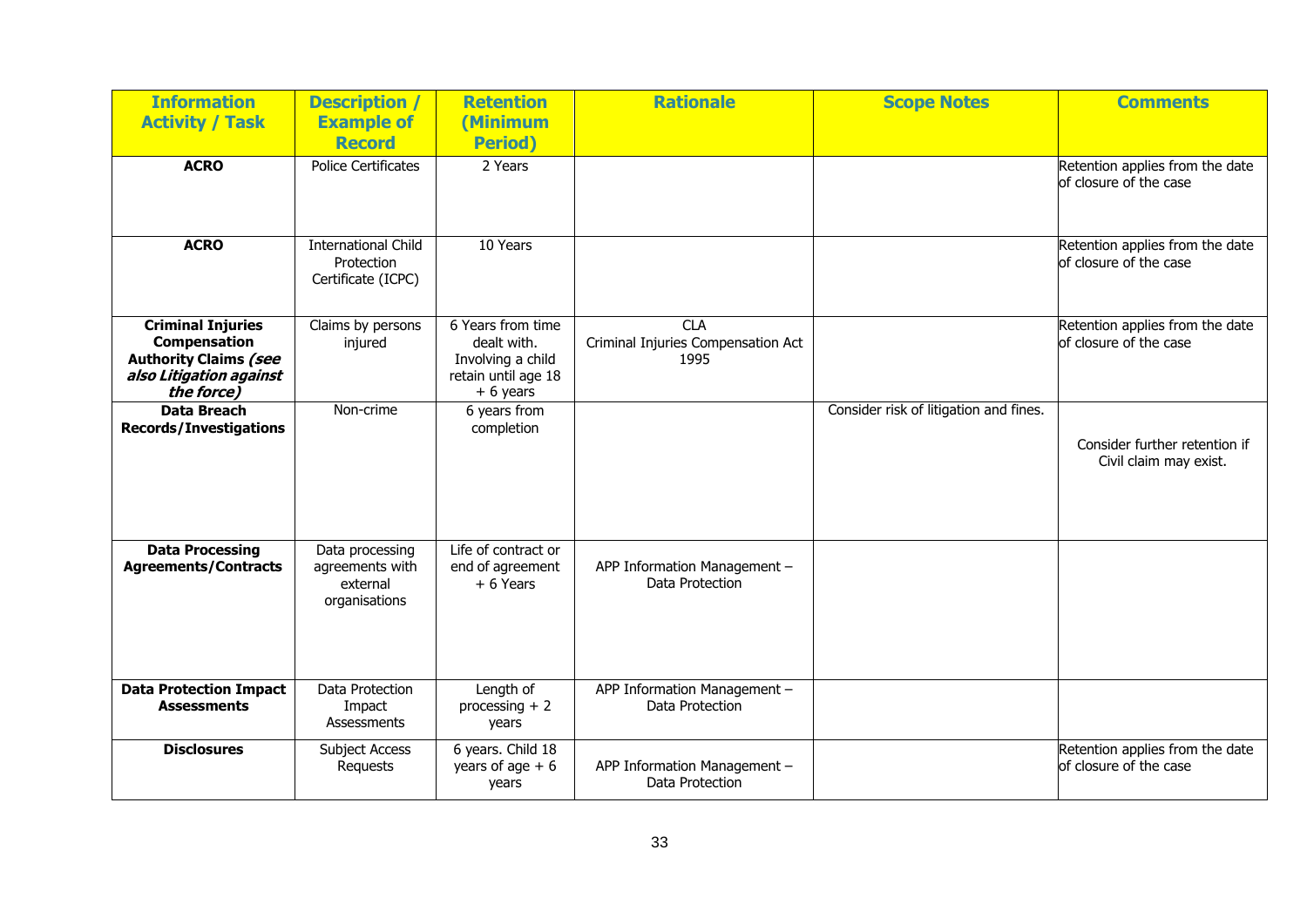| <b>Disclosure</b>                                                                                   | <b>DBS</b>                                                                       | Retain for 10 Years                                                                 |                                                                                                  |                                                           |
|-----------------------------------------------------------------------------------------------------|----------------------------------------------------------------------------------|-------------------------------------------------------------------------------------|--------------------------------------------------------------------------------------------------|-----------------------------------------------------------|
|                                                                                                     |                                                                                  | from date of<br>request                                                             |                                                                                                  |                                                           |
| <b>Disclosures</b>                                                                                  | s29(3) requests                                                                  | 6 years. Child 18<br>years of age $+6$<br>years                                     | APP Information Management -<br>Data Protection                                                  | Retention applies from the date<br>of closure of the case |
| <b>Disclosures</b>                                                                                  | s3 Mental Health<br><b>Act Requests</b>                                          | 6 years. Child 18<br>years of age $+6$<br>years                                     | APP Information Management -<br>Data Protection                                                  | Retention applies from the date<br>of closure of the case |
| <b>Disclosures</b>                                                                                  | Social Services,<br>local authority, DP<br>registers and ad<br>hoc               | 6 years. Child 18<br>years of age $+6$<br>years                                     | APP Information Management -<br>Data Protection                                                  | Retention applies from the date<br>of closure of the case |
| <b>Disclosures</b>                                                                                  | Cafcass checks                                                                   | 6 years. Child 18<br>years of age $+6$<br>years                                     | Guidance on Assessment of<br>Children in Need, and ACPC Child<br>Protection Procedures p203, 5.7 | Retention applies from the date<br>of closure of the case |
| <b>Disclosures</b>                                                                                  | Court Orders                                                                     | 6 years. Child 18<br>years of age $+6$<br>years                                     |                                                                                                  | Retention applies from the date<br>of closure of the case |
| <b>Disclosures</b>                                                                                  | Freedom of<br>Information                                                        | 2 Years from<br>disclosure or from<br>completion of any<br>appeal, local or<br>ICO. | APP Information Management -<br>Data Protection                                                  |                                                           |
| <b>Information Sharing</b><br><b>Agreements, Protocols,</b><br>Memoranda of<br><b>Understanding</b> | Copies of<br>Information sharing<br>protocols &<br>Memoranda of<br>Understanding | End of<br>contract/agreement<br>$+ 6$ years                                         |                                                                                                  |                                                           |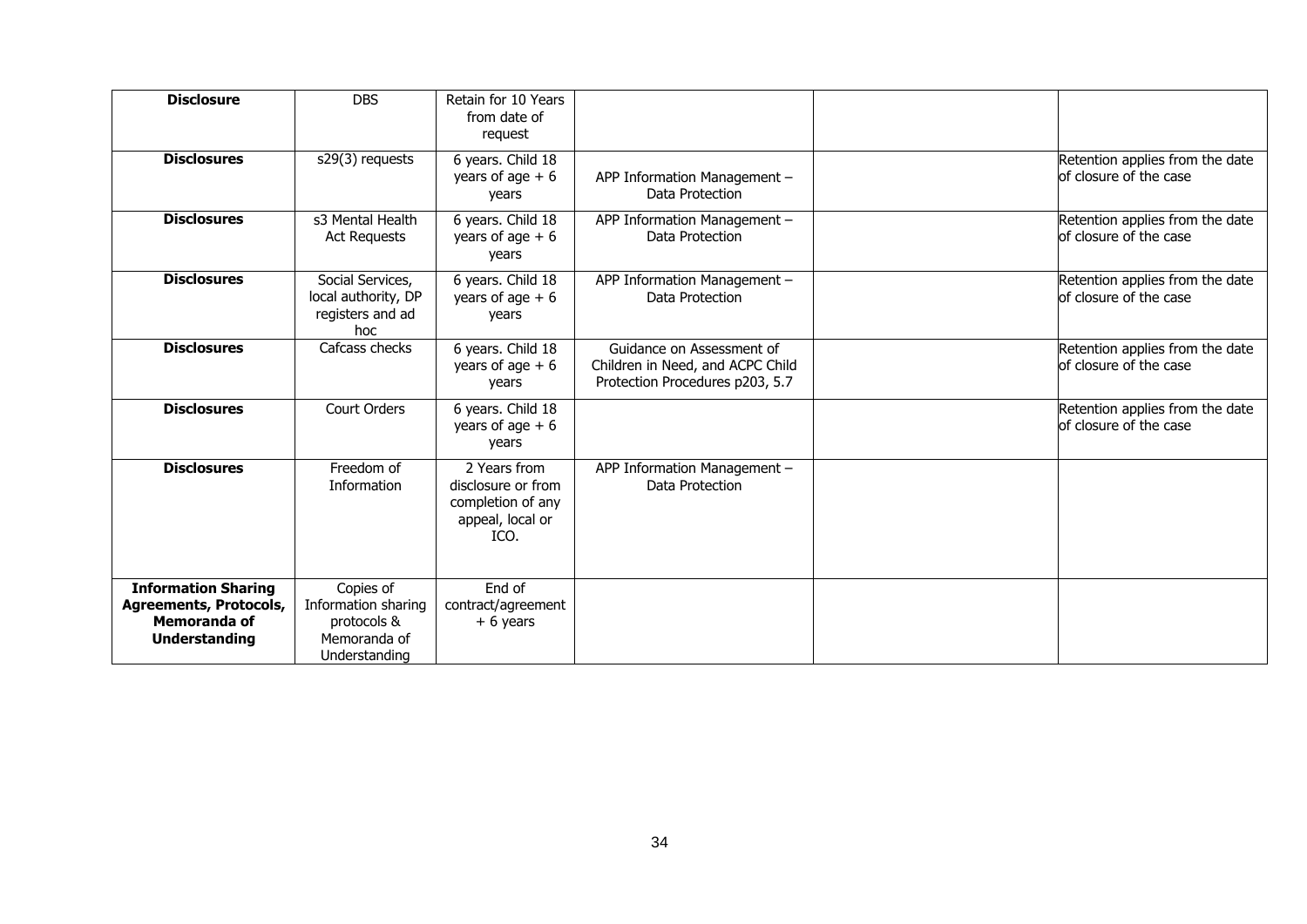| <b>Identity Access</b><br><b>Management Records</b> | Records of the<br>supporting evidence<br>and methods used<br>to verify and<br>validate identity | Years from the<br>end of the business<br>relationship | HMG Minimum Requirements for<br>the Verification of the Identity of<br>Individuals, Section 2.3 | Following discussion with the<br>PND Project Team there is a<br>requirement to retain records<br>validating the identity of<br>individuals in accordance with<br><b>HMG's Minimum Requirements</b><br>for the verification of the |
|-----------------------------------------------------|-------------------------------------------------------------------------------------------------|-------------------------------------------------------|-------------------------------------------------------------------------------------------------|-----------------------------------------------------------------------------------------------------------------------------------------------------------------------------------------------------------------------------------|
|                                                     |                                                                                                 |                                                       |                                                                                                 | identity of individuals for the<br>purposes of Scheme<br>accreditation.                                                                                                                                                           |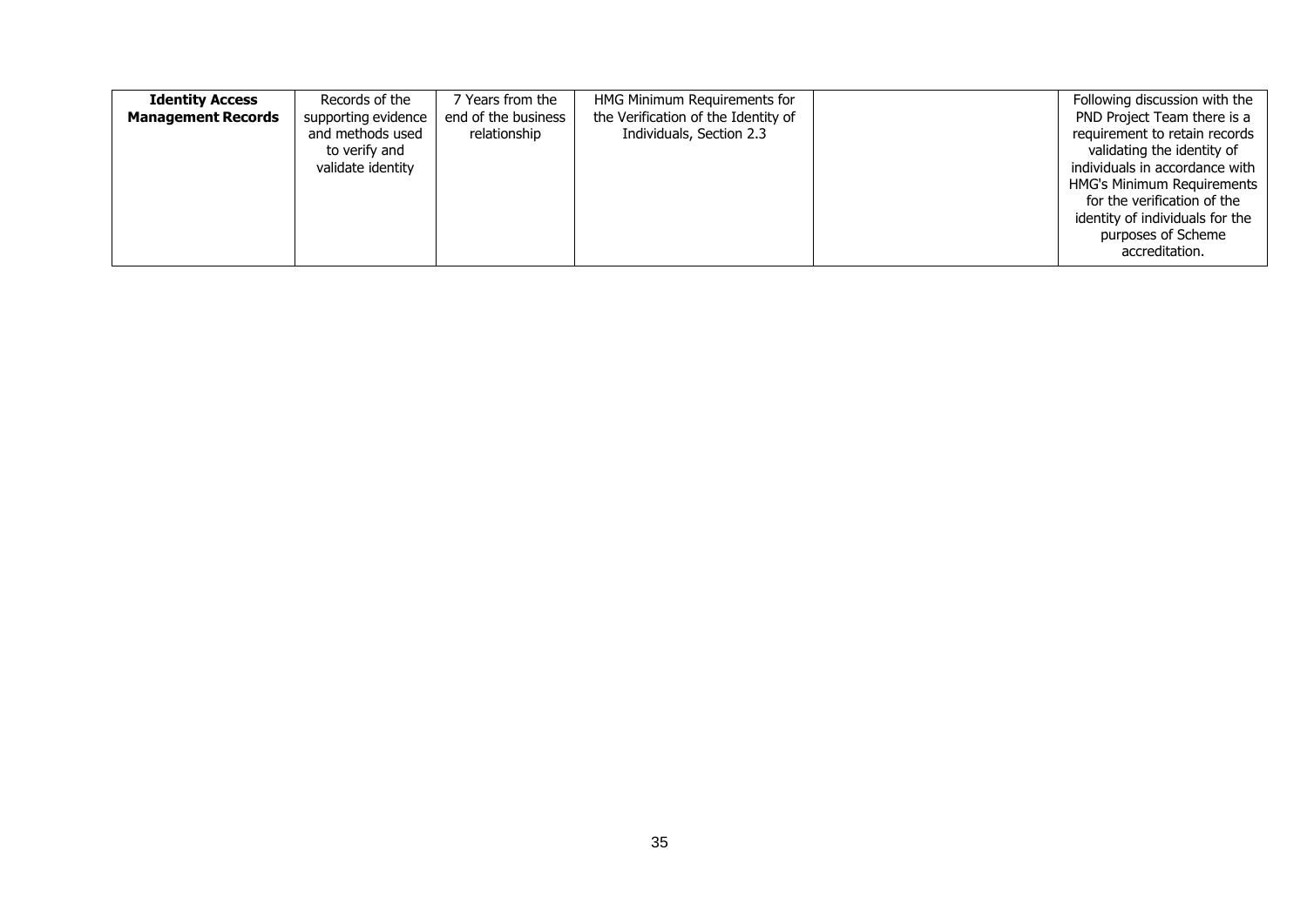# **ORGANISATION, PROGRAMMES AND PROJECTS**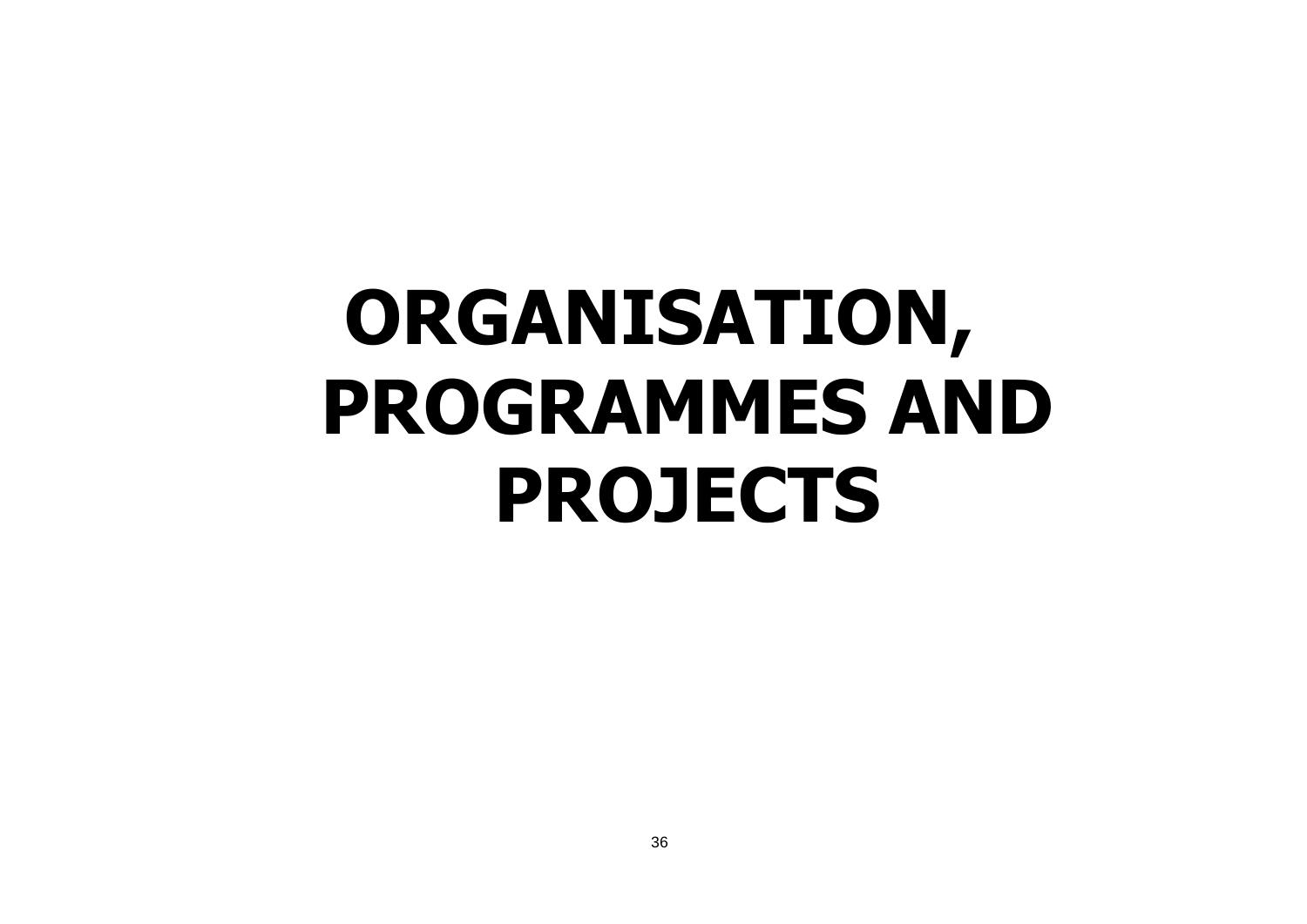| <b>Information</b><br><b>Activity / Task</b>                                                                  | <b>Description</b> /<br><b>Example of</b><br><b>Record</b>           | <b>Retention</b><br>Minimum<br><b>Period</b> ) | <b>Rationale</b>                                                | <b>Scope Notes</b>                                     | <b>Comments</b>                                                                                                    |
|---------------------------------------------------------------------------------------------------------------|----------------------------------------------------------------------|------------------------------------------------|-----------------------------------------------------------------|--------------------------------------------------------|--------------------------------------------------------------------------------------------------------------------|
| <b>Air Operations /</b><br><b>Support Unit - Flight</b><br><b>Records</b>                                     | Flight records; helicopter<br>records                                | 6 Years                                        |                                                                 |                                                        |                                                                                                                    |
| <b>Annual Reports</b>                                                                                         | <b>Chief Constable's</b>                                             | Permanently                                    | Police Reform and Social<br>Responsibility Act 2011, Section 12 |                                                        |                                                                                                                    |
| <b>Audits</b>                                                                                                 | System and internal<br>security audits                               | 6 Years                                        | <b>Force Policy</b>                                             |                                                        |                                                                                                                    |
| <b>Campaigns</b>                                                                                              | Campaigns - plans, briefs<br>final documents                         | End of campaign<br>$+1$ Year                   | <b>Force Policy</b>                                             |                                                        | Look at further retention for<br>historic purpose                                                                  |
| <b>Ceremonial, official</b><br>openings,<br>dedications                                                       | Force ceremonials,<br>openings, events etc.                          | 5 Years                                        | <b>Force Policy</b>                                             |                                                        | Look at possibilities to transfer<br>to local archive after 20 Yrs.<br>NB Recommendation of<br>Hillsborough Panel. |
| <b>Committee - Senior</b><br><b>Management Team</b><br>(SMT) & Senior<br>Partnership<br><b>Meetings (SPM)</b> | Agendas, minutes,<br>conferences                                     | 6 Years                                        | <b>Force Policy</b><br>Companies Act 2006, Section 248          | All senior management & senior<br>partnership meetings | Consider further retention for<br>historic purpose/public interest                                                 |
| <b>Committees - Police</b><br><b>Authority, Police</b><br>and Crime<br><b>Commissioner</b>                    | Corporate                                                            | Permanently                                    | Main Committee agendas and<br>minutes                           | Force Policy, Historical                               | Consider further retention for<br>historic purpose/public interest                                                 |
| <b>Complaints from the</b><br><b>Public</b>                                                                   | Complaints lodged<br>against the Service<br>received from the public | 6 Years from<br>closure of the<br>complaint    |                                                                 |                                                        |                                                                                                                    |
| <b>Contingency</b><br><b>Planning</b>                                                                         | Planning and Policy<br>matters; meetings                             | Until<br>Superseded or<br>Revoked              | Health and Safety at Work Act<br>1974, Section 2                | Corporate                                              |                                                                                                                    |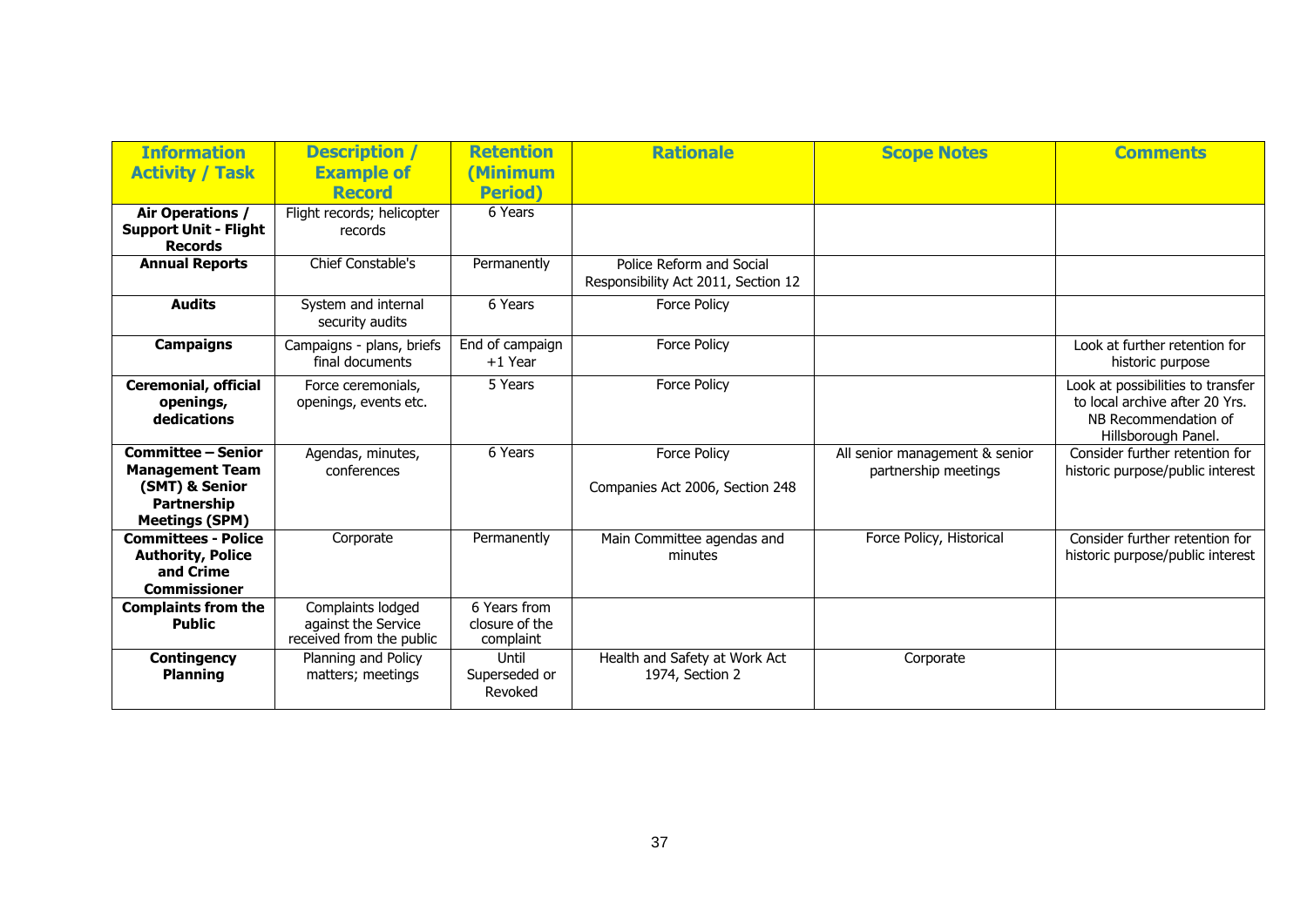| <b>Continuous</b><br><b>Improvement</b><br><b>Reviews</b> | Performance indicators &<br>all associated<br>spreadsheets and<br>statistics relating to their<br>production. Best Value<br><b>Reviews</b>                                                                         | 2 Years                                                                                    |                                                                                                                                                    |  |
|-----------------------------------------------------------|--------------------------------------------------------------------------------------------------------------------------------------------------------------------------------------------------------------------|--------------------------------------------------------------------------------------------|----------------------------------------------------------------------------------------------------------------------------------------------------|--|
| <b>Contracts</b>                                          | Pre-Tender<br>Documentation i.e.<br>adverts and notices,<br>expressions of interest,<br>references, shortlist                                                                                                      | 3 years from<br>date of award of<br>the contract                                           | The Public Contracts Regulations<br>2015, Regulation 84(9)<br>The Utilities Contract Regulations<br>2006, Regulation 37<br><b>OJEU Regulations</b> |  |
| <b>Contracts</b>                                          | Pre-Tender<br>Documentation<br>i.e. evaluation reports<br>(PQQ's)                                                                                                                                                  | 7 Years                                                                                    | <b>OJEU Regulations</b>                                                                                                                            |  |
| <b>Contracts</b>                                          | <b>Contract Documents</b><br>i.e. original tender,<br>signed acceptance plus<br>any variations to<br>contract, performance<br>notices, records of<br>complaints, termination<br>notices, extensions to<br>contract | 6 years from<br>end of contract<br>unless it's a<br>Deed where 12<br>years is<br>necessary | Force Policy                                                                                                                                       |  |
| Correspondence -<br>General                               | Correspondence from<br>members of the public or<br>Organisations                                                                                                                                                   | 2 Years from<br>final<br>communication<br>on topic                                         | Force Policy                                                                                                                                       |  |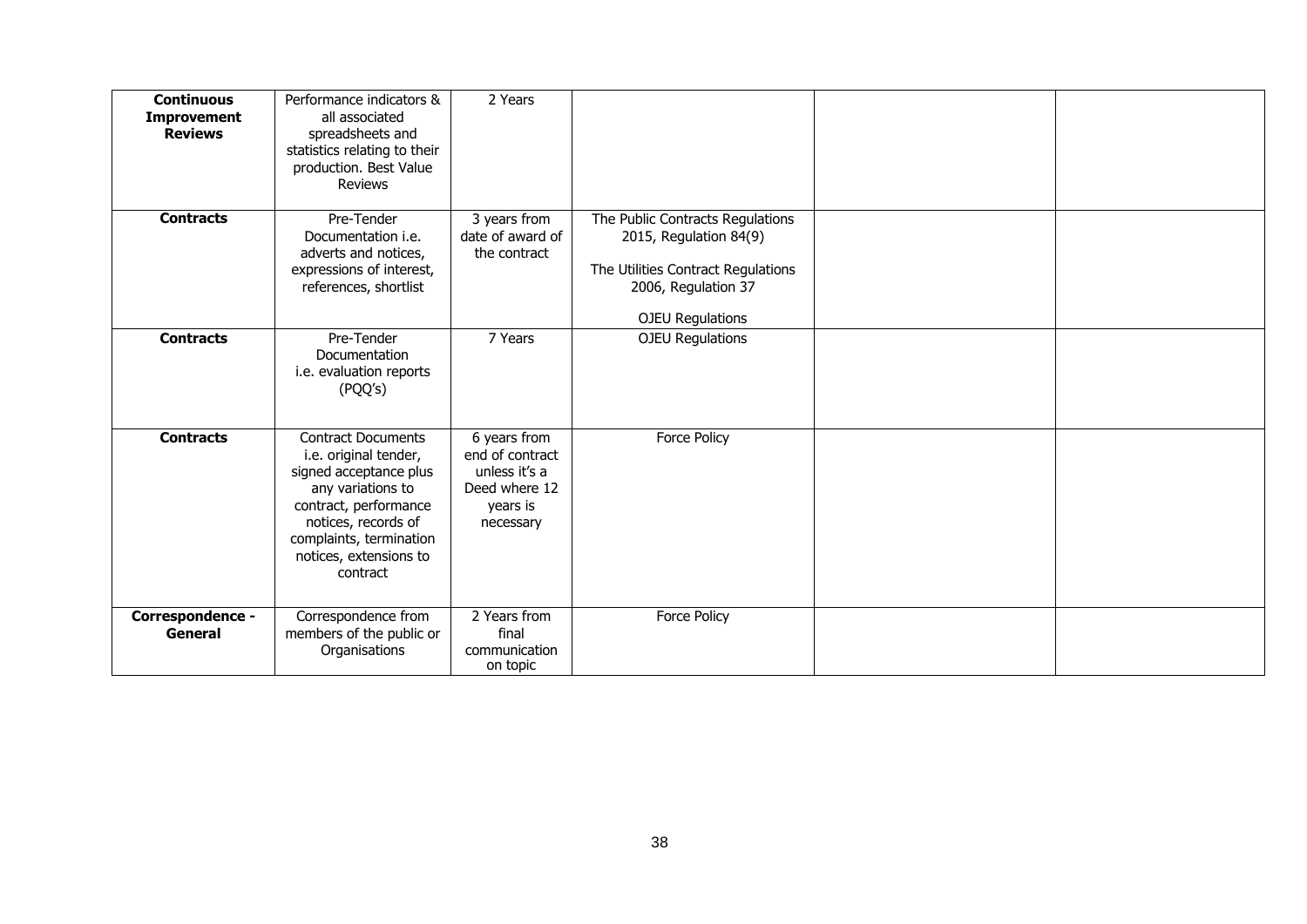| Correspondence -<br><b>Internal</b>                  | Correspondence between<br>stations, departments,<br>staff etc.                                                                                                    | If connected to<br>a criminal case,<br>HR or project<br>retain in line<br>with other<br>paperwork, all<br>other retain for<br>12 Months | Force Policy                                             |                   |                                                                                                                                                                                                                                                                         |
|------------------------------------------------------|-------------------------------------------------------------------------------------------------------------------------------------------------------------------|-----------------------------------------------------------------------------------------------------------------------------------------|----------------------------------------------------------|-------------------|-------------------------------------------------------------------------------------------------------------------------------------------------------------------------------------------------------------------------------------------------------------------------|
| <b>Crime Statistics</b>                              | Various; see also<br>Crimsec, Scorecards,<br>Breath test Statistical<br>returns - depersonalised<br>information provided to<br>Home Office on a regular<br>basis. | Retain for 2<br>Years (Min)                                                                                                             |                                                          |                   | Consider Operational need,<br>Public interest/ Historical<br>records.                                                                                                                                                                                                   |
| <b>Crimsec Reports</b>                               | All annual, monthly and<br>quarterly returns - either<br>paper based or electronic<br><b>HMIC annual statistical</b><br>returns.                                  | 2 Years                                                                                                                                 |                                                          |                   |                                                                                                                                                                                                                                                                         |
| <b>Evaluation</b><br><b>Questionnaires</b>           | Training courses                                                                                                                                                  | 2 Years                                                                                                                                 |                                                          |                   |                                                                                                                                                                                                                                                                         |
| <b>HMIC Inspection &amp;</b><br><b>Audit Reports</b> | <b>Inspection Reports;</b><br>Thematic Inspection<br>Reports; HMIC Audit<br>reports                                                                               | 1 Year after<br>actions<br>completed                                                                                                    |                                                          | <b>HMIC</b> owned |                                                                                                                                                                                                                                                                         |
| <b>Insurance Policy</b><br><b>Documents</b>          | Fidelity Guarantee,<br>Liability and Aviation,<br>Motor, Personal Accident<br>and travel, Professional<br>Indemnity, Property and<br>Engineering                  | Until<br>superseded or<br>cancelled $+10$<br>Years                                                                                      | <b>Force Policy</b>                                      |                   | Where a claim has been made<br>consider retaining related<br>documentation for 10 years<br>from resolution $-$ for insurance<br>policy tender and renewal<br>purposes it is required to<br>provide underwriters claim<br>data for the last 10 insurance<br>policy years |
| <b>Insurance Policy</b><br><b>Documents</b>          | Employers' Liability<br><b>Insurance Certificates</b>                                                                                                             | 40 Years                                                                                                                                | Employers' Liability (Compulsory<br>Insurance) Regs 1998 |                   |                                                                                                                                                                                                                                                                         |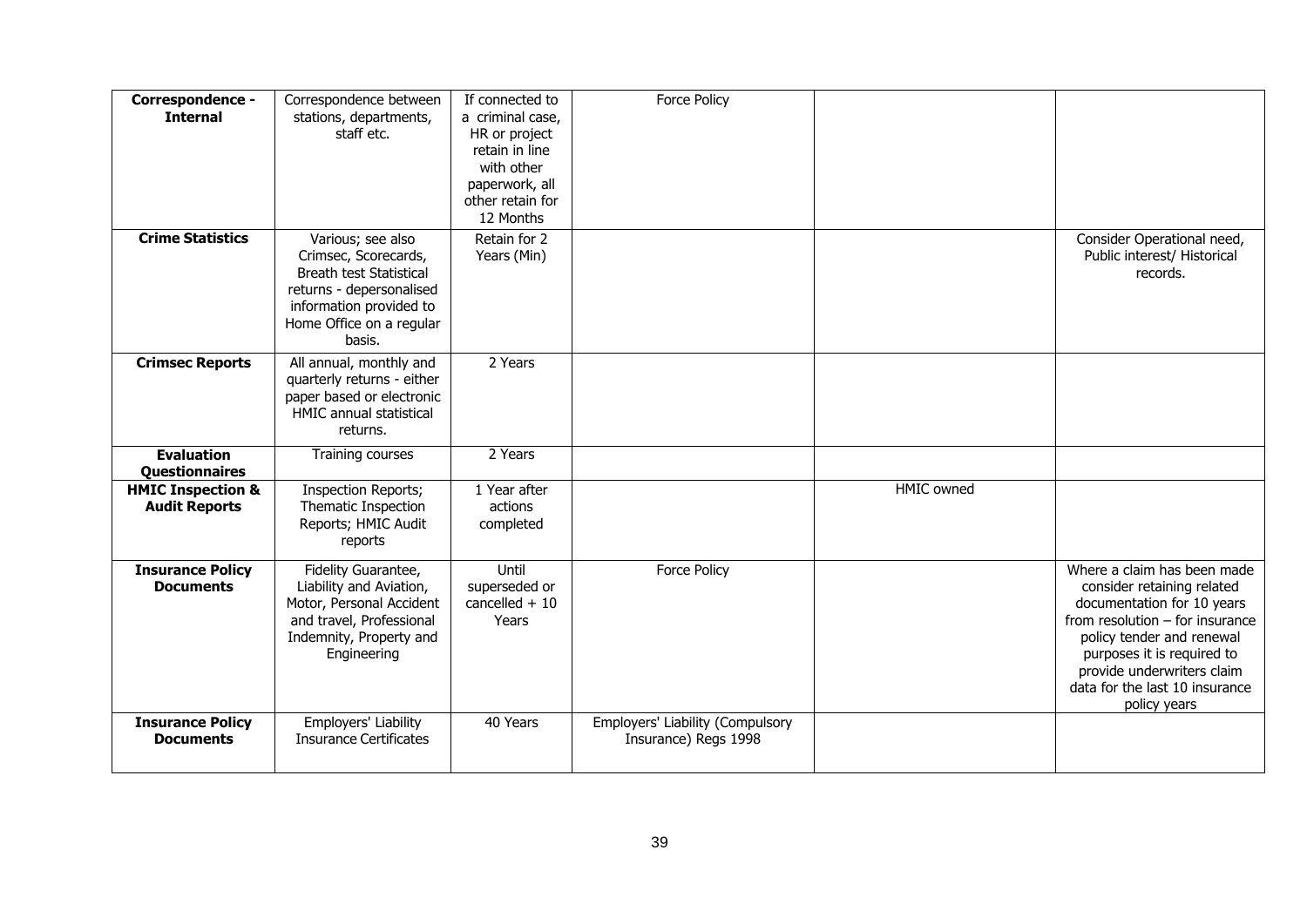| <b>Museum and Force</b><br><b>Archives</b>                        | Documents, photographs,<br>artefacts                                                                                                                                                              | Permanently                                                                                                                                                        | Museums and Galleries Act 1992 -<br>Not specific       |                                                                                            |                                                                       |
|-------------------------------------------------------------------|---------------------------------------------------------------------------------------------------------------------------------------------------------------------------------------------------|--------------------------------------------------------------------------------------------------------------------------------------------------------------------|--------------------------------------------------------|--------------------------------------------------------------------------------------------|-----------------------------------------------------------------------|
| <b>Policy - Force</b>                                             | Policy documents relating<br>to the introduction of<br>new legislation, and its<br>documents/information<br>interpretation and the<br>formation of policy<br>regarding major incident<br>planning | 15 years then<br>review                                                                                                                                            | Home Office Retention and Disposal<br><b>Standards</b> | Retention of final policy / procedure<br>itself, not supporting developmental<br>paperwork | Consider Operational need,<br>Public interest/ Historical<br>records. |
| <b>Policy &amp; Procedure</b>                                     | Policy<br>documents/information<br>relating to the formation<br>of policy                                                                                                                         | 15 years then<br>review                                                                                                                                            | Home Office Retention and Disposal<br><b>Standards</b> | Retention of policy / procedure<br>itself, not supporting developmental<br>paperwork       |                                                                       |
| <b>Press Releases</b>                                             | Press Office Press<br>Releases                                                                                                                                                                    | 6 years consider<br>historical archive                                                                                                                             |                                                        |                                                                                            |                                                                       |
| <b>Press Releases -</b><br><b>Unused Press</b><br><b>Releases</b> | <b>Draft Contingency Press</b><br>Releases                                                                                                                                                        | 6 Months                                                                                                                                                           |                                                        |                                                                                            |                                                                       |
| <b>Projects</b>                                                   | Reports, Plans, Briefings<br>etc.                                                                                                                                                                 | 5 Years<br>following<br>completion of<br>project &<br>consider final<br>report of major<br>projects for<br>permanent<br>retention (in<br>local archives<br>office) | <b>Force Policy</b>                                    |                                                                                            |                                                                       |
| <b>Publications -</b><br><b>Printed</b>                           | Printed Publications;<br>force newspapers; etc.                                                                                                                                                   | 6 Years consider<br>historical archive                                                                                                                             |                                                        |                                                                                            |                                                                       |
| <b>Re-organisation</b>                                            | Amalgamations,<br>boundary issues,<br>establishment, inspection<br>reports                                                                                                                        | 25 Years &<br>consider<br>historical                                                                                                                               |                                                        |                                                                                            |                                                                       |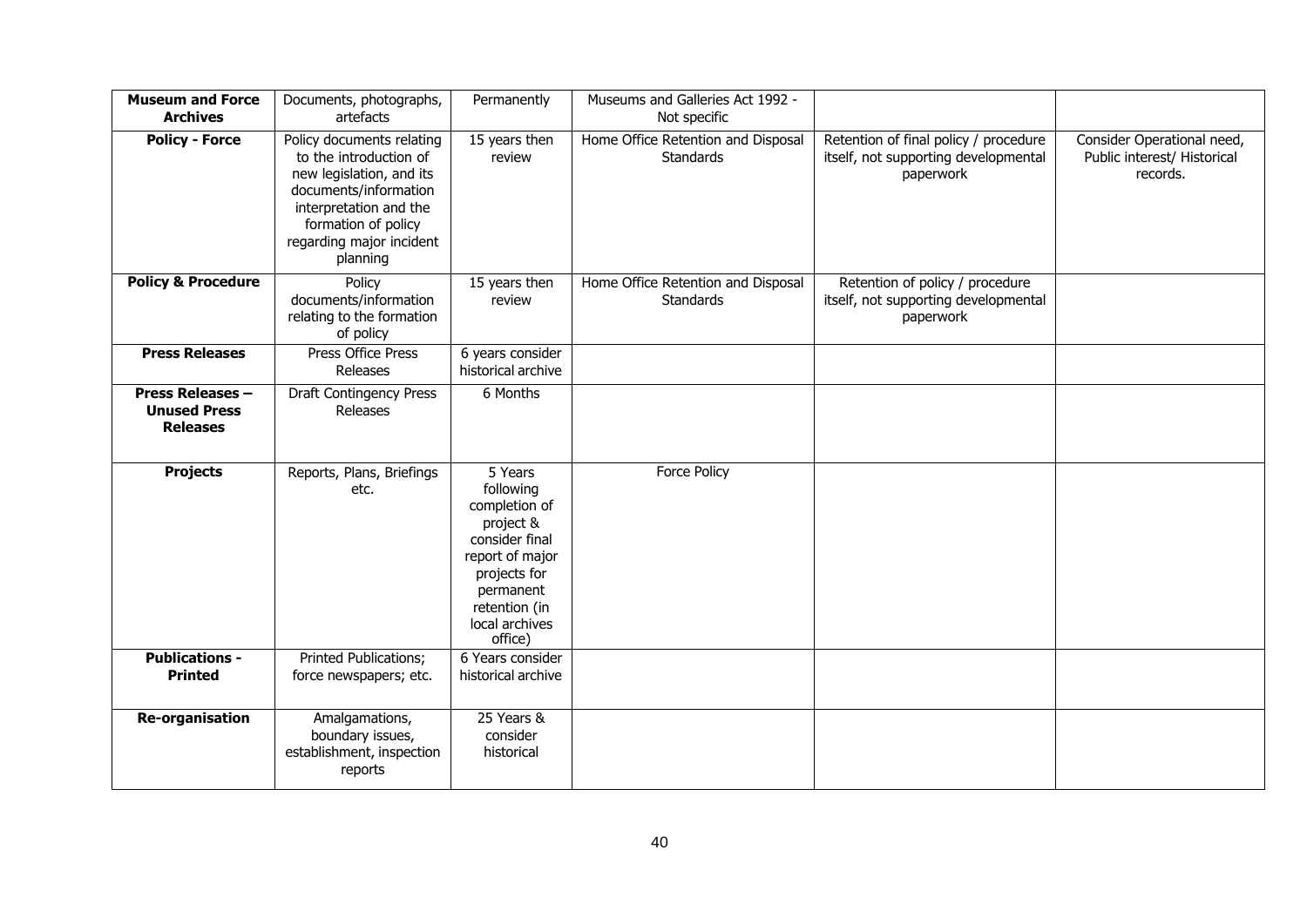| <b>Surveys</b>                                                | Public surveys, research<br>reports | 2 Years                                                               |                                                                         | Look at further retention for<br>historic purpose |
|---------------------------------------------------------------|-------------------------------------|-----------------------------------------------------------------------|-------------------------------------------------------------------------|---------------------------------------------------|
| <b>Training Course</b><br>content - Non<br><b>Operational</b> |                                     | 6 Years<br>from when<br>training<br>ceases/course<br>content changes  |                                                                         |                                                   |
| <b>Training Course</b><br>content -<br><b>Operational</b>     |                                     | 10 Years<br>from when<br>training<br>ceases/course<br>content changes | Retain all versions whilst training<br>course in existence $+10$ years. | Look at public interest /<br>historic value       |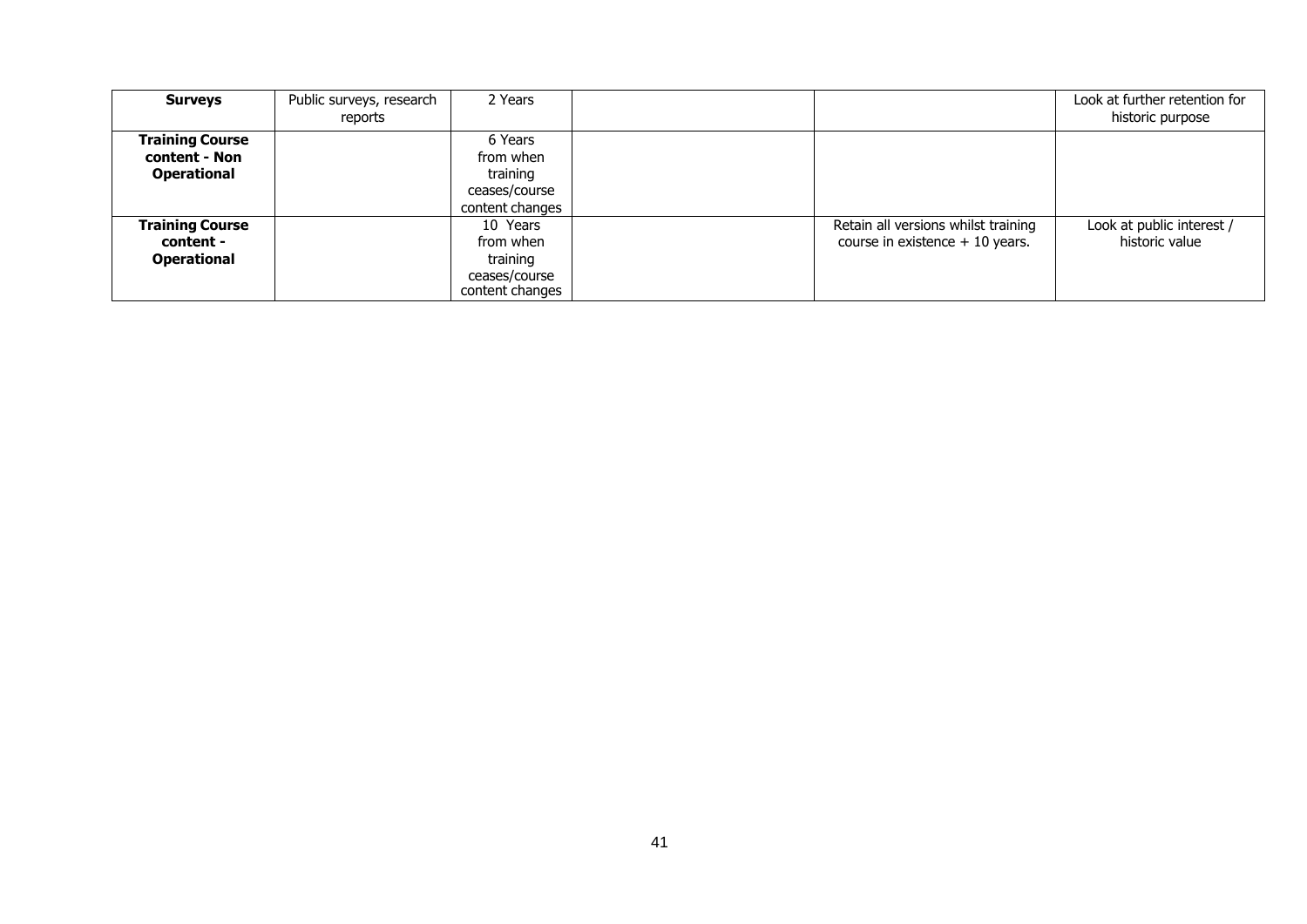## <span id="page-41-0"></span>**PEOPLE**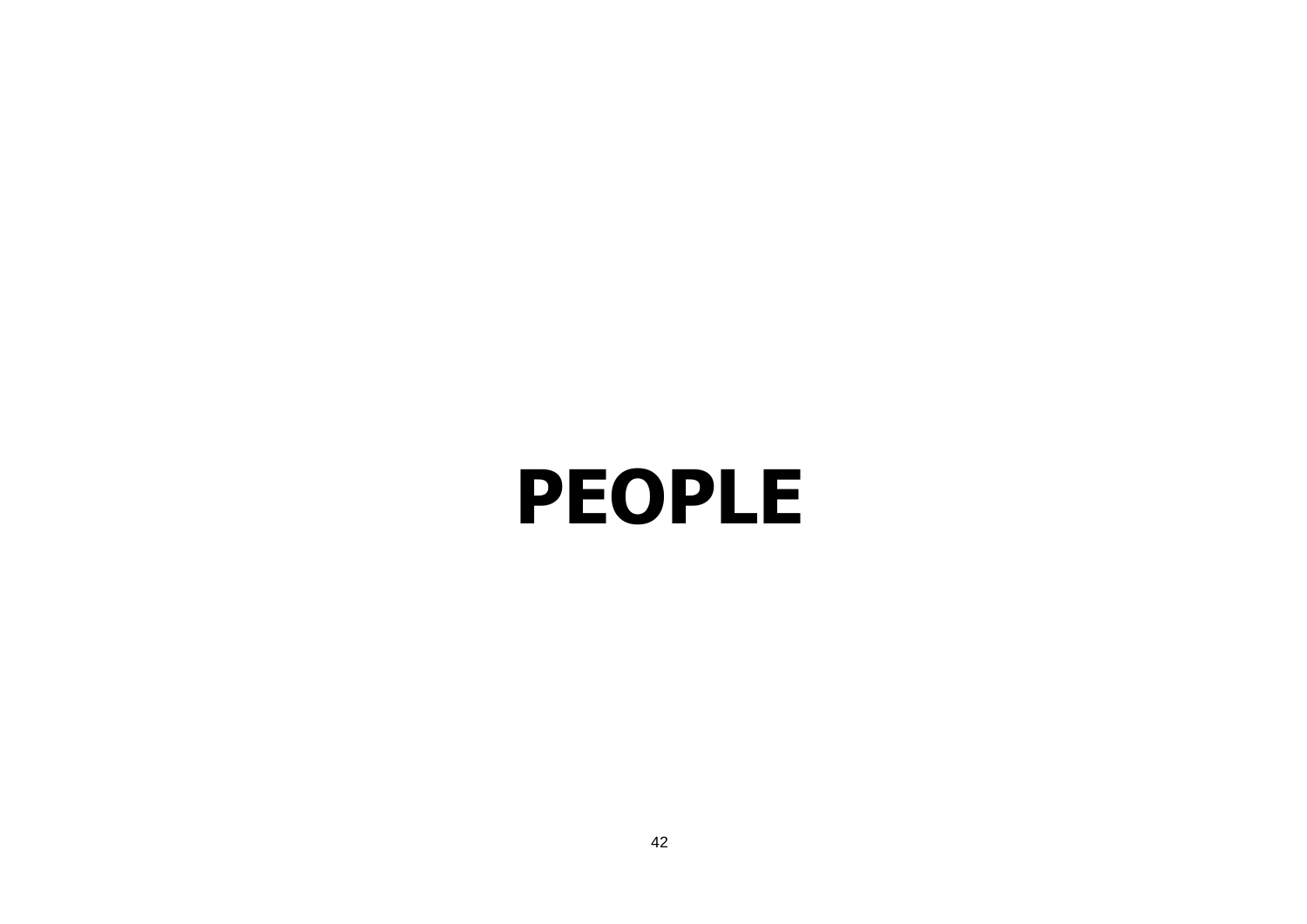| <b>Information</b><br><b>Activity / Task</b> | <b>Description /</b><br><b>Example of</b>                                                                                                                                             | <b>Retention</b><br>(Minimum                                                                                                                                                  | <b>Rationale</b>                                                                                                                     | <b>Scope Notes</b>                                                                                                                                                                                                                                                                                                                    | <b>Comments</b> |
|----------------------------------------------|---------------------------------------------------------------------------------------------------------------------------------------------------------------------------------------|-------------------------------------------------------------------------------------------------------------------------------------------------------------------------------|--------------------------------------------------------------------------------------------------------------------------------------|---------------------------------------------------------------------------------------------------------------------------------------------------------------------------------------------------------------------------------------------------------------------------------------------------------------------------------------|-----------------|
|                                              | <b>Record</b>                                                                                                                                                                         | <b>Period</b> )                                                                                                                                                               |                                                                                                                                      |                                                                                                                                                                                                                                                                                                                                       |                 |
| <b>Accidents at work</b>                     | Accident report forms -<br>Accident books                                                                                                                                             | 6 Years                                                                                                                                                                       | The Reporting of Injuries, Diseases<br>and Dangerous Occurrences<br>Regulations 1995, Regulation 7                                   |                                                                                                                                                                                                                                                                                                                                       |                 |
| <b>Accidents at work</b>                     | <b>Employers Liability Claims</b>                                                                                                                                                     | 6 Years                                                                                                                                                                       | CLA, Health & Safety Executive<br>Limitations Act 1980                                                                               |                                                                                                                                                                                                                                                                                                                                       |                 |
| <b>Accidents at work</b>                     | Reportable injuries,<br>diseases and dangerous<br>occurrence                                                                                                                          | 6 Years                                                                                                                                                                       | CLA, Health & Safety Executive<br>The Reporting of Injuries, Diseases<br>and Dangerous Occurrences<br>Regulations 1995, Regulation 7 |                                                                                                                                                                                                                                                                                                                                       |                 |
| <b>Annual Leave</b><br><b>Records</b>        |                                                                                                                                                                                       | 2 Years                                                                                                                                                                       | <b>Force Policy</b>                                                                                                                  |                                                                                                                                                                                                                                                                                                                                       |                 |
| <b>Conduct Records</b>                       | Records relating to the<br>investigation of personnel<br>who may have<br>committed a criminal<br>offence or behaved in a<br>manner which would<br>justify disciplinary<br>proceedings | Minimum of 6<br>years and<br>review in line<br>with MoPI                                                                                                                      | MoPI                                                                                                                                 | Conduct incidents should be MoPI<br>graded 1-3 based on the offence<br>which is being investigated<br>(regardless of whether the incident<br>is officially crimed) and reviewed<br>and retained in line with MoPI. This<br>means that the officer/staff<br>member's record will be retained<br>subject to their overall clear period. |                 |
| <b>Complaints Records</b>                    | Records relating to an<br>expression of<br>dissatisfaction by a<br>member of the public<br>about the conduct of a<br>serving member of the<br>police                                  | 6 years from<br>end of<br>sanction/closure<br>of investigation<br>(whichever is<br>longest)<br>If a crime<br>allegation<br>results - keep in<br>line with the<br>MoPI offence | MoPI                                                                                                                                 | At the discretion of PSD records can<br>be retained beyond 6 years where<br>the officer/staff member has<br>received further complaints since the<br>last incident and this shows a<br>pattern of behaviour.                                                                                                                          |                 |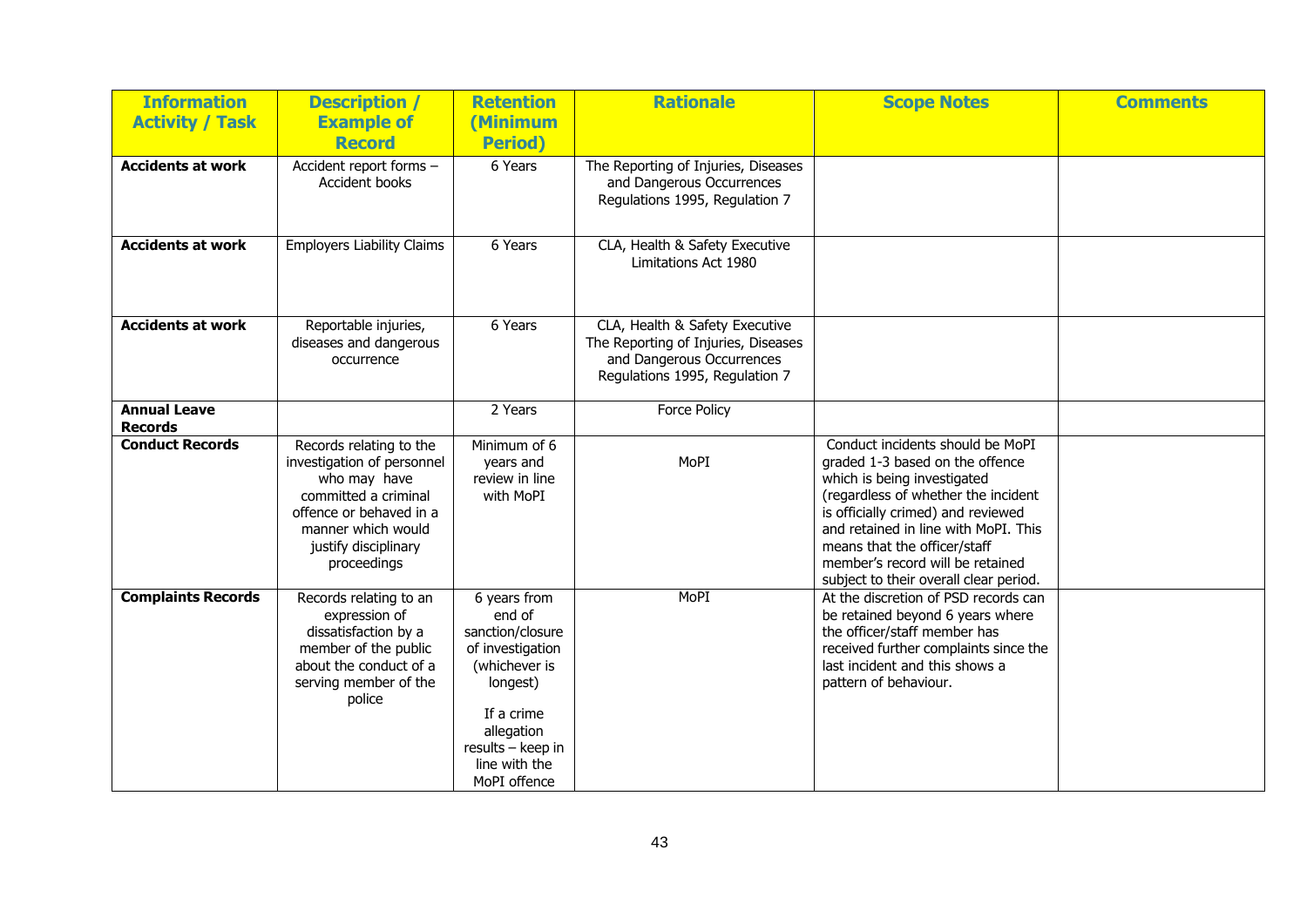| <b>Employment</b><br><b>Tribunals</b>                                      | Records and files                                                                                                   | 6 Years from<br>conclusion of<br>case                                             | The Employment Tribunals<br>(Constitution and Rules of<br>Procedure) Regulations 2013,<br>Regulation 14 |                                                                                  |                                                                     |
|----------------------------------------------------------------------------|---------------------------------------------------------------------------------------------------------------------|-----------------------------------------------------------------------------------|---------------------------------------------------------------------------------------------------------|----------------------------------------------------------------------------------|---------------------------------------------------------------------|
| <b>Firearms Training</b><br><b>Certificates</b>                            | <b>Firearms Training</b>                                                                                            | $\overline{$ until age 100                                                        | <b>Force Policy</b>                                                                                     |                                                                                  |                                                                     |
| <b>Grievances</b>                                                          | Equal opportunities,<br>sexual / racial<br>harassment                                                               | 2 Years (Min)                                                                     | The Employment Tribunals<br>(Constitution and Rules of<br>Procedure) Regulations 2013,<br>Regulation 14 |                                                                                  | Not to be confused with<br>discipline Internal Grievance<br>process |
| Health & Safety -<br><b>Audits</b>                                         | Audits, safety inspections                                                                                          | 5 Years                                                                           | The Management of Health and<br>Safety at Work Regulations 1992,<br>Regulation 5<br><b>Force Policy</b> | Nottinghamshire Police will keep<br>these records for 6 years                    | Local Force Policy                                                  |
| <b>Health &amp; Safety</b><br><b>Records</b>                               | <b>Accident Report Forms:</b><br>Forms F2508 (accidents<br>and dangerous<br>occurrences): Form<br>F2058A (diseases) | 3 Years from<br>date of<br>event (or 6<br>years after<br>claim)                   | The Reporting of Injuries, Diseases<br>and Dangerous Occurrences<br>Regulations 1995, Regulation 7      |                                                                                  |                                                                     |
| <b>Health &amp; Safety</b><br><b>Records</b>                               | Records where exposure<br>may lead to disease<br>many years later                                                   | 40 Years                                                                          | The Control of Substances<br>Hazardous to Health Regulations<br>2002, Regulation 10                     | Nottinghamshire Police will keep these Local Force Policy<br>record for 60 years |                                                                     |
| <b>Health &amp; Safety</b><br><b>Records - Air</b><br><b>Monitoring</b>    | Air monitoring - lead                                                                                               | 5 Years                                                                           | The Control of Lead at Work<br>Regulations 2002, Regulation 9                                           | Nottinghamshire Police will keep<br>these records for 6 years                    | <b>Local Force Policy</b>                                           |
| <b>Health &amp; Safety</b><br><b>Records - Asbestos</b>                    | Asbestos Records of<br>those exposed to<br>asbestos                                                                 | 40 Years (from<br>the date of last<br>record entry)                               | The Control of Asbestos<br>Regulations 2012, Regulation 22                                              | Nottinghamshire Police will keep these<br>record for 60 years                    | <b>Local Force Policy</b>                                           |
| <b>Health &amp; Safety</b><br><b>Records - Asbestos</b>                    | Asbestos inspections and<br>building records                                                                        | Removal of<br>asbestos $+5$<br>Years or<br>subsequent<br>inspection $+5$<br>Years | Control of Asbestos Regulations<br>2012, Regulation 13                                                  |                                                                                  |                                                                     |
| <b>Health &amp; Safety</b><br><b>Records - Awareness</b><br><b>Records</b> | Health and safety<br>awareness records                                                                              | 100 years old                                                                     | <b>Force Policy</b>                                                                                     |                                                                                  |                                                                     |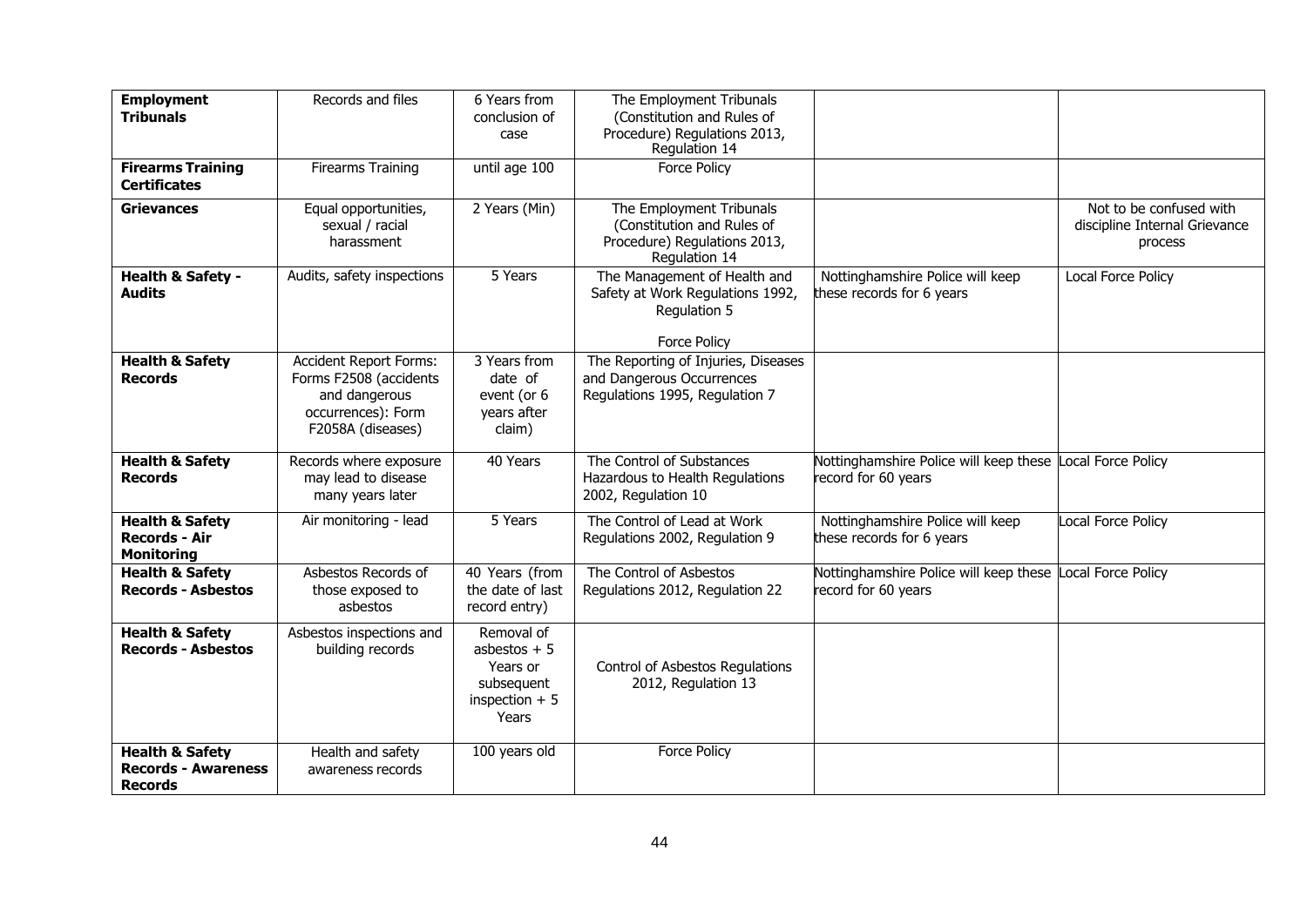| <b>Health &amp; Safety</b><br><b>Records - Biological</b><br><b>Agents</b>            | List of employees<br>exposed to group 3 & 4<br>biological agents   | 40 Years from<br>last exposure                                   | Control of Substances Hazardous to<br>Health Regulations 2002, Schedule<br>3 The Section 4                               | Nottinghamshire Police will keep these Local Force Policy<br>record for 60 years         |                           |
|---------------------------------------------------------------------------------------|--------------------------------------------------------------------|------------------------------------------------------------------|--------------------------------------------------------------------------------------------------------------------------|------------------------------------------------------------------------------------------|---------------------------|
| <b>Health &amp; Safety</b><br><b>Records - Buildings</b>                              | <b>Buildings</b>                                                   | Lifetime of<br>building (plus 3<br>Years)                        | The Construction (Design and<br>Management) Regulations 1994,<br>Regulation 12                                           |                                                                                          |                           |
| <b>Health &amp; Safety</b><br><b>Records -</b><br><b>Compressed Air</b>               | Compressed Air                                                     | 40 Years from<br>last exposure                                   | The Construction (Design and<br>Management) Regulations 1994,<br>Regulation 12                                           |                                                                                          |                           |
| <b>Health &amp; Safety</b><br><b>Records - Exposure</b><br>to Lead                    | Exposure to Lead                                                   | 40 Years from<br>last exposure                                   | The Control of Lead at Work<br>Regulations 2002, Regulation 10                                                           | Nottinghamshire Police will keep these Local Force Policy<br>record for 60 years         |                           |
| <b>Health &amp; Safety</b><br><b>Records - Exposure</b><br>to Lead                    | Maintenance control<br>measures                                    | 5 Years from<br>date of entry                                    | The Control of Lead at Work<br>Regulations 2002, Regulation 8                                                            | Nottinghamshire Police will keep<br>these records for 6 years                            | <b>Local Force Policy</b> |
| <b>Health &amp; Safety</b><br><b>Records - Fire</b>                                   | Risk Assessments (which<br>replaced Fire Certificates)             | 12 Years after<br>expiry or until<br>superseded<br>Stays on site | Regulatory Reform (Fire<br>Safety) Order 2005/Fire Safety<br>Order 2006                                                  | Risk assessments have replaced fire<br>certificates, retain certificates as<br>detailed. |                           |
| <b>Health &amp; Safety</b><br><b>Records - Fire</b>                                   | Fire precautions and<br>services                                   | 10 Years after<br>issue<br>Retain until<br>superseded            | <b>Force Policy</b>                                                                                                      |                                                                                          |                           |
| <b>Health &amp; Safety</b><br><b>Records - Incident</b><br><b>Reports</b>             | <b>Incident Reports</b>                                            | See accident<br>reports                                          | The Reporting of Injuries, Diseases<br>and Dangerous Occurrences<br>Regulations 1995, Regulation 7                       |                                                                                          |                           |
| <b>Health &amp; Safety</b><br>Records -<br><b>Inspections Reports</b>                 | <b>Inspections Reports</b>                                         | 5 Years                                                          | The Control of Substances<br>Hazardous to Health Regulations<br>2002, Section 9                                          | Nottinghamshire Police will keep these Local Force Policy<br>records for 6 years         |                           |
| <b>Health &amp; Safety</b><br><b>Records - Ionising</b><br><b>Radiation equipment</b> | Examination of<br>respiratory protective<br>equipment and passbook | 5 Years after<br>last use                                        | The Ionising Radiations Regulations<br>1999, Regulation 10<br>The Ionising Radiations Regulations<br>1999, Regulation 21 | Nottinghamshire Police will keep these Local Force Policy<br>records for 6 years         |                           |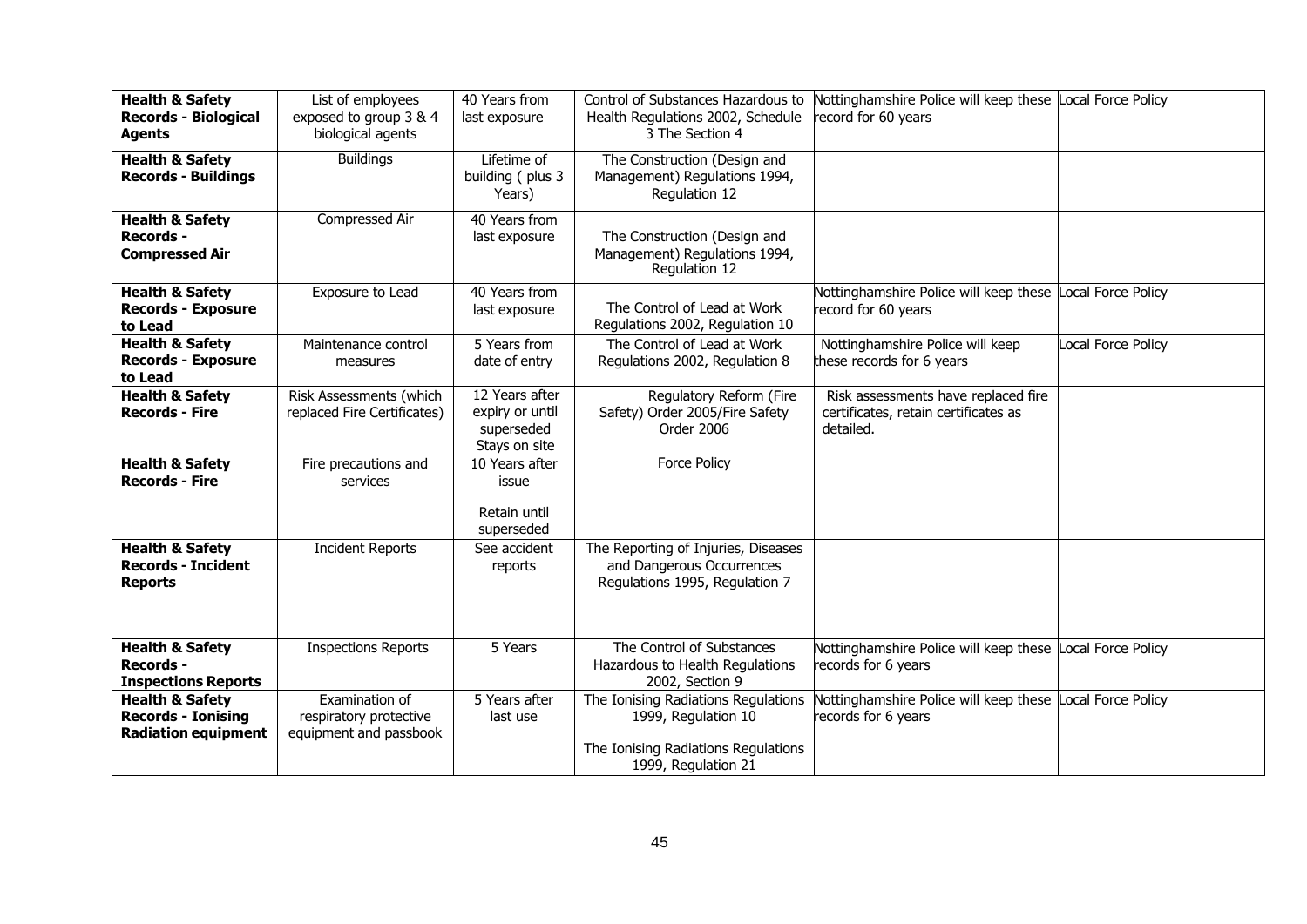| <b>Health &amp; Safety</b><br><b>Records - Ionising</b><br><b>Radiations</b>        | Ionising radiations health<br>records                             | 50 Years from<br>date of last<br>entry                                         | The Ionising Radiations Regulations<br>1999, Regulation 21.3 (a)                            |  |
|-------------------------------------------------------------------------------------|-------------------------------------------------------------------|--------------------------------------------------------------------------------|---------------------------------------------------------------------------------------------|--|
| <b>Health &amp; Safety</b><br><b>Records - Medical</b><br><b>Reports</b>            | <b>Medical Reports</b>                                            | 40 Years                                                                       | The Control of Substances<br>Hazardous to Health Regulations<br>2002, Section 10            |  |
| <b>Health &amp; Safety</b><br><b>Records - Portable</b><br><b>Appliance Testing</b> | Records of tests                                                  | Lifetime of<br>equipment                                                       | The Electricity at Work Regulations<br>1989, Regulation 4                                   |  |
| <b>Health &amp; Safety</b><br><b>Records - Risk</b><br><b>Assessments</b>           | <b>Risk Assessments</b>                                           | 10 Years<br>Until superseded                                                   | The Management of Health and<br>Safety at Work Regulations 1992,<br>Section 3               |  |
| <b>Injury on Duty</b><br><b>Forms</b>                                               |                                                                   | 100 Years of<br>age                                                            | Force Policy                                                                                |  |
| <b>Personnel Records</b>                                                            | Relating to Individuals<br>Service Records                        | Until age 100<br>Consider 85<br>years of age for<br>non-pay/pension<br>records | Home Office Retention & Disposal<br>Standards<br>The Police Regulations 2003,<br>Section 17 |  |
| <b>Promotion Board</b><br><b>Notes</b>                                              |                                                                   | 1 Year                                                                         | <b>Force Policy</b>                                                                         |  |
| <b>Recruitment - Police</b><br><b>Officers</b>                                      |                                                                   | 1 Year                                                                         |                                                                                             |  |
| <b>Recruitment - Police</b><br><b>Staff</b>                                         |                                                                   | 1 Year                                                                         |                                                                                             |  |
| <b>Sickness Records</b>                                                             |                                                                   | until age 72                                                                   | Force Policy                                                                                |  |
| <b>Training</b><br><b>Administration</b><br><b>Records</b>                          | Records relating to admin<br>for training, not training<br>itself | 2 Years                                                                        | Force Policy                                                                                |  |
| <b>Training Evaluation</b><br><b>Questionnaires</b>                                 | <b>Questionnaires</b><br>completed after training<br>courses      | 2 Years                                                                        | Force Policy                                                                                |  |
| <b>Training Records</b>                                                             | Record of Training<br>received by the Individual                  | Until age 100                                                                  | Home Office Retention & Disposal<br>Standards                                               |  |
| <b>Vetting</b>                                                                      | Contractor vetting                                                | End of contract<br>$+1$ Year                                                   | <b>Force Policy</b>                                                                         |  |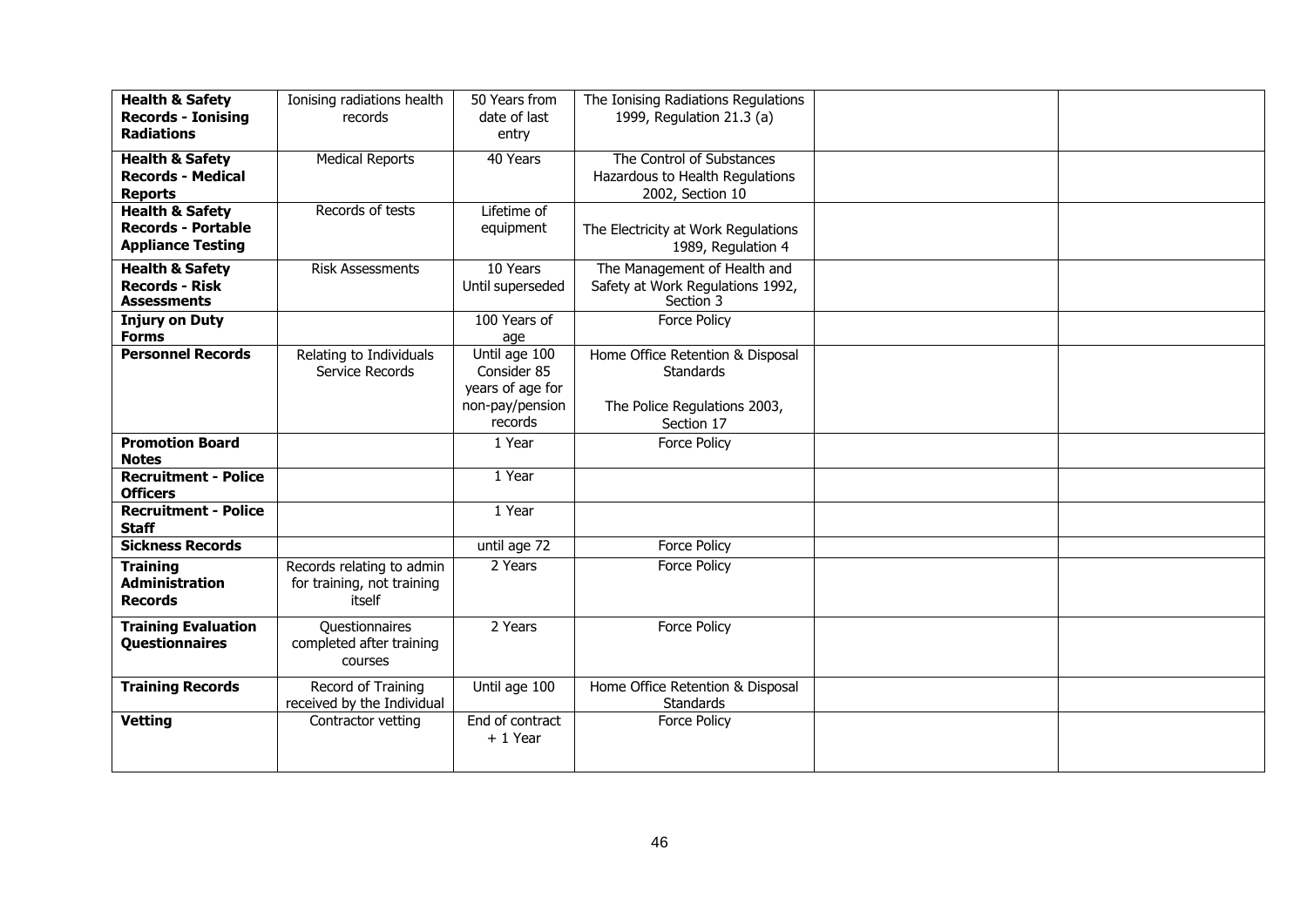| <b>Vetting</b>                                               | Successful vetting:<br>Personnel vetting, local<br>intelligence checks,<br>references, referees<br>checks, counter terrorist<br>checks etc. | Police personnel<br>6 years after<br>leaving, 1 year<br>after death | <b>Force Policy</b> |  |
|--------------------------------------------------------------|---------------------------------------------------------------------------------------------------------------------------------------------|---------------------------------------------------------------------|---------------------|--|
| <b>Vetting - refusals</b>                                    | Failed vetting                                                                                                                              | 6 Years                                                             | <b>CLA</b>          |  |
| <b>Vetting - Temporary</b><br><b>Staff &amp; Contractors</b> | Non Police Personal<br>Vetting                                                                                                              | End of contract<br>+ 1 Year                                         | <b>Force Policy</b> |  |
| <b>Visitors Passes</b>                                       | Record of visitors to<br>police property.                                                                                                   | 3 years                                                             | <b>Force Policy</b> |  |
| <b>Warrant Cards &amp; ID</b><br>cards                       |                                                                                                                                             | Destroy on end<br>of service                                        |                     |  |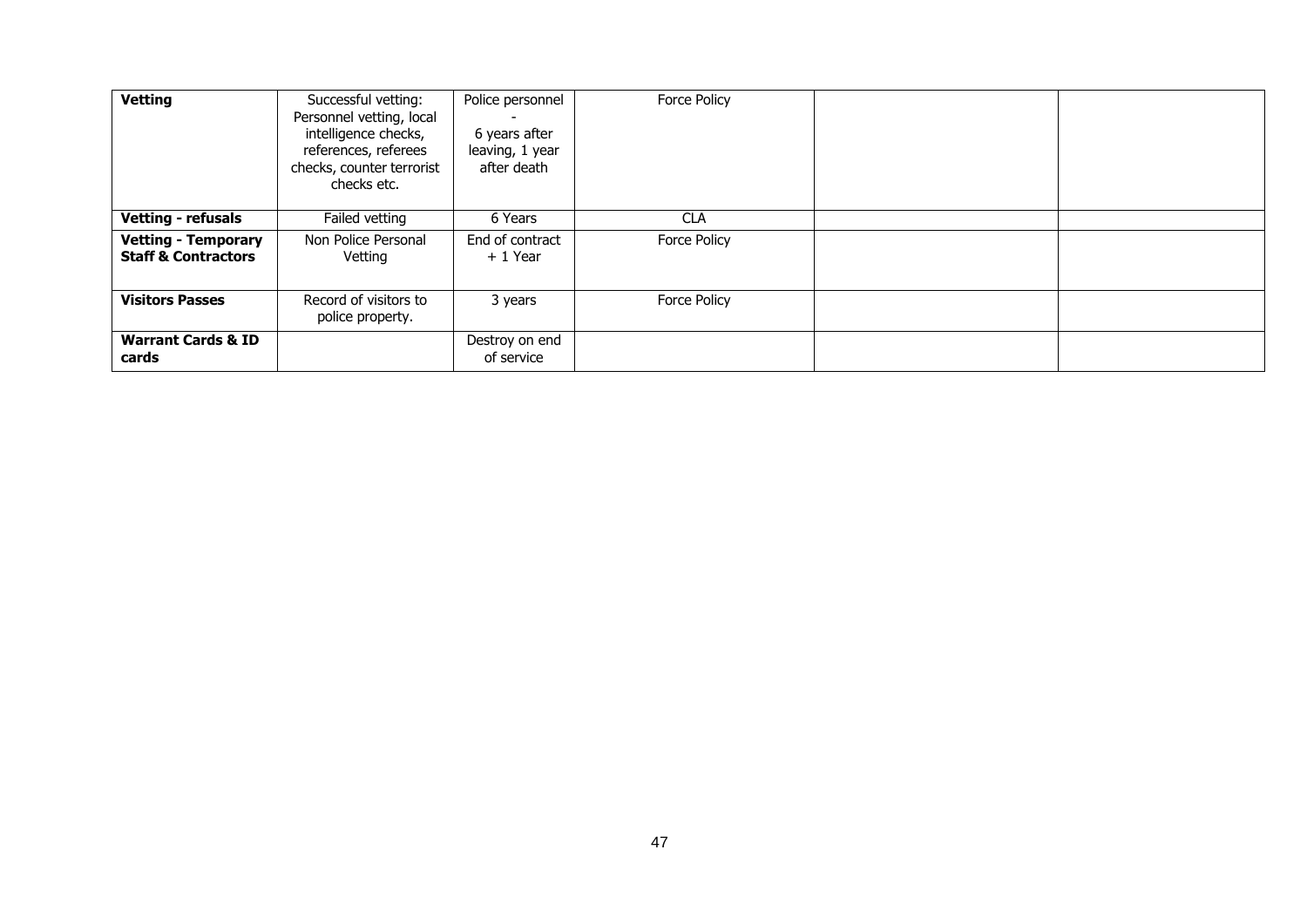## <span id="page-47-0"></span>**PREVENTING**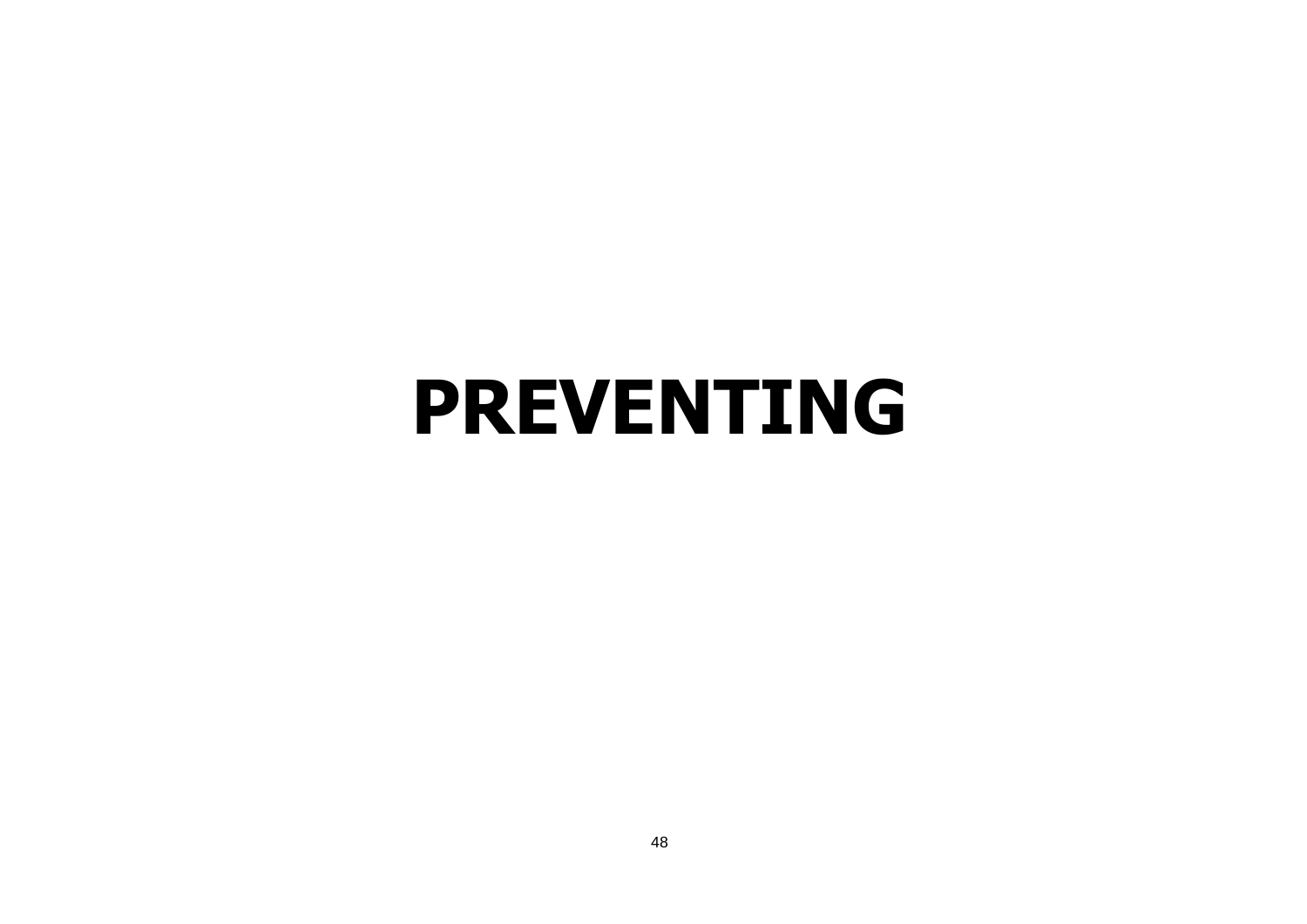| <b>Information</b>           | <b>Description /</b>        | <b>Retention</b>             | <b>Rationale</b>      | <b>Scope Notes</b> | <b>Comments</b>                 |
|------------------------------|-----------------------------|------------------------------|-----------------------|--------------------|---------------------------------|
| <b>Activity / Task</b>       | <b>Example of</b>           | (Minimum                     |                       |                    |                                 |
|                              | <b>Record</b>               | <b>Period</b> )              |                       |                    |                                 |
| <b>Chief Constable's</b>     | Overnight summary           | 1 Year                       | <b>Force Policy</b>   |                    | Consider retention for          |
| Log                          | sheet                       |                              |                       |                    | historical purposes             |
| <b>Child Abuse</b>           | CAWN documentation          | Until child age              |                       |                    |                                 |
| <b>Warning Notice</b>        |                             | $18 + 6$ years               |                       |                    |                                 |
|                              |                             |                              |                       |                    |                                 |
| <b>Explosive Certificate</b> |                             | End of                       | Civil Litigation/MoPI |                    |                                 |
|                              |                             | certificate period           |                       |                    |                                 |
|                              |                             | or last contact              |                       |                    |                                 |
|                              |                             | with applicant $+$           |                       |                    |                                 |
|                              |                             | 6 years                      |                       |                    |                                 |
|                              |                             | (dispute/Civil               |                       |                    |                                 |
|                              |                             | Litigation) or in            |                       |                    |                                 |
|                              |                             | line with MoPI               |                       |                    |                                 |
|                              |                             | where there is a             |                       |                    |                                 |
|                              |                             | policing purpose             |                       |                    |                                 |
|                              |                             | to retain for                |                       |                    |                                 |
|                              |                             | longer in<br>connection with |                       |                    |                                 |
|                              |                             | crime/offence                |                       |                    |                                 |
|                              |                             | related records.             |                       |                    |                                 |
| <b>Firearm Licensing</b>     | Licence Application Form,   | End of licence               | Civil Litigation/MoPI |                    | local disposal is contingent on |
| <b>Local Records</b>         | Dealers Licences,           | period or last               |                       |                    | forces meeting the statutory    |
|                              | Certificates, Licences Inc. | contact with                 |                       |                    | retention requirements via      |
|                              | - Temp and visitors,        | applicant $+6$               |                       |                    | their NFLMS record-keeping,     |
|                              | Cancelled cert Rifle Club   | years                        |                       |                    | and if forces have a business   |
|                              |                             | (dispute/Civil               |                       |                    | need and lawful purpose for     |
|                              |                             | Litigation) or in            |                       |                    | retaining longer this is a      |
|                              |                             | line with MoPI               |                       |                    | matter for force policy.        |
|                              |                             | where there is a             |                       |                    |                                 |
|                              |                             | policing purpose             |                       |                    |                                 |
|                              |                             | to retain for                |                       |                    |                                 |
|                              |                             | longer in                    |                       |                    |                                 |
|                              |                             | connection with              |                       |                    |                                 |
|                              |                             | crime/offence                |                       |                    |                                 |
|                              |                             | related records.             |                       |                    |                                 |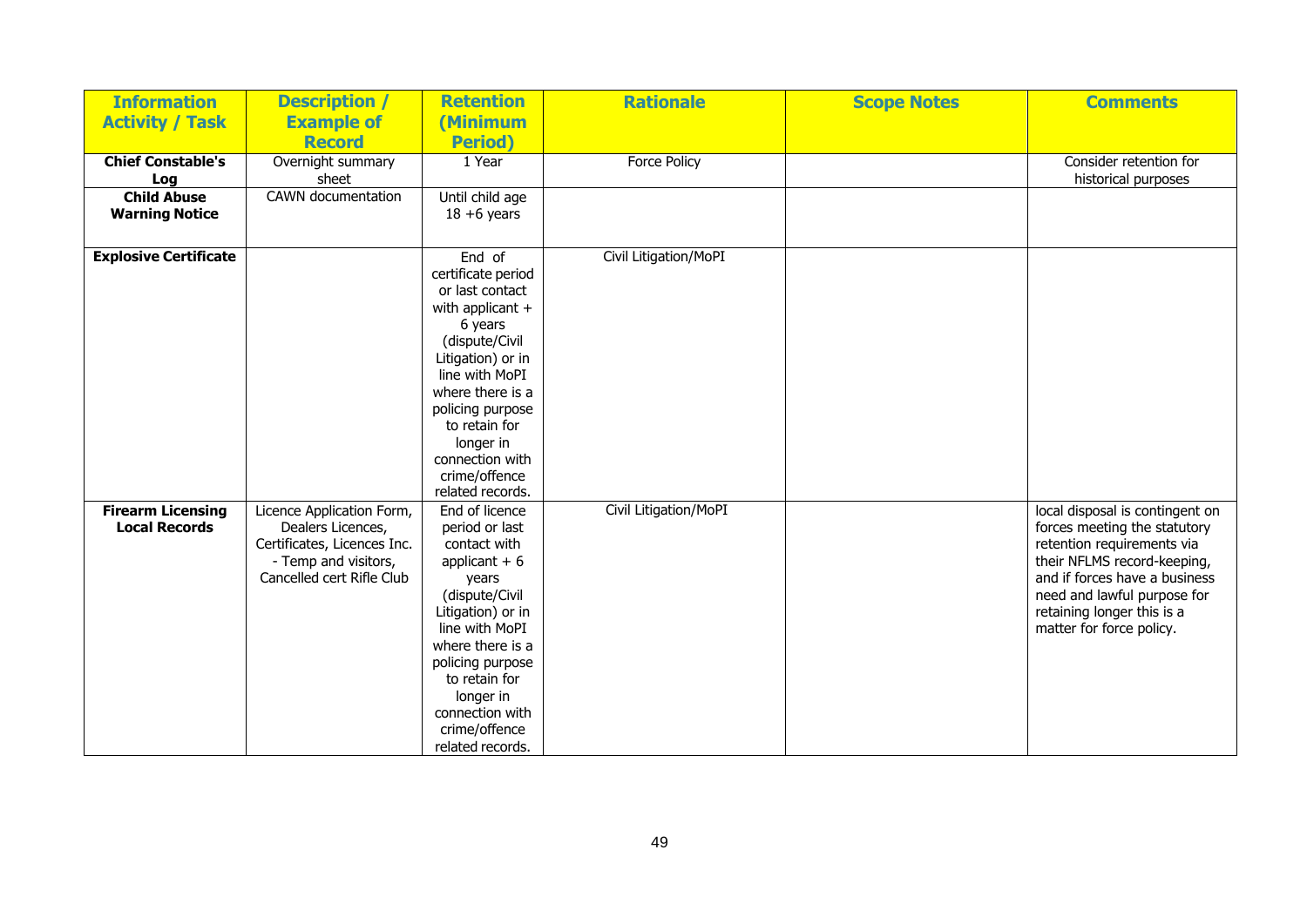|                                                  | Licence Refused<br><b>Licence Revoked</b>    | Retain until<br>subject has<br>reached 100<br>years of age or<br>in line with the<br>relevant<br>NFLMS/local<br>record retention<br>period if this is<br>longer. Review<br>every 10 years.                | EU Directive 2017/853, MoPI                                                                                                                                           | Retain all associated<br>documentation obtained<br>during decision making<br>Retain all associated<br>documentation obtained<br>during decision making |
|--------------------------------------------------|----------------------------------------------|-----------------------------------------------------------------------------------------------------------------------------------------------------------------------------------------------------------|-----------------------------------------------------------------------------------------------------------------------------------------------------------------------|--------------------------------------------------------------------------------------------------------------------------------------------------------|
| <b>Firearm Licensing</b><br><b>NFLMS Records</b> | Weapons                                      | 30 years from<br>date of<br>destruction of<br>weapon or<br>essential<br>components                                                                                                                        | EU Directive 2017/853                                                                                                                                                 |                                                                                                                                                        |
|                                                  | Person Records                               | until disposal of<br>last linked<br>weapons record<br>(ie 30 years<br>from destruction<br>of all weapons<br>held). Where<br>subject to a<br>refusal or<br>revocation,<br>retain to age<br>100, if longer. | EU Directive 2017/853                                                                                                                                                 |                                                                                                                                                        |
| <b>Firearms</b><br><b>Operational</b>            | issues and returns                           | 6 Years                                                                                                                                                                                                   | <b>Force Policy</b><br>Directive 2008/51/EC Control of the<br>Acquisition and Possession of<br>Weapons<br>The Firearms Regulations 2015<br>(amendment to the Firearms |                                                                                                                                                        |
| <b>Firearms - Police</b>                         | Presented or Discharged<br>- Police Use Form | 6 Years                                                                                                                                                                                                   | (Amendment) Act 1997)                                                                                                                                                 | Consideration ought to be<br>linked to serious matters,<br>coroners etc.                                                                               |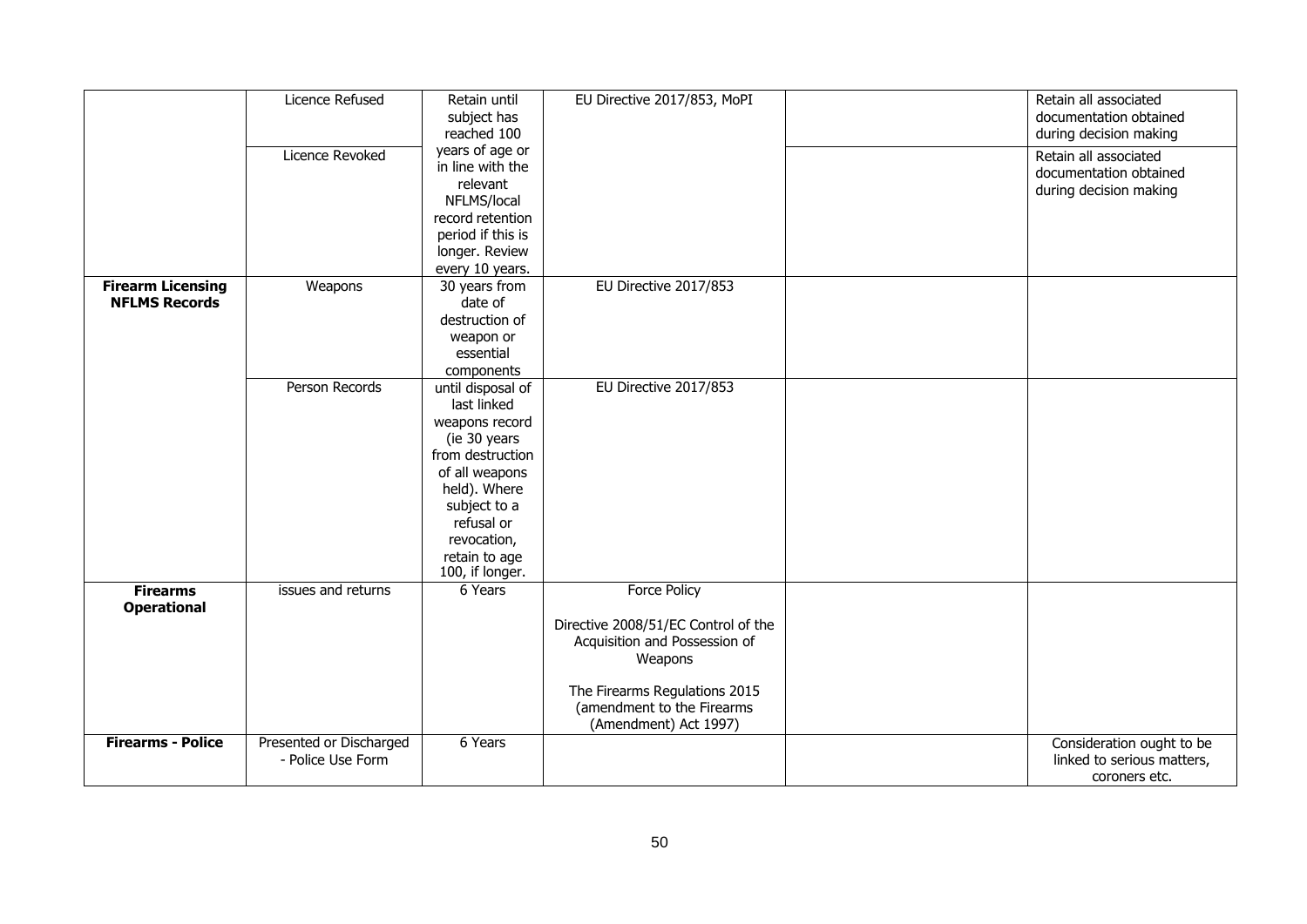| <b>Foreign Nationals</b>                         | Police Registration<br>Scheme                                                                                                                                                                                                                                                                                         | $6$ Years $+$<br>current year                                                                      | Nationality, Immigration and Asylum<br>Act 2002, Section 126               | It is recommended that prior<br>to the destruction of a record<br>or removal from a system,<br>there is a review of the record<br>for disposal rather than<br>deleting a record based on an<br>automatic disposal which was<br>not set against the last update<br>on the FN or the visa expiry<br>date. |
|--------------------------------------------------|-----------------------------------------------------------------------------------------------------------------------------------------------------------------------------------------------------------------------------------------------------------------------------------------------------------------------|----------------------------------------------------------------------------------------------------|----------------------------------------------------------------------------|---------------------------------------------------------------------------------------------------------------------------------------------------------------------------------------------------------------------------------------------------------------------------------------------------------|
| <b>Licensed and</b><br><b>Supervised Trades</b>  | Gaming licences, pedlars<br>certificates, betting shop<br>files                                                                                                                                                                                                                                                       | 6 Years                                                                                            | The Gaming Licence Duty<br>Regulations 1991                                |                                                                                                                                                                                                                                                                                                         |
| <b>Liquor Licensing</b>                          | N/A                                                                                                                                                                                                                                                                                                                   | 10 Years then<br>review                                                                            | Licensing Act 2003, Section 115                                            |                                                                                                                                                                                                                                                                                                         |
| s136 Mental Health<br><b>Act Detention Forms</b> | S136 Mental Health Act<br><b>Detention Forms</b>                                                                                                                                                                                                                                                                      | Retain in line<br>with file or<br>reason for<br>recording within<br>crime<br>information<br>system | MoPI                                                                       |                                                                                                                                                                                                                                                                                                         |
| <b>Operations Planning</b>                       | Notifiable Events<br>Planning - Operation<br>Orders, notifications for<br>Royals, VIPs; Sponsored<br>events, races, fetes, cycle<br>races, rallies; Large<br>public events horse<br>racing, bonfires, parades,<br>football matches<br>Includes supporting /<br>developmental<br>documentation & notices<br>for events | 3 Years                                                                                            | Public Interest.<br>Force operational need - planning<br>for future events | Consider Public interest.                                                                                                                                                                                                                                                                               |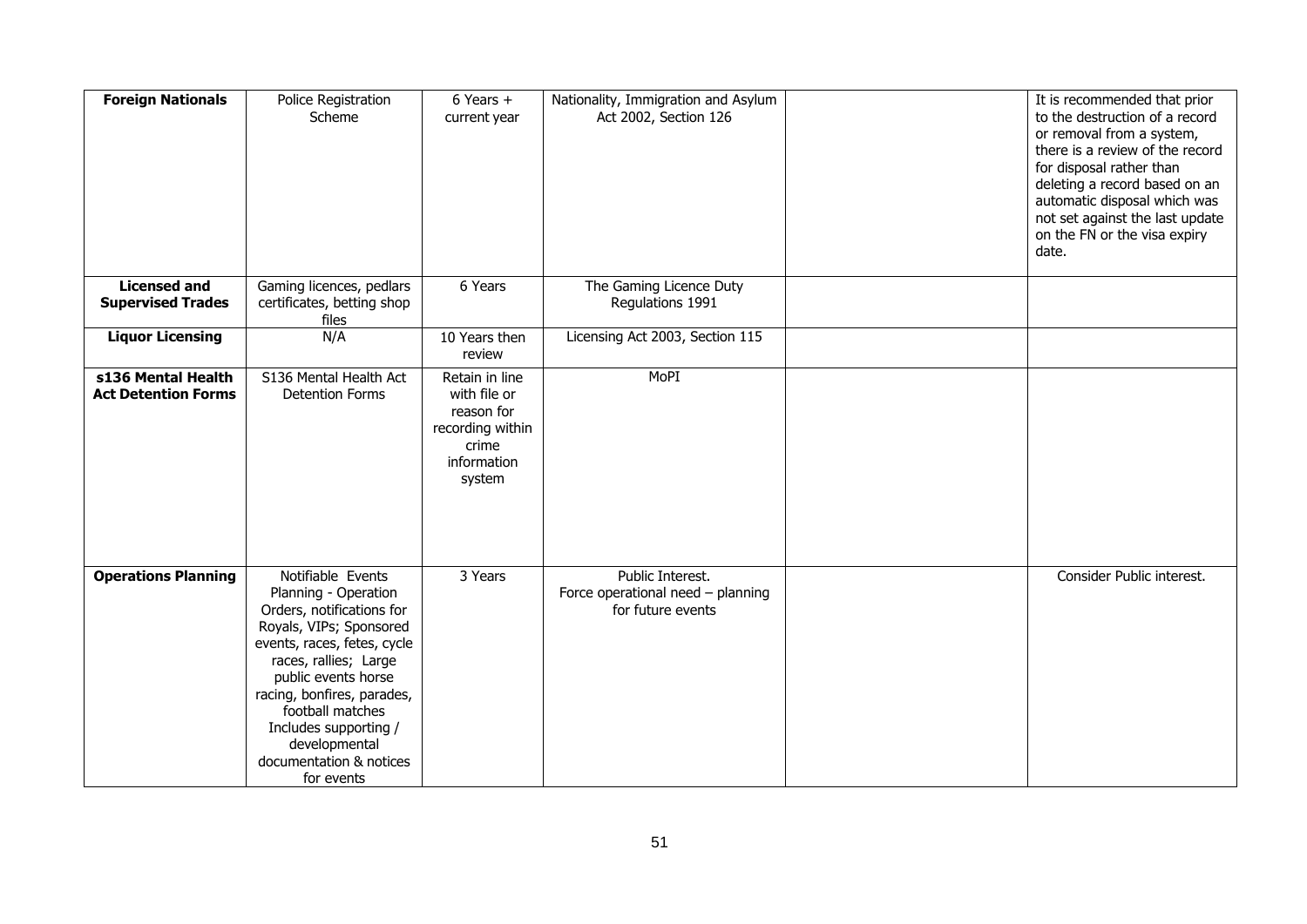| <b>Police Information</b><br><b>Notices (PIN)</b><br>(formerly Warning<br>Notices) -<br><b>Harassment</b> | <b>Harassment Forms</b>                      | 12 Months from<br>issue date | APP MoPI Groups 2 and 3        |                                                                                                                                      |
|-----------------------------------------------------------------------------------------------------------|----------------------------------------------|------------------------------|--------------------------------|--------------------------------------------------------------------------------------------------------------------------------------|
| <b>Stop and Search</b>                                                                                    | Forms and electronic<br>data                 | 1 Year                       | <b>Force Policy</b>            |                                                                                                                                      |
| <b>Taser - Police</b>                                                                                     | Presented or Discharged<br>- Police use Form | 6 Years                      |                                | Consideration ought to be<br>linked to serious matters,<br>coroners etc.                                                             |
| <b>Taser - Police</b>                                                                                     | Taser Wires, Probes and<br>Paper aphids      | 6 Years                      | CLA, IPCC and Discipline Cases | A Taser contains a chip that<br>records when it was fired and<br>for how long but does not<br>provide evidence of distance<br>fired. |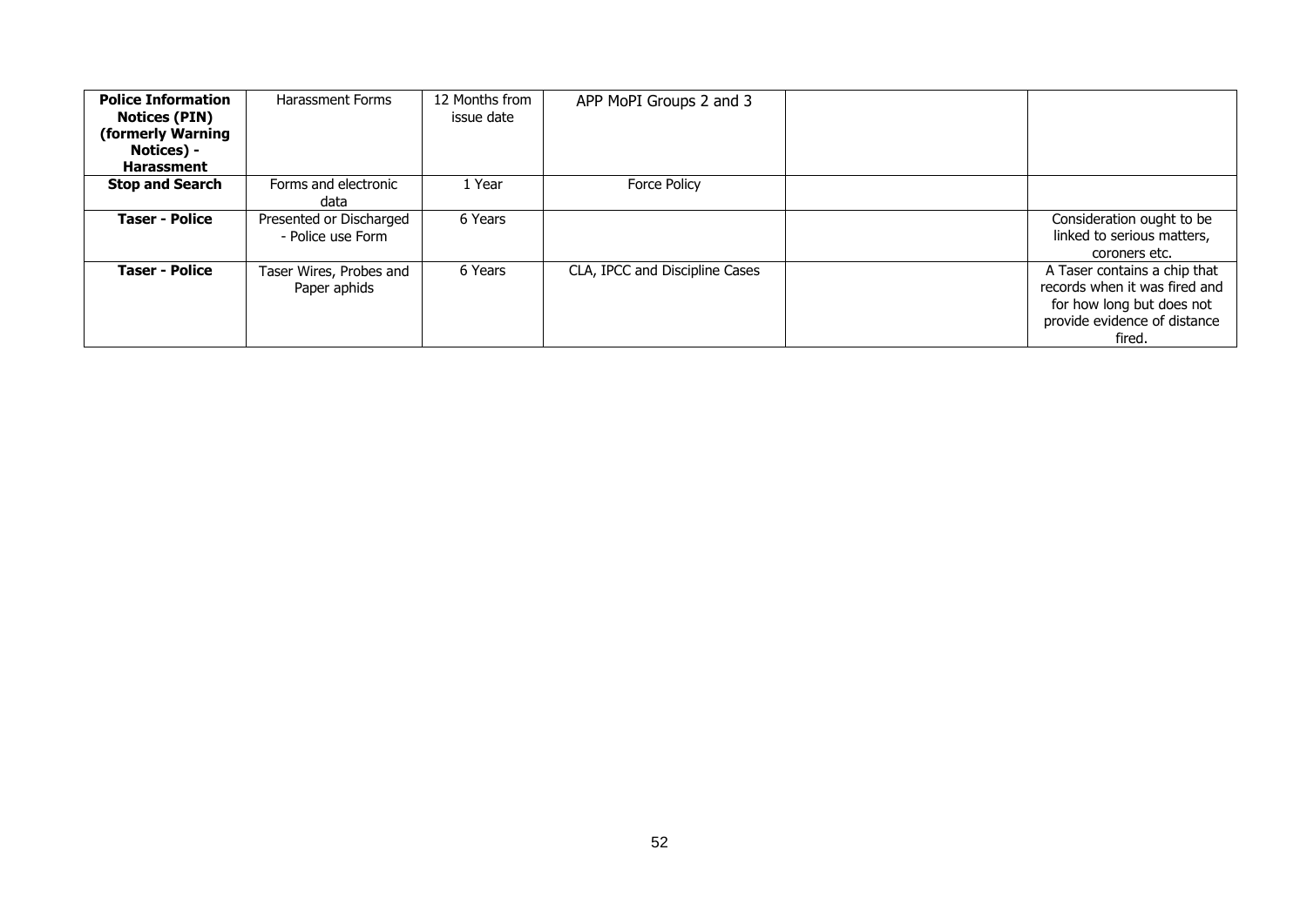### <span id="page-52-0"></span>**PROPERTY**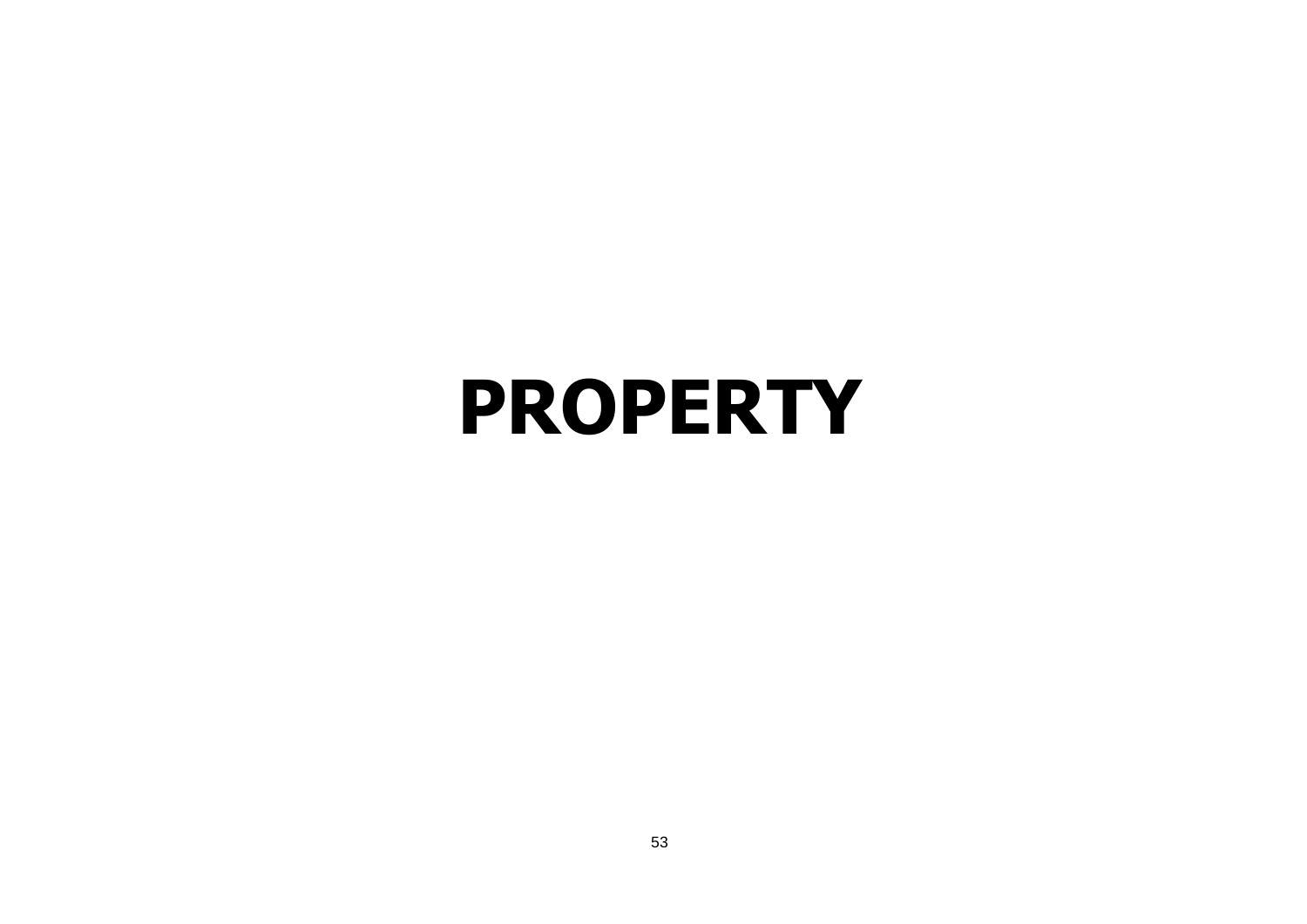| <b>Information</b>                         | <b>Description</b> /                                                                                                 | <b>Retention</b>                                        | <b>Rationale</b>                                                                                                                          | <b>Scope Notes</b>                                                                                                                                                                                         | <b>Comments</b>                                                                                                              |
|--------------------------------------------|----------------------------------------------------------------------------------------------------------------------|---------------------------------------------------------|-------------------------------------------------------------------------------------------------------------------------------------------|------------------------------------------------------------------------------------------------------------------------------------------------------------------------------------------------------------|------------------------------------------------------------------------------------------------------------------------------|
| <b>Activity / Task</b>                     | <b>Example of</b>                                                                                                    | (Minimum                                                |                                                                                                                                           |                                                                                                                                                                                                            |                                                                                                                              |
|                                            | <b>Record</b>                                                                                                        | <b>Period</b> )                                         |                                                                                                                                           |                                                                                                                                                                                                            |                                                                                                                              |
| <b>Disposal of Property</b>                | Auctions - records of<br>sales                                                                                       | Current year $+ 6$                                      | Financial regulations; Limitation Act<br><b>HMRC</b>                                                                                      |                                                                                                                                                                                                            |                                                                                                                              |
| <b>Lost and Found</b><br><b>Property</b>   | Handed in weapons (not<br>used in crime)                                                                             | Dispose of ASAP<br>if no reason to<br>retain.           | <b>Force Policy</b><br>Police and Criminal Evidence Act<br>1984, Section 22                                                               |                                                                                                                                                                                                            |                                                                                                                              |
| <b>Lost and Found</b><br><b>Property</b>   | Lost and Found Property<br>- non prohibited items -<br>includes cash                                                 | Found 30 day<br>review,                                 |                                                                                                                                           | Not covered by any legislation                                                                                                                                                                             | These Items should be<br>cross-check against Found<br>property / crime exhibits and<br>stolen property                       |
| <b>Lost and Found</b><br><b>Property</b>   | Lost and Found Property<br>- Prohibited items -<br>includes drugs and<br>firearms                                    | 30 days                                                 |                                                                                                                                           | Not covered by any legislation                                                                                                                                                                             | Prohibited items are items<br>that cannot be returned to<br>members of the public e.g.<br>drugs, knives, weapons             |
| <b>Seized Property</b><br>(Crime Exhibits) | Records of Seized<br>property - crimed - e.g.<br>crime exhibit cards, labels<br>etc.                                 | min 6 Years and<br>then review                          | MoPI; CPIA<br>The Police (Retention and Disposal<br>of Items Seized) Regulations 2002,<br>Regulation 5                                    |                                                                                                                                                                                                            |                                                                                                                              |
| <b>Seized Property</b><br>(Crime Exhibits) | Records of Seized<br>property - non-crimed                                                                           | Current year $+6$                                       | Financial regulations; Limitation Act<br>Police (Porperty) Act 1997, 86E                                                                  |                                                                                                                                                                                                            |                                                                                                                              |
| <b>Seized Property</b><br>(Crime Exhibits) | Seized property -<br>physical crime exhibits -<br>includes cash, drugs,<br>firearms, frozen exhibits<br>and vehicles | Case dependent                                          | Police Property Act; CPIA; Powers of<br>Criminal Courts Act; PoCA; Tissues<br>Act<br>Police and Criminal Evidence Act<br>1984, Section 22 | See Police Property Act 1997 s 86e;<br>see also Powers of Criminal Courts<br>Act s 143; PACE 1984 s 22 provides<br>alternative solutions for storage /<br>investigation if there is a risk to<br>personnel | Will also need to pay due<br>regards to health and safety<br>issues, environmental<br>concerns when storing and<br>retaining |
| <b>Seized Property</b><br>(Crime exhibits) | Seized property - non<br>crimed                                                                                      | minimum 6<br>Months                                     | Powers of Criminal Courts Act s143<br>Powers of Criminal Courts<br>(Sentencing) Act 2000, Section 144<br>and 2                            |                                                                                                                                                                                                            | Proceeds may be payable to<br>force under Police Property<br><b>Act Fund</b>                                                 |
| Sudden death                               | Sudden death $-$ property<br>seized from location of<br>deceased                                                     | Until authorised<br>for disposal by<br>Coroner's Office |                                                                                                                                           |                                                                                                                                                                                                            | May be needed for inquest                                                                                                    |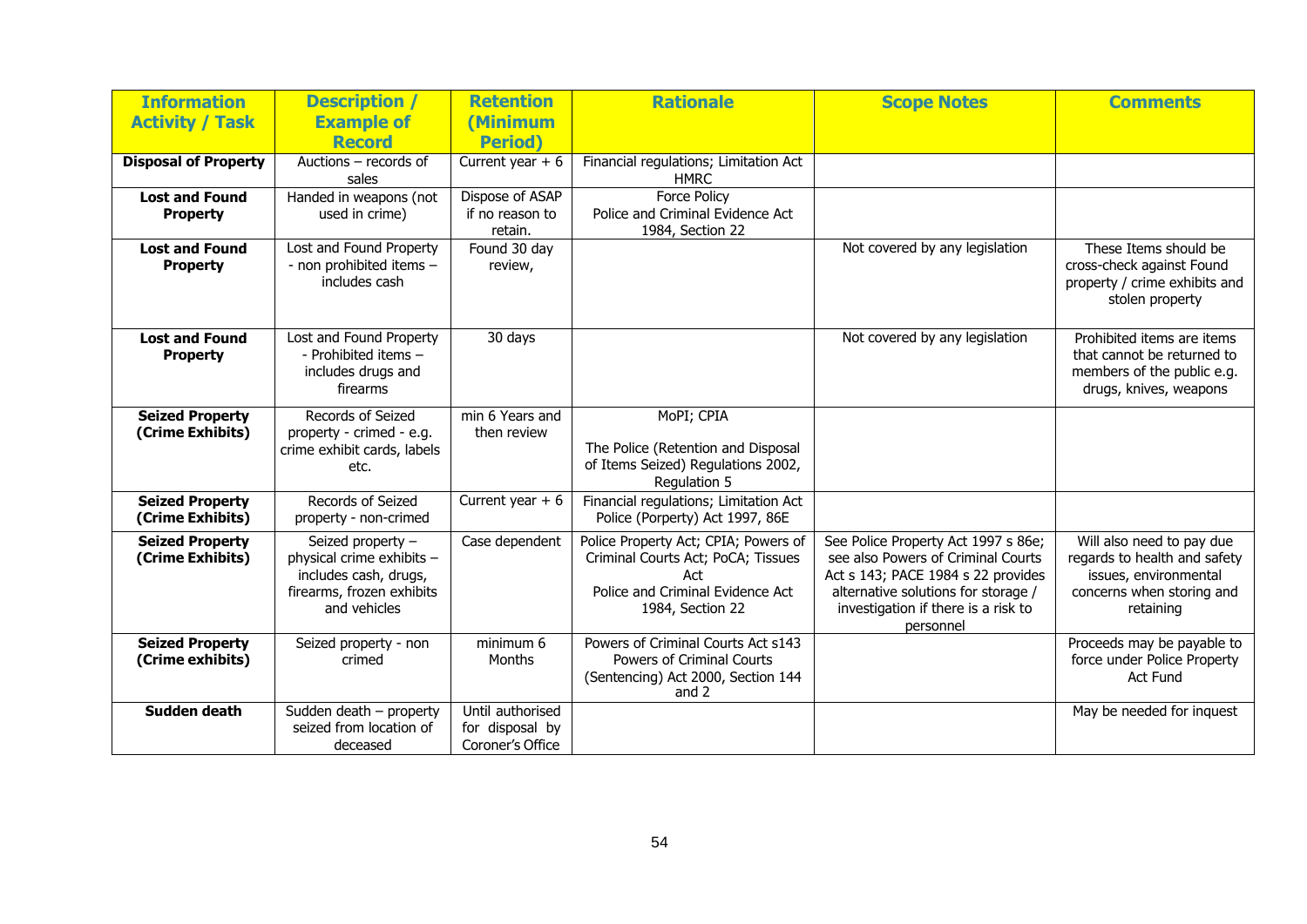## <span id="page-54-0"></span>**PROSECUTION**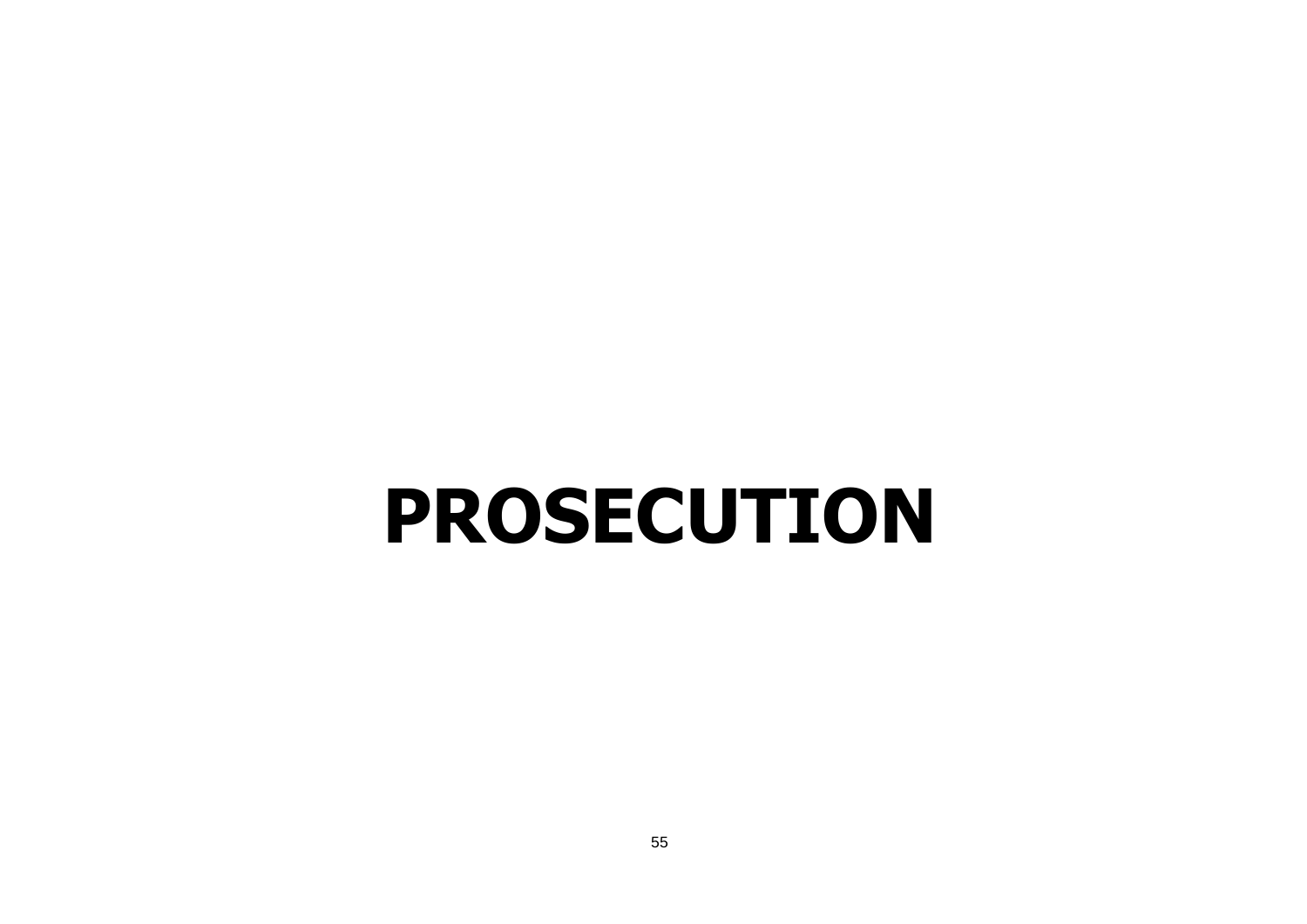| <b>Information</b>               | <b>Description /</b>              | <b>Retention</b>       | <b>Rationale</b>                | <b>Scope Notes</b>                                                                                                       | <b>Comments</b>                                                                                                                                                                                                                                             |
|----------------------------------|-----------------------------------|------------------------|---------------------------------|--------------------------------------------------------------------------------------------------------------------------|-------------------------------------------------------------------------------------------------------------------------------------------------------------------------------------------------------------------------------------------------------------|
| <b>Activity / Task</b>           | <b>Example of</b>                 | (Minimum               |                                 |                                                                                                                          |                                                                                                                                                                                                                                                             |
|                                  | <b>Record</b>                     | <b>Period</b> )        |                                 |                                                                                                                          |                                                                                                                                                                                                                                                             |
| <b>ANPR</b>                      | Reads                             | 1 Year                 | <b>Chief Constables Council</b> | Retain for 12 months from the date                                                                                       | All forces to comply with CPIA                                                                                                                                                                                                                              |
|                                  | <b>Hits</b>                       | 1 Year                 |                                 | of capture with automatic deletion<br>thereafter effective from 01/04/18.                                                | to preserve and store any<br>ANPR data required for<br>investigative purposes beyond<br>the standard 12 month<br>retention period. All data<br>currently retained beyond 12<br>months, if not otherwise<br>preserved, is to be deleted by<br>31 March 2018. |
| <b>Civil Injunctions and</b>     | All Civil Injunction and          | 6 Years                |                                 |                                                                                                                          |                                                                                                                                                                                                                                                             |
| <b>Criminal Behaviour</b>        | Criminal Behaviour Order          |                        |                                 |                                                                                                                          |                                                                                                                                                                                                                                                             |
| <b>Orders (formerly</b><br>ASBO) | Records                           |                        |                                 |                                                                                                                          |                                                                                                                                                                                                                                                             |
| Bodycam /                        | Non Evidential                    | 30 days                | MoPI                            |                                                                                                                          |                                                                                                                                                                                                                                                             |
| <b>Headcam/Webcam</b>            | Crime                             | Minimum of 6           | <b>CPIA</b>                     |                                                                                                                          |                                                                                                                                                                                                                                                             |
|                                  |                                   | Years, retain          |                                 |                                                                                                                          |                                                                                                                                                                                                                                                             |
|                                  |                                   | Case / Crime           |                                 |                                                                                                                          |                                                                                                                                                                                                                                                             |
| <b>Breath Testing</b>            | <b>NFA</b>                        | 6 Years                |                                 |                                                                                                                          |                                                                                                                                                                                                                                                             |
|                                  | Charge                            | 6 Years                |                                 |                                                                                                                          |                                                                                                                                                                                                                                                             |
| <b>Drug Testing on</b>           | <b>NFA</b>                        | 6 Years                |                                 |                                                                                                                          |                                                                                                                                                                                                                                                             |
| <b>Arrival (DToA)</b>            | Charge                            | 6 Years                |                                 |                                                                                                                          |                                                                                                                                                                                                                                                             |
| <b>Cannabis Warnings</b>         | Offender Details (All<br>details) | 3.5 Years              | Management Information          | Cannabis Warnings don not have a<br>legislative validity period. Offender<br>should only receive one Cannabis<br>Warning | Pentip retention only                                                                                                                                                                                                                                       |
| <b>Cautions</b>                  | Custody related cautions          | Case by Case           |                                 |                                                                                                                          |                                                                                                                                                                                                                                                             |
| Convictions/                     | Non custody related               | Minimum of 6           |                                 |                                                                                                                          | Review when Protection of                                                                                                                                                                                                                                   |
| <b>Reprimands</b>                | cautions i.e. Street              | Years, retain          |                                 |                                                                                                                          | Freedoms Act is enabled                                                                                                                                                                                                                                     |
|                                  |                                   | Case / Crime           |                                 |                                                                                                                          |                                                                                                                                                                                                                                                             |
| <b>Counterfeit</b>               | Counterfeit Currency              | Minimum 6              | APP MoPI Group 3                | Force Policy                                                                                                             |                                                                                                                                                                                                                                                             |
| <b>Currency</b>                  | forms                             | Years / review         |                                 |                                                                                                                          |                                                                                                                                                                                                                                                             |
|                                  |                                   | as per nominal<br>file |                                 |                                                                                                                          |                                                                                                                                                                                                                                                             |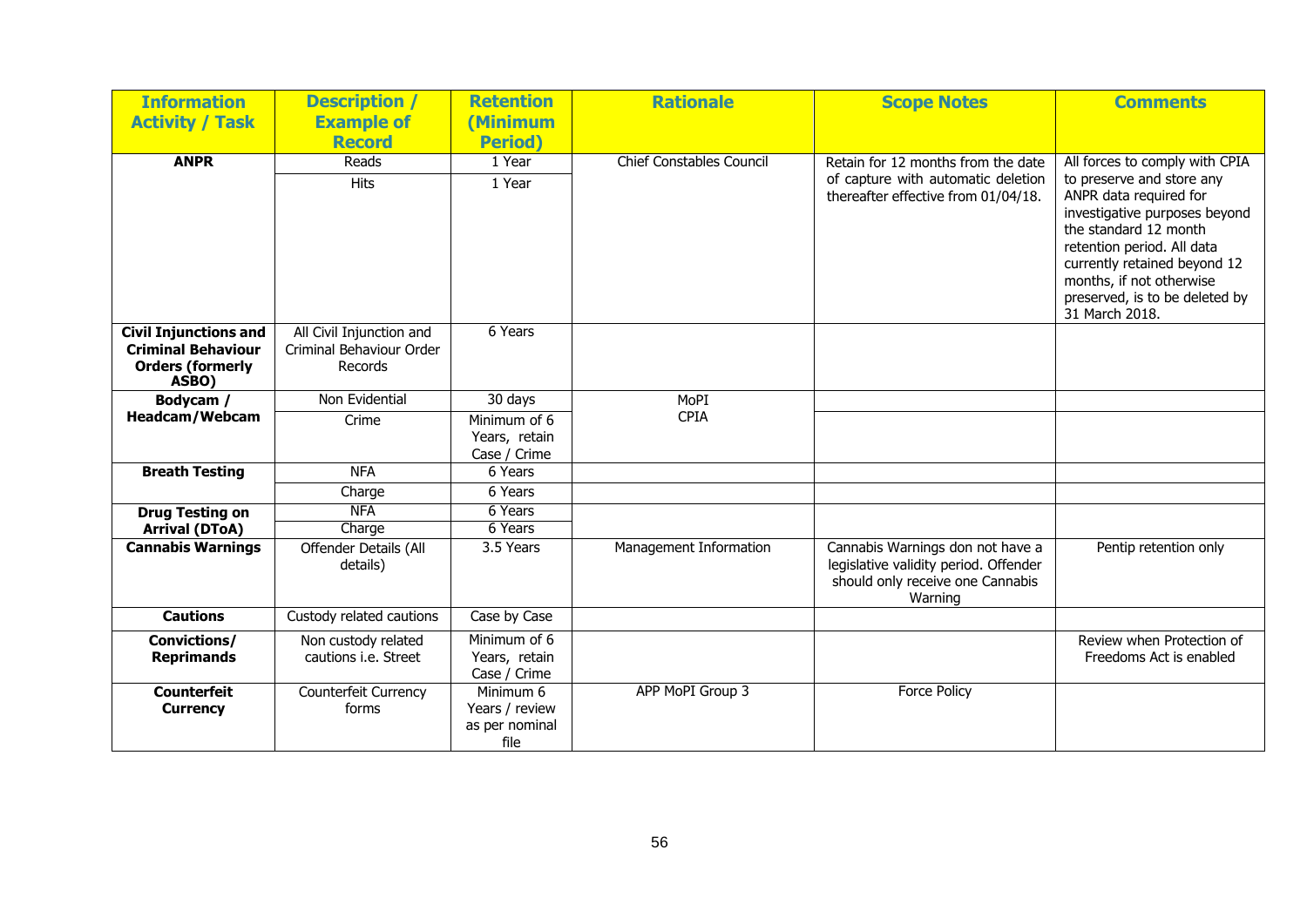| <b>Deaths</b>          | Sudden death forms, Non<br>suspicious                                                               | 1 Year                                 |                              | If the death becomes suspicious it is<br>assumed that a case file will be<br>created and managed in line with<br>MoPI |                       |
|------------------------|-----------------------------------------------------------------------------------------------------|----------------------------------------|------------------------------|-----------------------------------------------------------------------------------------------------------------------|-----------------------|
| <b>Endorsable FPN</b>  | Offender details<br>(Personal Details)                                                              | 3.5 Years                              |                              | Period of Endorsement - To support<br>Operational decisions in event of<br>further offending                          | Pentip retention only |
|                        | Offender details (Non<br>Personal)                                                                  | 6 Years                                | Management Information       |                                                                                                                       |                       |
|                        | Registered Keeper                                                                                   | 3.5 Years                              | Part of FPN Process          |                                                                                                                       |                       |
|                        | <b>Driver Nominations</b>                                                                           | 3.5 Years                              | Part of FPN Process          |                                                                                                                       |                       |
|                        | Offence Details Inc.<br>Offence Codes, Offence<br>Location, Offence Date/<br>Time and Notice Number | 6 Years                                | Management Information       |                                                                                                                       |                       |
| <b>Endorsable FPN</b>  | Licence Details (Personal<br>Details)                                                               | 3.5 Years                              |                              | Period of Endorsement - To support<br>Operational decisions in event of<br>further offending                          |                       |
|                        | Licence Details (Non<br>Personal Details)                                                           | 6 Years                                | Management Information       |                                                                                                                       |                       |
|                        | <b>Payment Details</b><br>(Transaction Details)                                                     | 7 Years                                | <b>Financial Transaction</b> |                                                                                                                       |                       |
|                        | Payment Details (Fine<br>Registration Certificate)                                                  | 7 Years                                | <b>Financial Transaction</b> |                                                                                                                       |                       |
|                        | Payment Details (Payee<br>Details)                                                                  | 7 Years                                | <b>Financial Transaction</b> |                                                                                                                       |                       |
| HO/RT1                 | Satisfied (Personal                                                                                 | 6 Months (No                           |                              |                                                                                                                       | Pentip retention only |
|                        | Details)                                                                                            | offence)                               |                              |                                                                                                                       |                       |
|                        | Satisfied (Non - Personal<br>Details)                                                               | 6 Years                                | Part of FPN Process          |                                                                                                                       |                       |
|                        | Partially Satisfied/<br>Unsatisfied (Personal<br>Details)                                           | 3.5 Years                              | Part of FPN Process          |                                                                                                                       |                       |
|                        | Partially Satisfied/<br>Unsatisfied (Non-Personal<br>Details)                                       | 6 Years                                | Management Information       |                                                                                                                       |                       |
| <b>Interview Tapes</b> | <b>Master Copy</b>                                                                                  | Case by Case                           | CPIA / MoPI                  |                                                                                                                       |                       |
|                        | <b>Working Copy</b>                                                                                 | One Month<br>following<br>finalisation | CPIA / Force Policy          |                                                                                                                       |                       |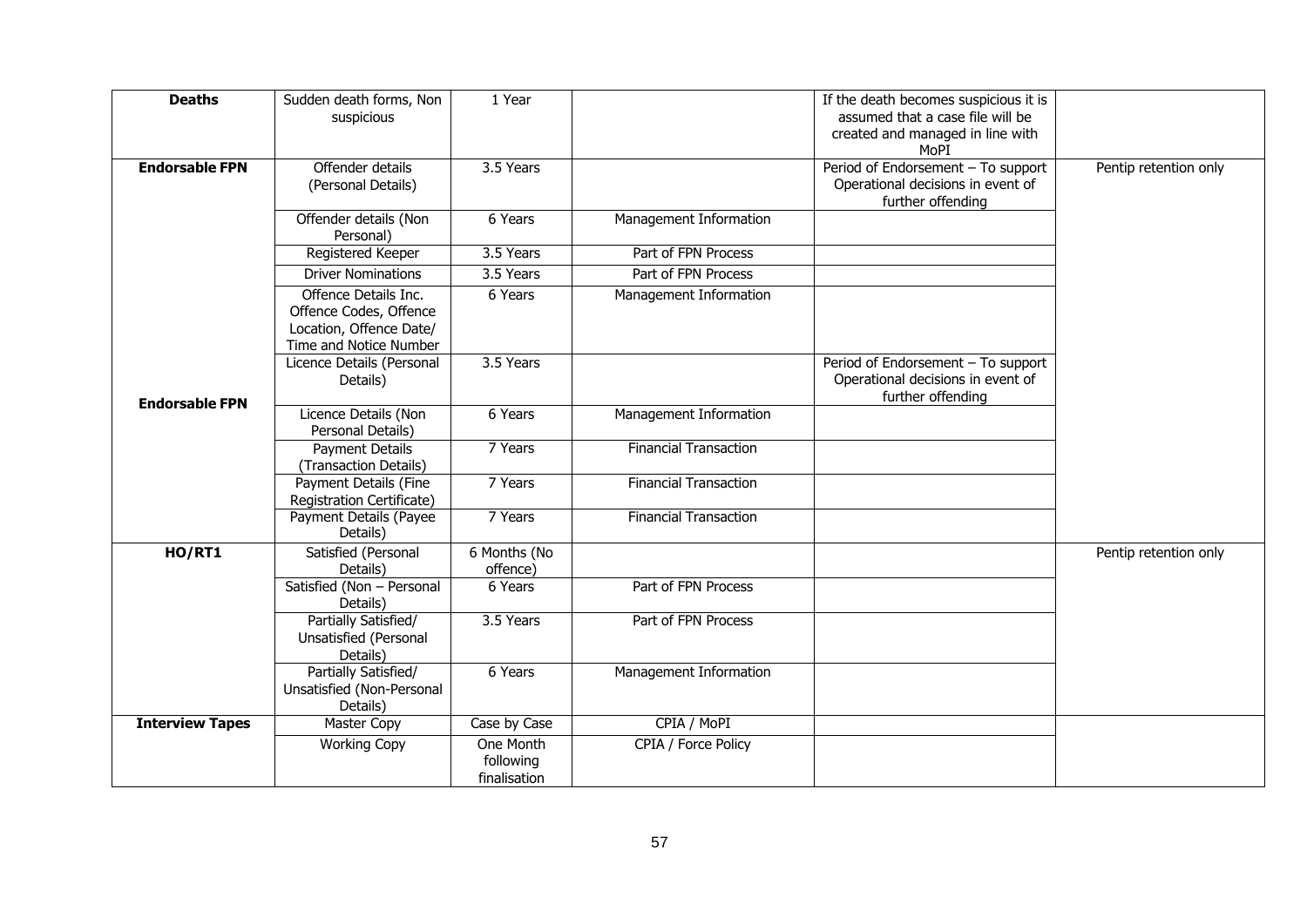| <b>Litigation against</b> | Corporate / Legal                              | Including claims               | 6 years (or if crime related apply | Civil Litigation (Limitation Act 1980) |                       |
|---------------------------|------------------------------------------------|--------------------------------|------------------------------------|----------------------------------------|-----------------------|
| the Force                 | Services                                       | for                            | MoPI)                              |                                        |                       |
|                           |                                                | compensation,                  |                                    |                                        |                       |
|                           |                                                | Solicitors                     |                                    |                                        |                       |
|                           |                                                | documents,                     |                                    |                                        |                       |
|                           |                                                | statements,                    |                                    |                                        |                       |
|                           |                                                | letters etc. All               |                                    |                                        |                       |
|                           |                                                | records                        |                                    |                                        |                       |
|                           |                                                | including advice,              |                                    |                                        |                       |
|                           |                                                | reports,                       |                                    |                                        |                       |
|                           |                                                | evidence, etc. In              |                                    |                                        |                       |
|                           |                                                | relation to                    |                                    |                                        |                       |
|                           |                                                | Employers<br>Liability Claims, |                                    |                                        |                       |
|                           |                                                | Litigation                     |                                    |                                        |                       |
|                           |                                                | against the                    |                                    |                                        |                       |
|                           |                                                | force, CICA                    |                                    |                                        |                       |
|                           |                                                | claims                         |                                    |                                        |                       |
| <b>Non-Endorsable FPN</b> | <b>Offender Details</b>                        | 3.5 Years                      |                                    | To support Operational decisions in    | Pentip retention only |
|                           | (Personal Details)                             |                                |                                    | event of further offending             |                       |
|                           | Offender Details (Non-                         | 6 Years                        | Management Information             |                                        |                       |
|                           | Personal Details)                              |                                |                                    |                                        |                       |
|                           | Registered Keeper                              | 3.5 Years                      | Part of FPN Process                |                                        |                       |
|                           | <b>Driver Nominations</b>                      | 3.5 Years                      |                                    |                                        |                       |
|                           | Offence Details Inc.                           | 6 Years                        | Management Information             |                                        |                       |
|                           | Offence Codes, Offence                         |                                |                                    |                                        |                       |
|                           | Location, Offence Date/                        |                                |                                    |                                        |                       |
|                           | Time and Notice Number                         |                                |                                    |                                        |                       |
|                           | Payment Details                                | 7 Years                        | <b>Financial Transaction</b>       |                                        |                       |
|                           | (Transaction Details)<br>Payment Details (Fine | 7 Years                        | <b>Financial Transaction</b>       |                                        |                       |
|                           | Registration Certificate)                      |                                |                                    |                                        |                       |
|                           | Payment Details (Payee                         | 7 Years                        | <b>Financial Transaction</b>       |                                        |                       |
|                           | Details)                                       |                                |                                    |                                        |                       |
| <b>PER Form</b>           | <b>Prisoner Escort Record</b>                  | 6 Months                       |                                    |                                        | <b>Police Records</b> |
| <b>Penalty Notice</b>     | <b>Offender Details</b>                        | 3.5 Years                      |                                    | To prevent duplicate issue $-$ To      | Pentip retention only |
| <b>Disorder</b>           | (Personal Details)                             |                                |                                    | support Operational decisions in       |                       |
|                           |                                                |                                |                                    | event of further offending             |                       |
|                           | Offender Details (Non-<br>Personal Details)    | 6 Years                        | Management Information             |                                        |                       |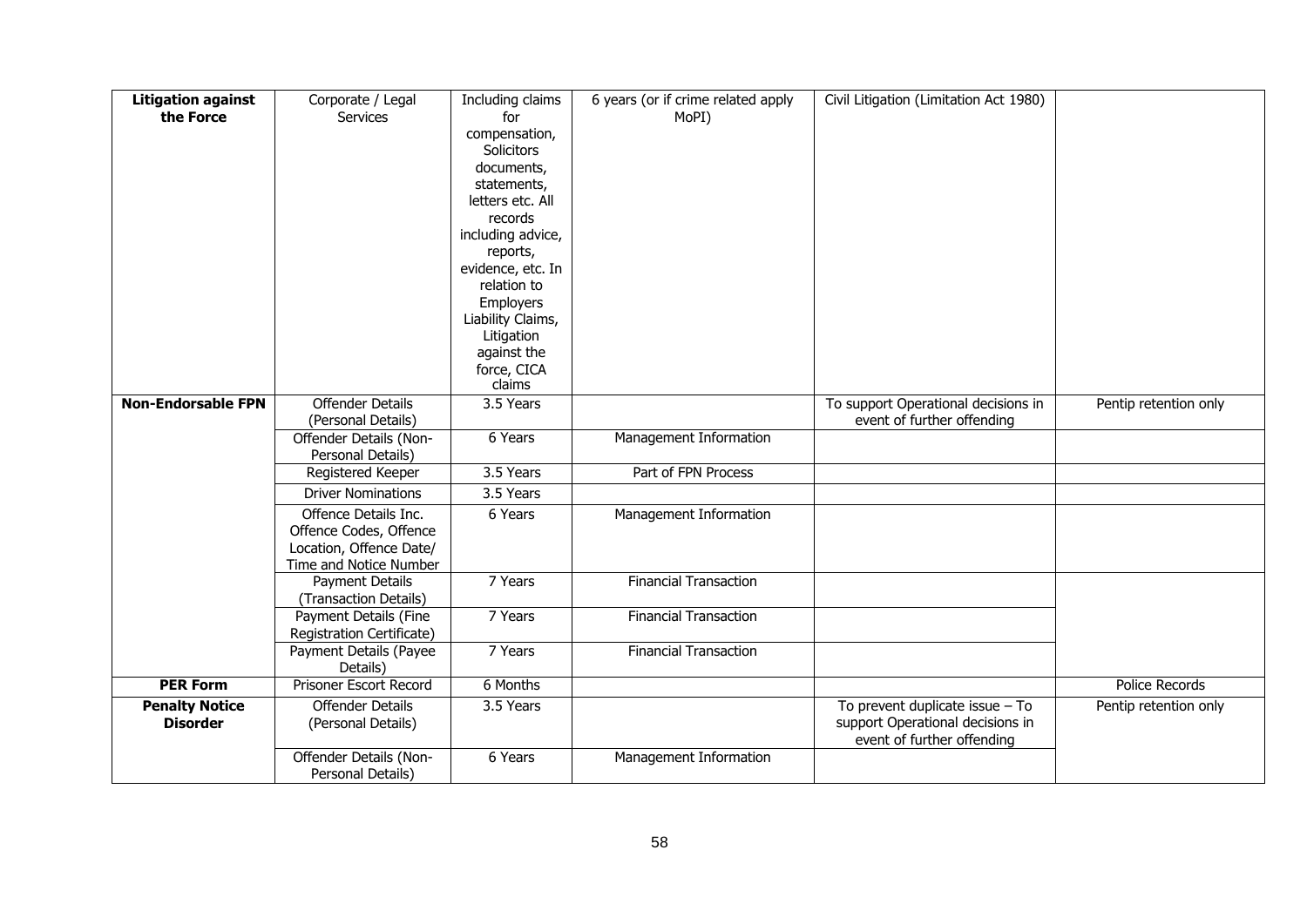|                                                 | <b>Guardian Details</b><br>(Satisfied PND)                                                          | 6 Months                      |                              | Guardian details are no longer<br>required once PND has been<br>satisfied |                                                                                                                                                                                                                                                                                         |
|-------------------------------------------------|-----------------------------------------------------------------------------------------------------|-------------------------------|------------------------------|---------------------------------------------------------------------------|-----------------------------------------------------------------------------------------------------------------------------------------------------------------------------------------------------------------------------------------------------------------------------------------|
|                                                 | <b>Guardian Details</b><br>(Cancelled PND)                                                          | 6 Months                      |                              | Guardian details are no longer<br>required once PND has been<br>satisfied |                                                                                                                                                                                                                                                                                         |
|                                                 | <b>Guardian Details (Fine</b><br>Registered)                                                        | 6 Years                       | <b>Financial Transaction</b> |                                                                           |                                                                                                                                                                                                                                                                                         |
|                                                 | Offence Details Inc.<br>Offence Codes, Offence<br>Location, Offence Date/<br>Time and Notice Number | 6 Years                       | Management Information       |                                                                           |                                                                                                                                                                                                                                                                                         |
|                                                 | <b>Payment Details</b><br>(Transaction Details)                                                     | 7 Years                       | <b>Financial Transaction</b> |                                                                           |                                                                                                                                                                                                                                                                                         |
|                                                 | Payment Details (Fine<br>Registration Certificate)                                                  | 7 Years                       | <b>Financial Transaction</b> |                                                                           |                                                                                                                                                                                                                                                                                         |
|                                                 | Payment Details (Payee<br>Details)                                                                  | 7 Years                       | <b>Financial Transaction</b> |                                                                           |                                                                                                                                                                                                                                                                                         |
| <b>Pocket Notebooks /</b><br><b>CID Diaries</b> | Officers notebooks and<br>diaries                                                                   | 6 years from last<br>entry    | MoPI / Force policy          |                                                                           | It is recommended that entries<br>relating to crimes that require<br>retention are copied and<br>stored within the crime file and<br>retained in line with MoPI<br>The original entry may be<br>required for ongoing court<br>proceedings consider further<br>retention where required. |
| <b>VDRS</b>                                     | Complied with (Personal<br>Details)                                                                 | 6 Months (No<br>Offence)      |                              |                                                                           | Pentip retention only                                                                                                                                                                                                                                                                   |
|                                                 | Complied with (Non -<br>Personal Details)                                                           | 6 Years                       | Management Information       |                                                                           |                                                                                                                                                                                                                                                                                         |
|                                                 | Partially Complied / Not<br>Complied (Personal<br>Details)                                          | 3.5 Years                     | Part of FPN Process          |                                                                           |                                                                                                                                                                                                                                                                                         |
|                                                 | Partially Complied / Not<br>Complied (Non -<br>Personal Details)                                    | 6 Years                       | Part of FPN Process          |                                                                           |                                                                                                                                                                                                                                                                                         |
| <b>Warrants</b>                                 | Records                                                                                             | Until withdrawn<br>' executed |                              | Documents originally Issued by the<br>Courts/ Local Records.              |                                                                                                                                                                                                                                                                                         |
|                                                 | Outstanding                                                                                         |                               |                              |                                                                           |                                                                                                                                                                                                                                                                                         |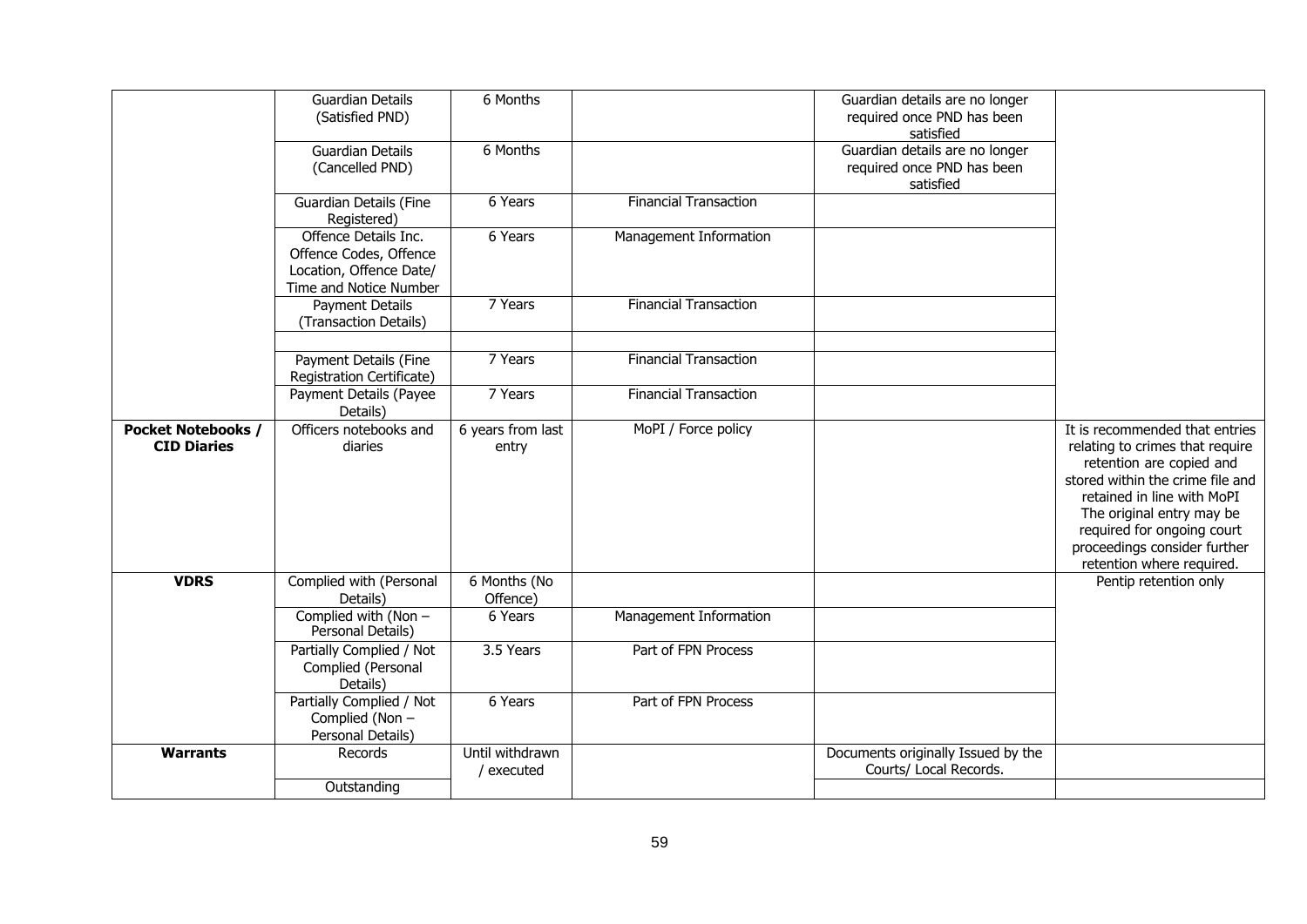| Appendix A - Review Schedule from the Authorised Professional Practice Information |  |
|------------------------------------------------------------------------------------|--|
| Management – Management of Police Information                                      |  |

| <b>Review group</b>                                                | <b>Examples of offence/</b><br>record type                                                                                                                                                                                                                                                                                                                                                                    | <b>Action</b>                                                                                                                                                             | <b>Rationale</b>                                                                    |  |  |  |  |  |
|--------------------------------------------------------------------|---------------------------------------------------------------------------------------------------------------------------------------------------------------------------------------------------------------------------------------------------------------------------------------------------------------------------------------------------------------------------------------------------------------|---------------------------------------------------------------------------------------------------------------------------------------------------------------------------|-------------------------------------------------------------------------------------|--|--|--|--|--|
| <b>GROUP1</b>                                                      |                                                                                                                                                                                                                                                                                                                                                                                                               |                                                                                                                                                                           |                                                                                     |  |  |  |  |  |
| <b>Serious</b><br>offences and<br>public<br>protection<br>matters. | MAPPA managed<br>1.<br>offenders<br>2.<br>Serious offences as<br>specified in CJA 2003<br>Potentially dangerous<br>3.<br>persons                                                                                                                                                                                                                                                                              | Retain until subject has<br>reached 100 years of<br>age then manual review.<br>Review every 10 years to<br>ensure adequacy and<br>necessity.                              | This category<br>poses the<br>highest<br>possible risk<br>of harm to the<br>public. |  |  |  |  |  |
|                                                                    | <b>GROUP 2</b>                                                                                                                                                                                                                                                                                                                                                                                                |                                                                                                                                                                           |                                                                                     |  |  |  |  |  |
| Other sexual<br>and violent<br>offences.                           | Sexual offences listed in<br>Schedule 3 Sexual<br>Offences Act 2003.<br>Violent offences specified in<br>the Home Office counting<br>rules for recorded<br>crime/National Crime<br>Recording Standard.<br>This group also includes<br>specified offences that are<br>not serious offences as<br>defined in the Criminal<br>Justice Act 2003 Other<br>serious offences are<br>recorded as such on the<br>PNLD. | Review after an initial 10<br>year clear period.<br>If subject is deemed to<br>pose a high risk of harm,<br>retain and review after a<br>further 10 year clear<br>period. | National<br>Retention<br>Assessment<br>Criteria.                                    |  |  |  |  |  |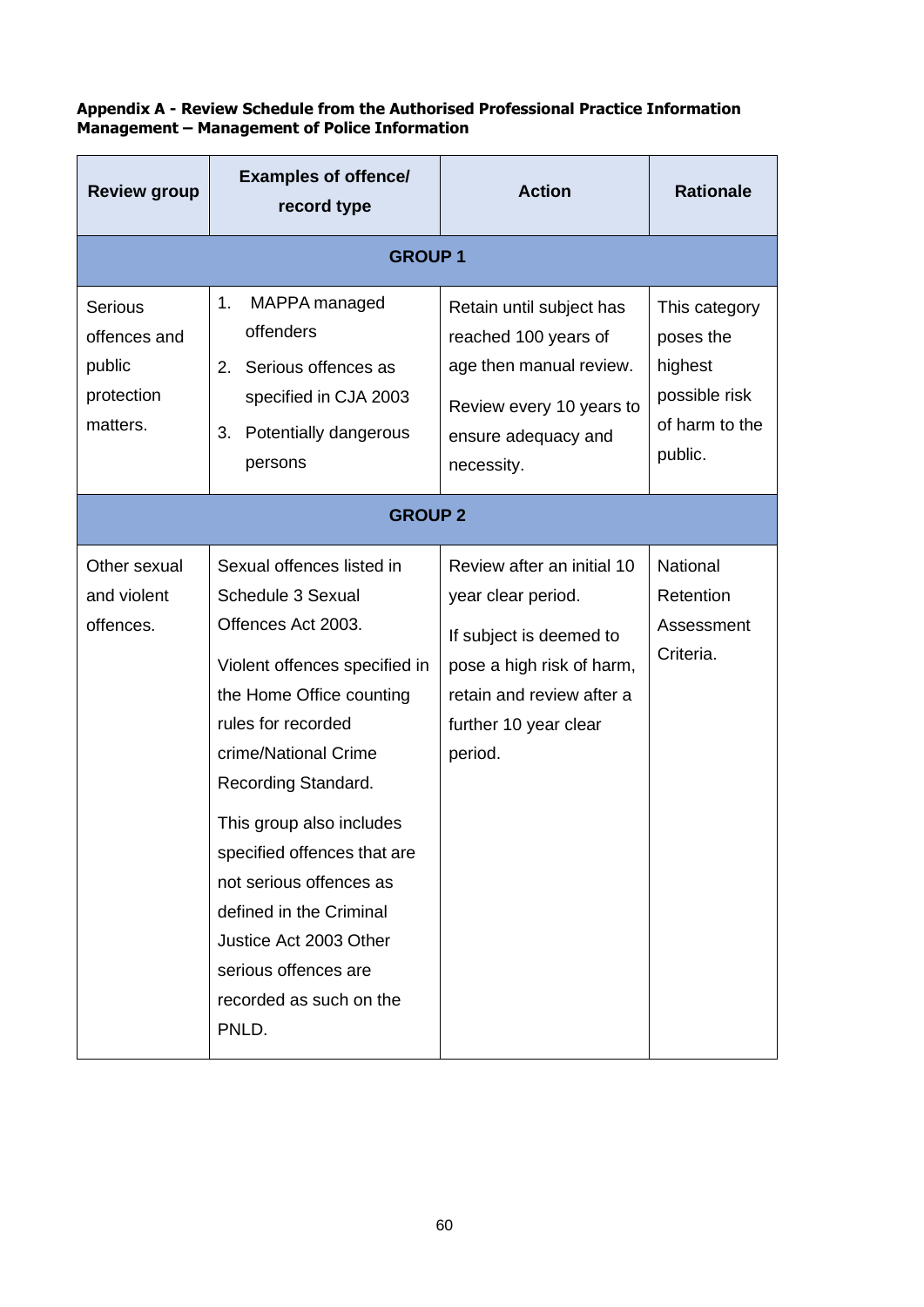| <b>GROUP 3</b>         |                    |                                                                                                                                                                                                                                            |                                                                                                                         |  |  |  |
|------------------------|--------------------|--------------------------------------------------------------------------------------------------------------------------------------------------------------------------------------------------------------------------------------------|-------------------------------------------------------------------------------------------------------------------------|--|--|--|
| All other<br>offences. | All other offences | Retain for initial 6 year<br>clear period followed by<br>subsequent 5 year clear<br>period reviews.<br>Either review and risk<br>assess after 6 years<br>clear period or carry out<br>time based disposal<br>depending on force<br>policy. | Lower risk of<br>harm.<br>Forces must<br>balance the<br>risk posed by<br>this group with<br>the burden of<br>reviewing. |  |  |  |
|                        |                    |                                                                                                                                                                                                                                            |                                                                                                                         |  |  |  |
|                        |                    |                                                                                                                                                                                                                                            |                                                                                                                         |  |  |  |